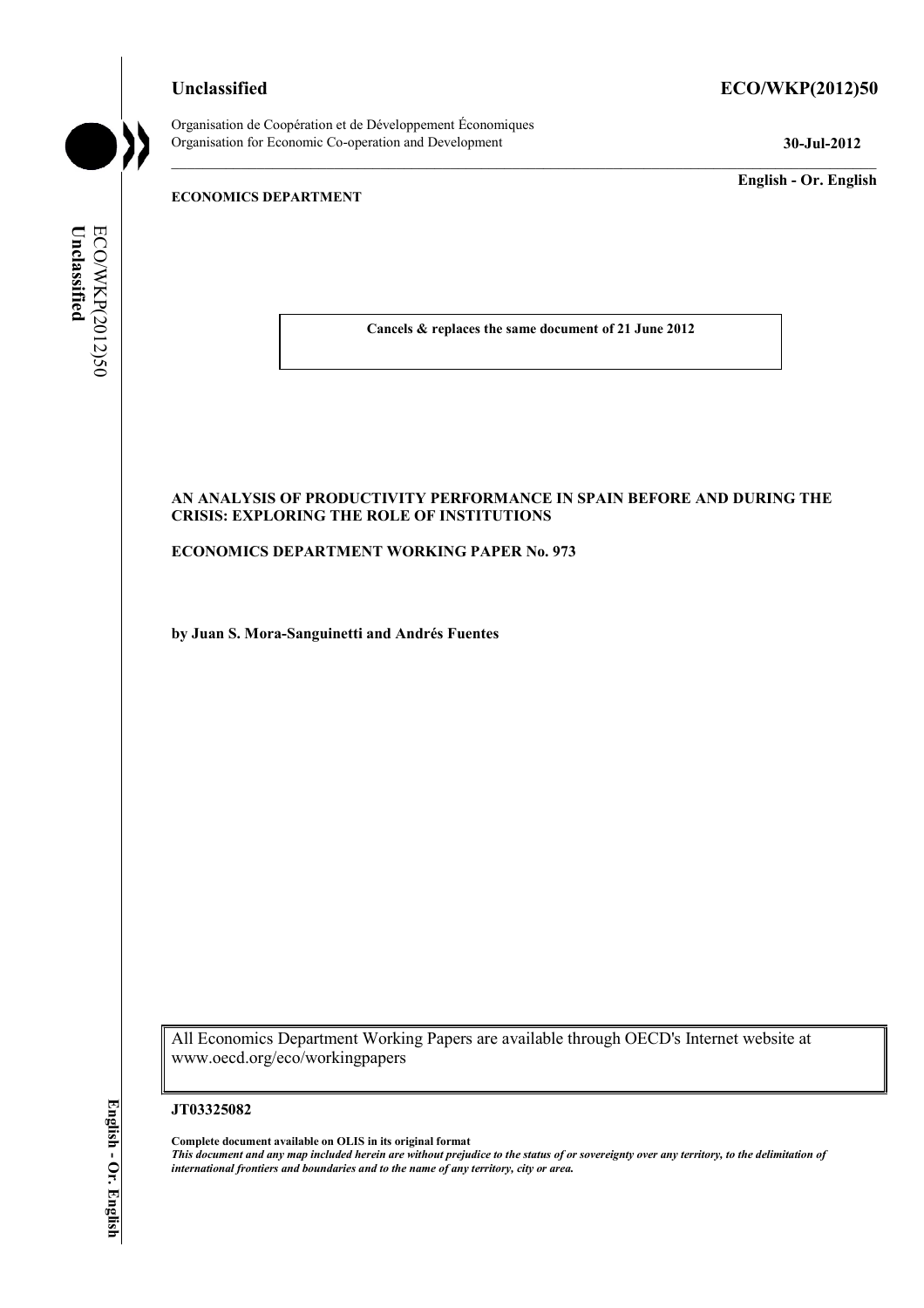# **ABSTRACT/RÉSUMÉ**

# **An analysis of productivity performance in Spain before and during the crisis: Exploring the role of institutions**

The Spanish economy experienced significantly weaker labour productivity growth than other OECD economies and failed to catch up with the most advanced economies in the period 1996-2007. In recent years labour productivity growth has accelerated, but this recovery is likely to be due to cyclical and temporary factors. The aim of this paper is to identify what factors weigh on weak trend productivity growth. The relatively weak performance largely reflects the low growth of total factor productivity within a wide range of sectors, with very limited impact of composition effects, while the capital stock and educational attainment of the workforce have grown relatively strongly. The paper investigates the role of some institutions in deterring innovation, competition and the growth of successful firms. It argues that Spain needs to have a more flexible labour market and collective bargaining system to improve productivity performance. Productivity performance would also benefit from a more flexible business environment in such a way that both entry and exit of firms in the economy are less costly, including a reform of bankruptcy legislation, steps to make civil judicial procedures more efficient and a greater reduction of barriers to entry into the retail trade sector.

*JEL Classification:* O4, J24, K0 *Keywords:* Productivity, institutions

#### \*\*\*\*\*\*\*\*\*\*\*\*

# **Analyse de la performance de la productivité en Espagne avant et durant la crise : le rôle des institutions**

L'économie espagnole a enregistré une croissance nettement plus faible de la productivité du travail que les autres économies de l'OCDE et elle n'a pas réussi à rattraper les économies les plus avancées sur la période 1996-2007. Ces dernières années, la croissance de la productivité du travail s'est accélérée, mais ce redressement est vraisemblablement dû à des facteurs conjoncturels et temporaires. L'objet de cette étude est d'identifier les facteurs qui pèsent sur la croissance de la productivité. La faiblesse relative de la performance reflète en grande partie la médiocre progression de la productivité totale des facteurs dans un large éventail de secteurs, avec un impact très limité des effets de composition, alors que le stock de capital et le niveau de formation de la main-d'œuvre ont assez fortement progressé. Cette étude examine dans quelle mesure certains dispositifs institutionnels ont joué contre l'innovation, la concurrence et le développement d'entreprises prospères. L'Espagne, est-il observé, doit pouvoir s'appuyer sur un marché du travail et un système de négociations collectives plus flexibles pour améliorer sa performance en termes de productivité. La performance sur le plan de la productivité bénéficierait aussi de davantage de flexibilité dans l'environnement des entreprises, de façon qu'aussi bien les entrées que les sorties d'entreprises de l'économie soient moins coûteuses, ce qui suppose une réforme de la législation sur les faillites, des mesures pour rendre les procédures judiciaires au civil plus efficientes et un abaissement plus marqué des barrières à l'entrée dans le secteur du commerce de détail.

*Classification:* O4, J24, K0 *Mots clés:* Productivité, institutions

## **© OECD (2012)**

**You can copy, download or print OECD content for your own use, and you can include excerpts from OECD publications, databases and multimedia products in your own documents, presentations, blogs, websites and teaching materials, provided that suitable acknowledgment of OECD as source and copyright owner is given. All requests for commercial use and translation rights should be submitted to** rights@oecd.org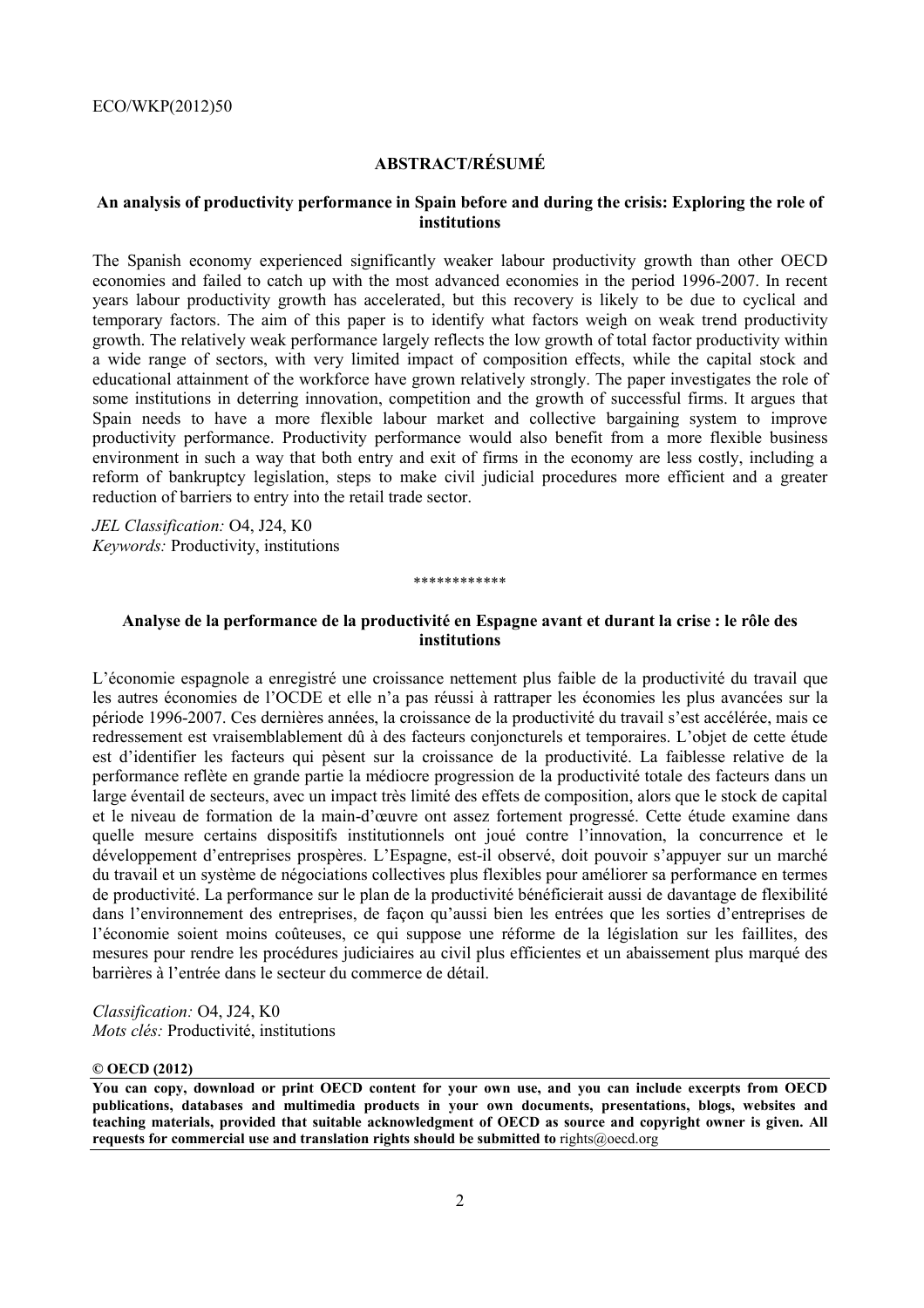# **TABLE OF CONTENTS**

| An analysis of productivity performance in Spain before and during the crisis: Exploring the role of |  |
|------------------------------------------------------------------------------------------------------|--|
|                                                                                                      |  |
|                                                                                                      |  |
|                                                                                                      |  |
|                                                                                                      |  |
|                                                                                                      |  |
| The role of business dynamics and firms' size on productivity performance in Spain 16                |  |
|                                                                                                      |  |
|                                                                                                      |  |
|                                                                                                      |  |
|                                                                                                      |  |
|                                                                                                      |  |
|                                                                                                      |  |
|                                                                                                      |  |
|                                                                                                      |  |
|                                                                                                      |  |
|                                                                                                      |  |

# **Tables**

| 1.  |                                                                                             |      |
|-----|---------------------------------------------------------------------------------------------|------|
| 2.  |                                                                                             |      |
| 3.  | Shift share analysis of labour productivity of market sectors in selected OECD countries 14 |      |
| 4.  | Labour productivity growth, TFP contribution and share in total economy value added,        |      |
|     |                                                                                             | . 15 |
| 5.  |                                                                                             |      |
| 6.  |                                                                                             |      |
| 7.  |                                                                                             | 20   |
| 8.  | Share of employed workers receiving training paid by their employers by type of contract    | 22   |
| 9.  |                                                                                             | 23   |
| 10. | Distribution of enterprises by their number of employees in retail trade (2007)             | 24   |
| 11. |                                                                                             |      |
| 12. |                                                                                             | .25  |
| 13. |                                                                                             | 28   |
| 14. |                                                                                             |      |
| 15. |                                                                                             | .30  |
|     |                                                                                             |      |

# **Figures**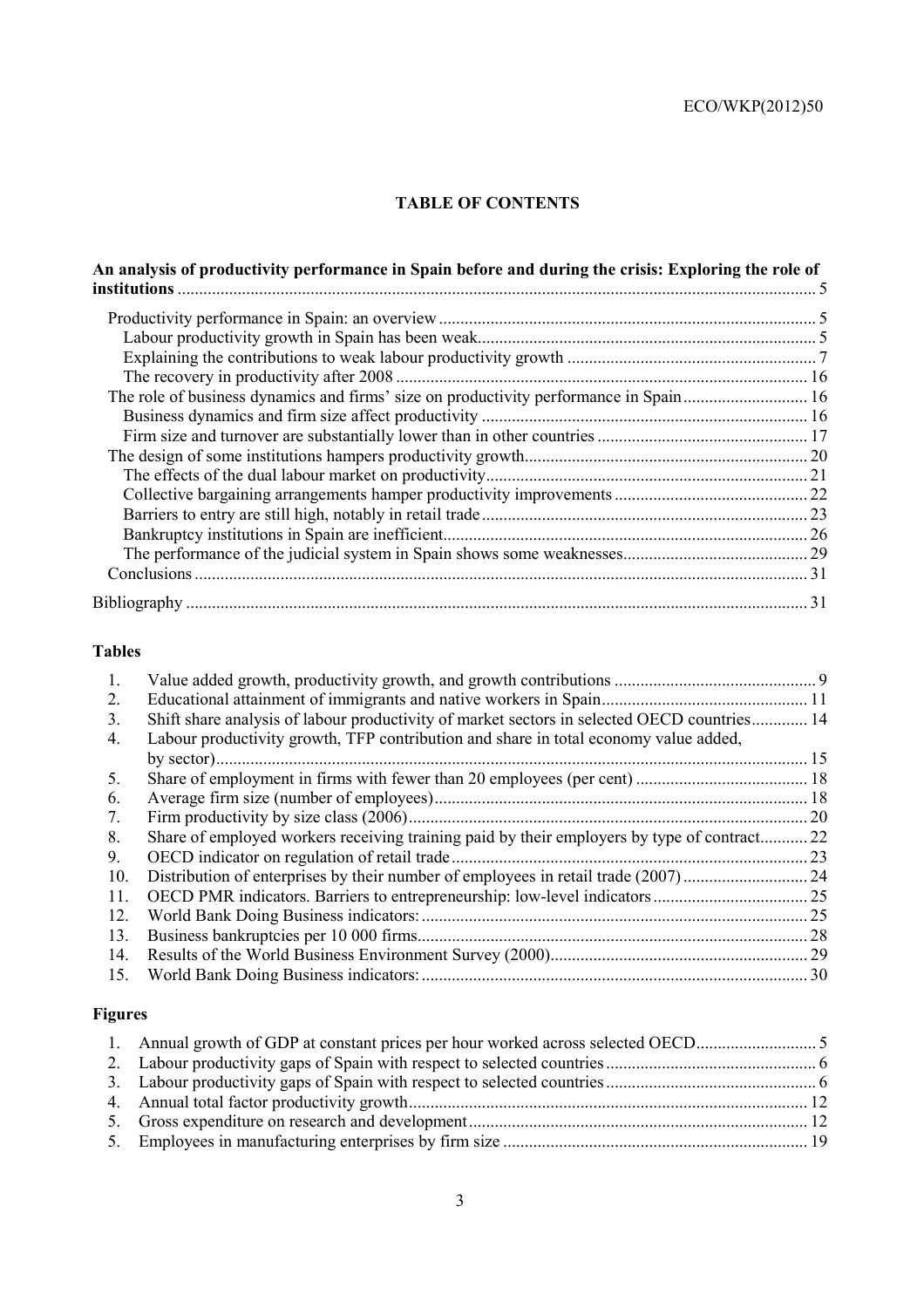# **Boxes**

| Box 1. Labour productivity measures and comparisons across countries. Some methodological issues 7 |  |
|----------------------------------------------------------------------------------------------------|--|
|                                                                                                    |  |
|                                                                                                    |  |
|                                                                                                    |  |
|                                                                                                    |  |
|                                                                                                    |  |
|                                                                                                    |  |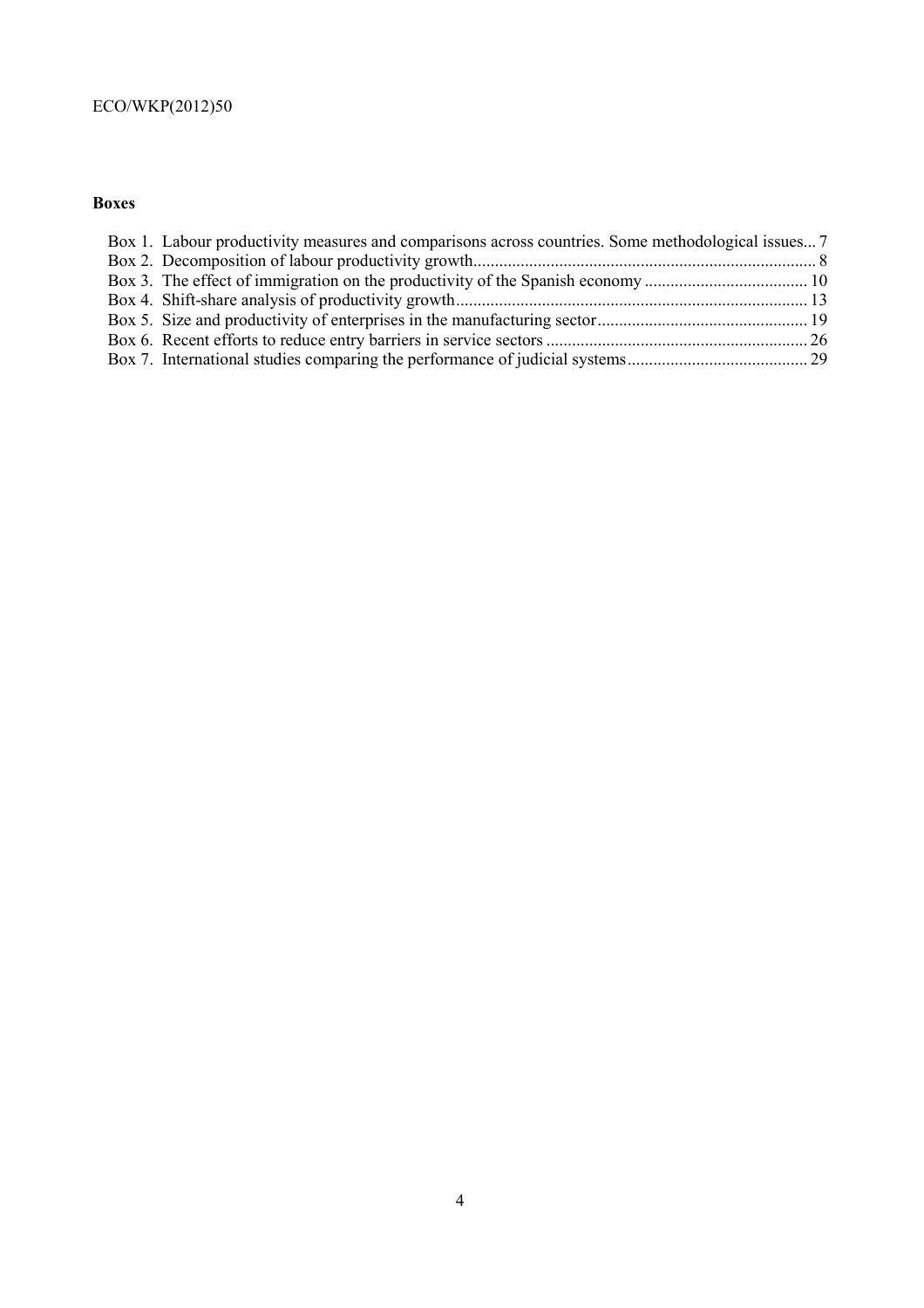# **AN ANALYSIS OF PRODUCTIVITY PERFORMANCE IN SPAIN BEFORE AND DURING THE CRISIS: EXPLORING THE ROLE OF INSTITUTIONS**

# Juan S. Mora-Sanguinetti and Andrés Fuentes<sup>1</sup>

#### **Productivity performance in Spain: an overview**

#### *Labour productivity growth in Spain has been weak*

Economy-wide labour productivity growth, has been weak in Spain compared to other advanced economies and the OECD area in the period 1996-2006 (Figure 1). However, since 2007 growth of labour productivity has matched the rate of growth of the U.S. and surpassed the rate of growth of Germany and France. It accelerated markedly in 2009, which is likely to be largely due to cyclical and other temporary factors (see below).





*Source: OECD (2012), OECD Productivity database.* 

<sup>1.</sup> Juan S. Mora Sanguinetti is Economist at the Economic Analysis and Forecasting Department of the Banco de España – Eurosystem (seconded to the OECD secretariat during the preparation of this study) (juans.mora@bde.es). Andrés Fuentes is Senior Economist at the Economics Department of the OECD. The authors are indebted to Sylvie Foucher-Hantala who calculated shift share and specialisation effects on productivity. We are in special debt to Anita Wölfl and Miguel García-Posada (Banco de España – Eurosystem and Universidad Carlos III de Madrid) for their valuable suggestions and comments to several versions of this paper. We are also thankful to the participants at the OECD Economics seminar (2011) and the participants at the VIII Harvard Course in Law and Economics (Harvard University) (2011) for their comments. We would also like to thank Pierre Beynet, Mauro Pisu, Dan Andrews, Artur Radziwill, Leonor Rossi (Universidade Nova de Lisboa), Rocío Sánchez-Mangas (Universidad Autónoma de Madrid). Finally, we are grateful to Desney Erb for valuable statistical assistance and to Sylvie Ricordeau for editorial support. The opinions expressed are those of the authors and do not necessarily reflect the official views of the Banco de España, the Eurosystem or the OECD.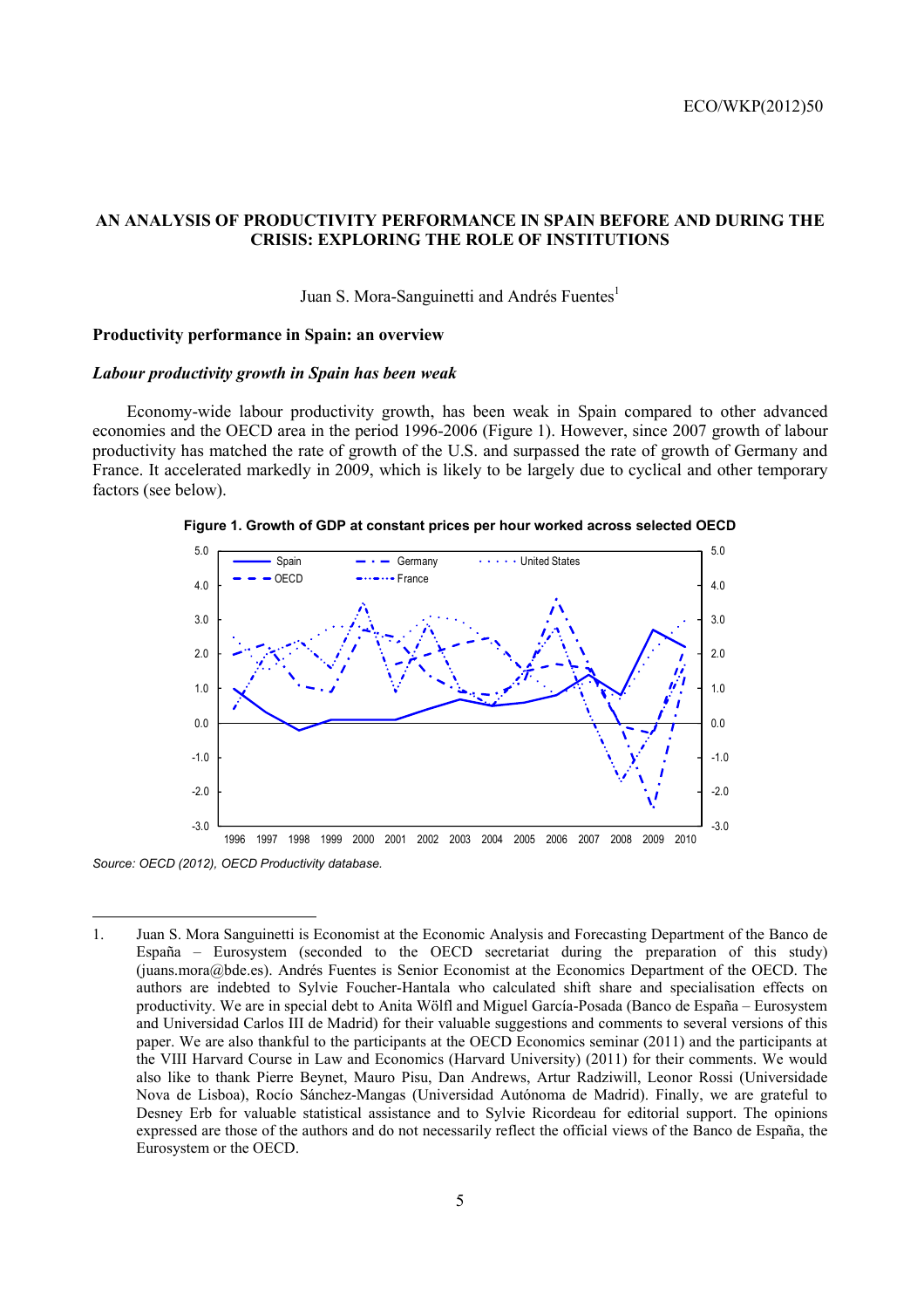Overall, Spain has failed to converge towards the productivity levels in the Unites States and leading European economies over the period as a whole. Figure 2 plots the productivity gap of Spain *vis-à-vis* the U.S., France, Germany and the OECD area using constant prices and constant PPPs. The differences in productivity levels were significant with respect to France, Germany or the US throughout the period and widened until 2006. While some convergence was achieved between 2006 and 2009, the gaps remained larger than in 1996. As argued below, temporary and cyclical factors explain convergence in these recent years to a significant extent. The productivity gap widens less strongly over time when assessed at current PPPs (Figure 3) and productivity rises above the OECD average in recent years. While assessing productivity gaps at current prices and PPPs allows relative price changes to be taken into account, for statistical reasons it is preferable to make comparisons using constant prices and PPPs (see Box 1 for a discussion of methodological issues). The aim of this paper is to identify what factors can explain relatively weak productivity performance of the Spanish economy.





1. GDP per hour worked in US dollars of 2000 at constant prices and PPPs

*Source: OECD (2011), OECD Productivity database.* 

**Figure 3. Labour productivity<sup>1</sup> gaps of Spain with respect to selected countries** At current prices and PPPs



1. GDP per hour worked in US dollars at current prices and PPPs. *Source: OECD (2011), OECD Productivity database.*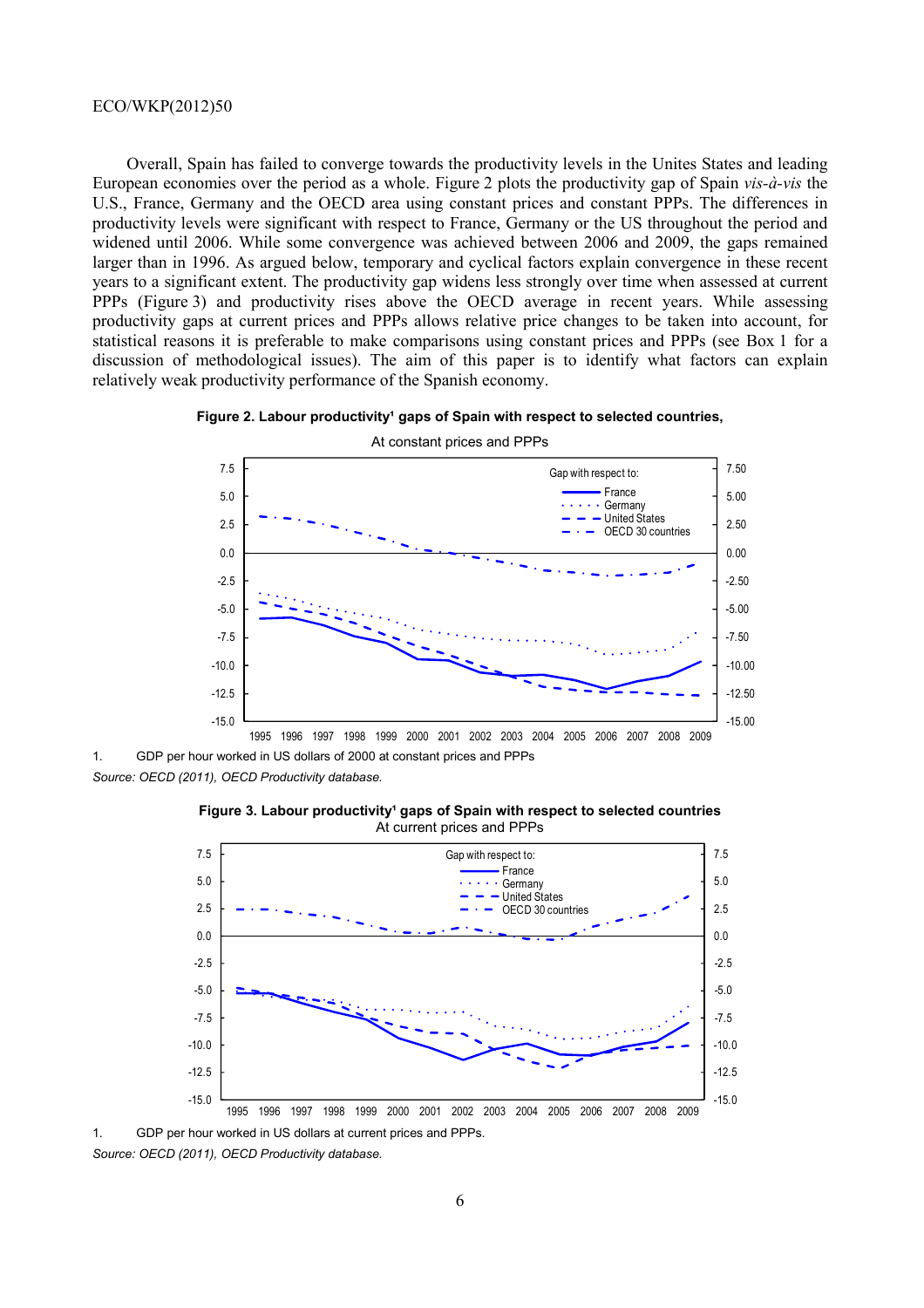#### **Box 1. Labour productivity measures and comparisons across countries. Some methodological issues**

Productivity measures for the market economy, see below, exclude goods and services for which no market prices are available, including government-supplied services (such as education) or the implicit rents of owneroccupied housing. In most data provided below, labour input is defined as average hours worked by persons engaged, multiplied by employment. The hours worked per person used in the OECD Productivity Database follow National Accounts concepts for Austria, Denmark, Finland, France, Germany, Italy and Spain. The OECD uses estimates based on the European Labour Force Survey for Belgium, Ireland, the Netherlands and Portugal. Hours worked per person are therefore not measured in an identical fashion across countries. However, the relative productivity performance of Spain does not change if productivity is measured as output per worker (see also Table 4 below). To measure productivity *growth*, output is measured at constant prices to eliminate the effect of inflation over time. Cross-country gaps in productivity *levels* across countries, at any point in time, may be measured at current prices, which can be converted into a common set of prices using current purchasing power parities (PPPs). Under "current PPPs", comparisons between countries within a specific year are, in principle, straightforward as volumes are measured with the same price structure (Schreyer and Koechlin, 2002, OECD, 2005), although determining such a price structure is complex in practice. Comparisons over time incorporate economic effects such as different changes in relative prices across countries. For example, the impact of productivity growth in ICT producing industries (see OECD, 2001 and Scarpetta *et al.*, 2002) on value added at current prices is to some extent offset by falling prices of ICT goods and services, which may contribute to differences in the evolution of productivity gaps measured in current and constant prices, respectively, across countries with different degrees of specialization on ICT industries. They incorporate statistical effects as well, such as changes in definitions and methodologies. Constant PPPs of a base year may be used instead. Value added is then deflated with sectoral national accounts deflators. The main disadvantage of using constant PPPs is that they assume that relative prices do not change over time. If relative prices change, the longer the term analyzed, the greater the error when comparing countries. The levels of the gaps vary with the base year chosen. The OECD recommends using constant PPPs to compare economies over time and current PPPs to compare countries in a specific year (Schreyer and Koechlin, 2002).

#### *Explaining the contributions to weak labour productivity growth*

The rate of growth of labour productivity may be decomposed in the contribution of the rate of growth of capital per hour worked (capital deepening), changes in the composition of labour and the rate of growth of total factor productivity (TFP), using growth accounting methodology (Box 2). Total capital may be decomposed in different types of capital, notably to distinguish ICT capital (Box 2). The purpose of this section is to provide a discussion about which of these factors have been crucial to explaining the relatively poor growth of labour productivity in Spain.

Table 1 below shows a decomposition of real value added growth for several European economies and the U.S. over the period 1996-2007. Panel A is calculated for all sectors of the economy, Panel B includes market sectors only. It excludes public administration, education, health and real estate services activities. Imputed rents of owner occupiers make up the bulk of real estate services. In all of these sectors market prices are often not available to value output. Table 1 confirms that productivity performance in Spain over this period was considerably weaker than in most other countries shown. Moreover, this difference is more marked when only market sectors are included.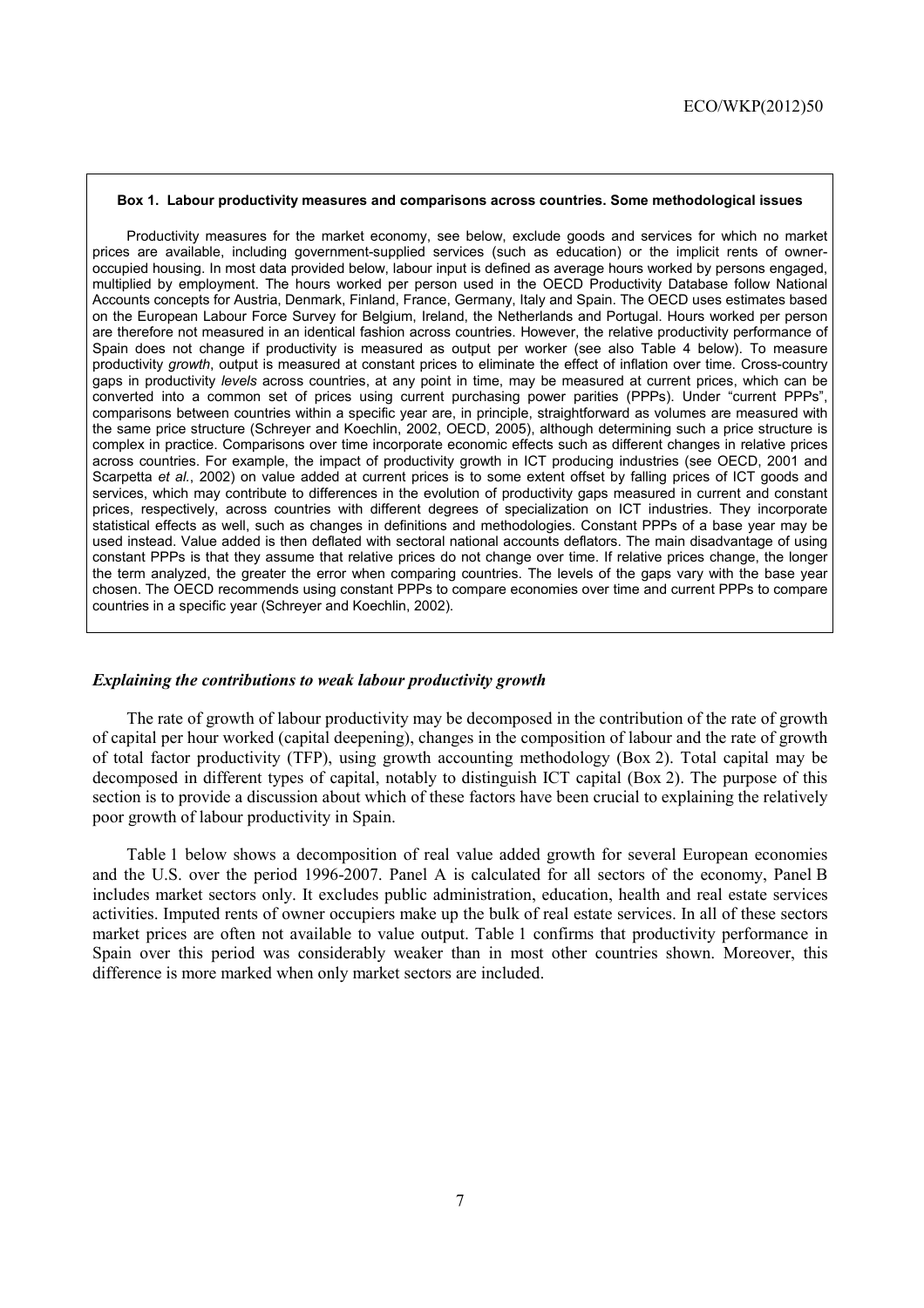#### **Box 2. Decomposition of labour productivity growth**

The aggregate production function is represented by a Cobb-Douglas function assuming constant returns to scale:

$$
Y_t = A_t K_{ICT,t}^{\alpha} K_{Non-ICT,t}^{\beta} (H_t L_t)^{\gamma}
$$
 (1)

A<sub>t</sub> represents the level of total factor productivity (TFP as a measure of technological progress). Capital services (K) may be decomposed into ICT-capital (information and communication technologies) ( $K_{\text{ICT}}$ ) and non-ICT capital (Knon-ICT). L represents the labour input and H a measure of its composition (notably with respect to the level of education). Relatively strong productivity growth can be observed among the services industries that make intensive use of ICT (Scarpetta *et al.* 2002, van Ark *et al.*, 2003a). The greater use of ICT may contribute to network effects, such as lower transaction costs and more rapid innovation, which may also raise TFP performance (Pilat, 2004).

Taking logarithms and differentiating the above expression, output growth over time (∆y) can be attributed to increases in both types of capital ( $\Delta k_{\text{ICT}}$  and  $\Delta k_{\text{Non-ICT}}$ ) and labour ( $\Delta l$ ), weighted by α, β and  $\gamma = 1 - \alpha - \beta$  (equation 2) which are the ICT-capital, Non-ICT capital and labour shares in total income, as well as improvements in the TFP (Δa). EU KLEMS distinguishes the following capital types (Timmer *et al.* 2007): residential construction structures, nonresidential construction structures, infrastructure, transport and equipment, computing equipment, communications equipment, other machinery and equipment, products of agriculture and forestry, other products and intangibles (including software and other intangibles). Residential buildings are excluded from the capital stock in the decomposition of market economy output (Timmer *et al.*, 2010, Corry *et al.* 2011).Three types of ICT assets are distinguished (computing equipment, communications equipment and software).

Equation 3 shows the same decomposition for labour productivity growth.

$$
\Delta y = \Delta a + \alpha \Delta k_{ICT} + \beta \Delta k_{Non-ICT} + \gamma (\Delta h + \Delta l) \tag{2}
$$

$$
\Delta y - \Delta l = \Delta a + \alpha \Delta (k_{ICT} - l) + \beta \Delta (k_{Non-ICT} - l) + \gamma \Delta h \quad (3)
$$

In Table 1, labour composition is determined according to worker characteristics. Specifically EU KLEMS categorizes the labour input into 18 categories: 3 age groups, 3 levels of educational attainment and the 2 genders (Timmer *et al.* 2007, O'Mahony and Timmer, 2009). The employment shares of these categories are weighted with the respective wage income shares to construct the measure of labour quality.

Most of the growth of real value added of the Spanish economy was driven by the growth of hours worked. Several interrelated factors contributed to this effect, such as the sharp increase in immigration, the increase in participation in the labour market, especially among women, and the reduction in unemployment in the years up to 2007 (OECD 2008 and 2010).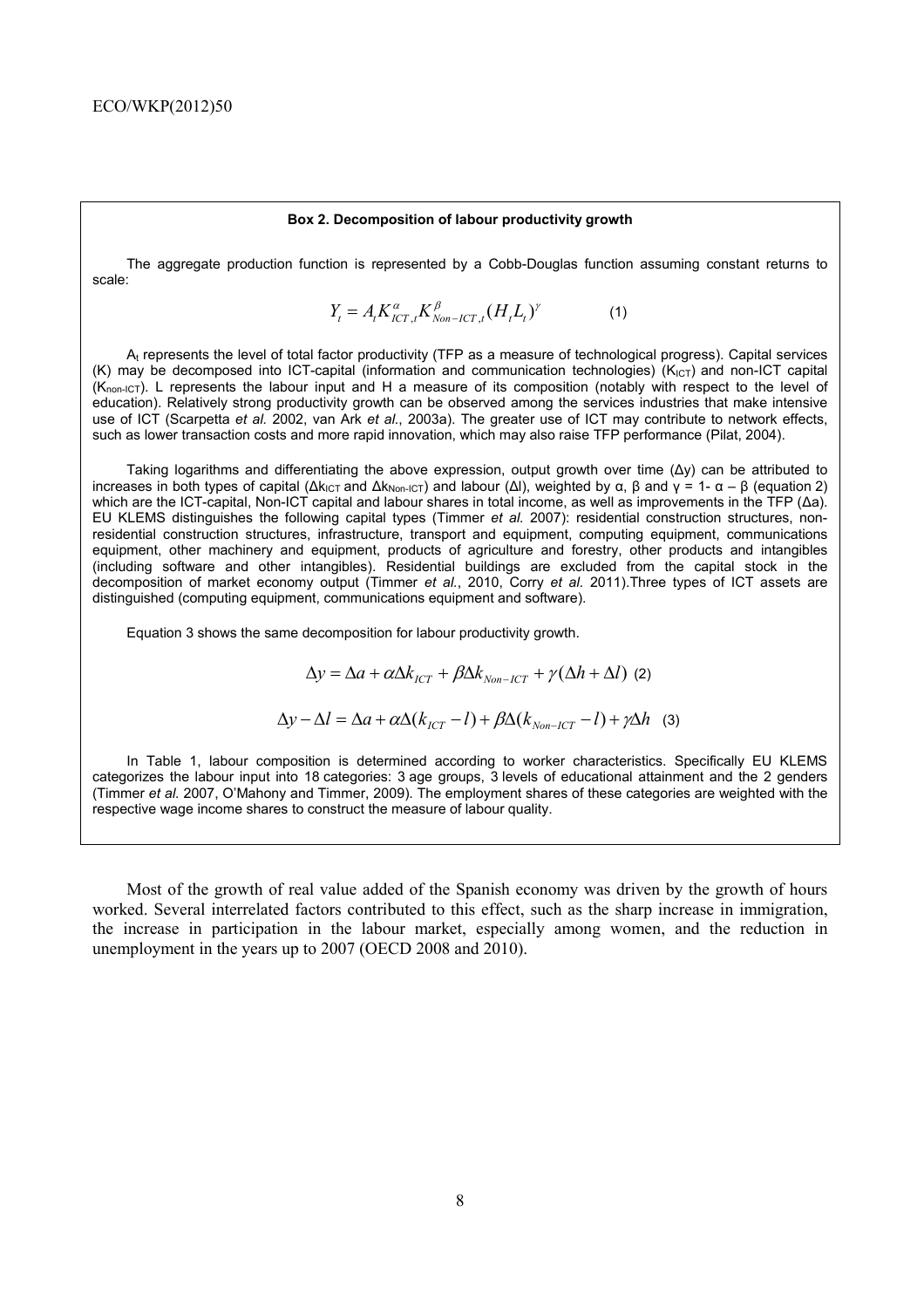# **Table 1. Value added growth, productivity growth, and growth contributions**

|                                                                                                                                                                                                                                                    | Growth<br>rates                                                                                |                                                                                                   |                                                                                                |                                                                                                | Contributions to labour productivity<br>growth (percentage points)                             |                                                                                                         |
|----------------------------------------------------------------------------------------------------------------------------------------------------------------------------------------------------------------------------------------------------|------------------------------------------------------------------------------------------------|---------------------------------------------------------------------------------------------------|------------------------------------------------------------------------------------------------|------------------------------------------------------------------------------------------------|------------------------------------------------------------------------------------------------|---------------------------------------------------------------------------------------------------------|
|                                                                                                                                                                                                                                                    | Gross<br>value<br>added at<br>constant<br>prices                                               | Hours<br>worked                                                                                   | Labour<br>productivity                                                                         | Labour<br>composition                                                                          | Capital<br>deepening                                                                           | <b>Total Factor</b><br>Productivity                                                                     |
| <b>A. TOTAL ECONOMY</b>                                                                                                                                                                                                                            |                                                                                                |                                                                                                   |                                                                                                |                                                                                                |                                                                                                |                                                                                                         |
| Austria<br>Belgium*<br><b>Denmark</b><br>Finland<br>France<br>Germany<br>Ireland<br>Italy<br>Netherlands<br>Spain<br>Sweden<br>United Kingdom<br>(simple) Average<br>(EU12)<br><b>United States</b>                                                | 2.4<br>2.0<br>1.9<br>3.6<br>2.1<br>1.6<br>7.0<br>1.4<br>2.7<br>3.5<br>3.0<br>2.7<br>2.8        | 0.8<br>1.1<br>1.3<br>1.3<br>0.5<br>$-0.1$<br>3.5<br>1.0<br>1.2<br>3.0<br>0.6<br>0.9<br>1.3        | 1.6<br>1.2<br>0.6<br>2.3<br>1.6<br>1.7<br>3.5<br>0.4<br>1.5<br>0.5<br>2.3<br>1.9<br>1.6        | 0.2<br>0.2<br>0.1<br>0.2<br>0.3<br>0.0<br>0.5<br>0.1<br>0.3<br>0.4<br>0.3<br>0.4<br>0.3        | 0.5<br>1.2<br>0.8<br>0.5<br>0.7<br>1.0<br>2.3<br>0.6<br>0.6<br>0.7<br>1.3<br>1.0<br>0.9        | 0.9<br>$-0.2$<br>$-0.3$<br>1.5<br>0.6<br>0.7<br>0.6<br>$-0.3$<br>0.6<br>$-0.7$<br>0.8<br>0.4<br>0.4     |
| (NAICS based)                                                                                                                                                                                                                                      | 3.1                                                                                            | 1.1                                                                                               | 1.9                                                                                            | 0.2                                                                                            | 1.1                                                                                            | 0.6                                                                                                     |
| <b>B. MARKET ECONOMY</b><br>Austria<br>Belgium*<br><b>Denmark</b><br>Finland<br>France<br>Germany<br>Ireland<br>Italy<br>Netherlands<br>Spain<br>Sweden<br>United Kingdom<br>(simple) Average<br>(EU12)<br><b>United States</b><br>(NAICS based)** | 2.8<br>2.5<br>2.3<br>4.6<br>2.5<br>1.4<br>7.4<br>1.5<br>3.1<br>3.6<br>4.0<br>3.2<br>3.2<br>3.6 | 0.6<br>0.9<br>1.3<br>1.3<br>0.5<br>$-0.3$<br>3.2<br>1.1<br>1.1<br>3.1<br>0.7<br>0.6<br>1.2<br>0.7 | 2.2<br>1.7<br>1.0<br>3.3<br>2.0<br>1.7<br>4.2<br>0.4<br>2.0<br>0.5<br>3.3<br>2.6<br>2.1<br>2.9 | 0.1<br>0.2<br>0.1<br>0.1<br>0.3<br>0.0<br>0.3<br>0.1<br>0.4<br>0.4<br>0.3<br>0.4<br>0.2<br>0.3 | 0.5<br>1.3<br>1.1<br>0.5<br>0.8<br>1.0<br>2.7<br>0.7<br>0.5<br>0.9<br>1.6<br>1.1<br>1.1<br>1.3 | 1.5<br>0.2<br>$-0.2$<br>2.7<br>0.8<br>0.7<br>1.2<br>$-0.4$<br>1.1<br>$-0.7$<br>1.4<br>1.1<br>0.8<br>1.3 |

per cent, yearly average, 1996-2007

1. For Belgium the latest available year is 2006. \*\*For the US ("market economy") the latest available year is 2005.

*Source:* European Commission, Growth Accounting to 2007.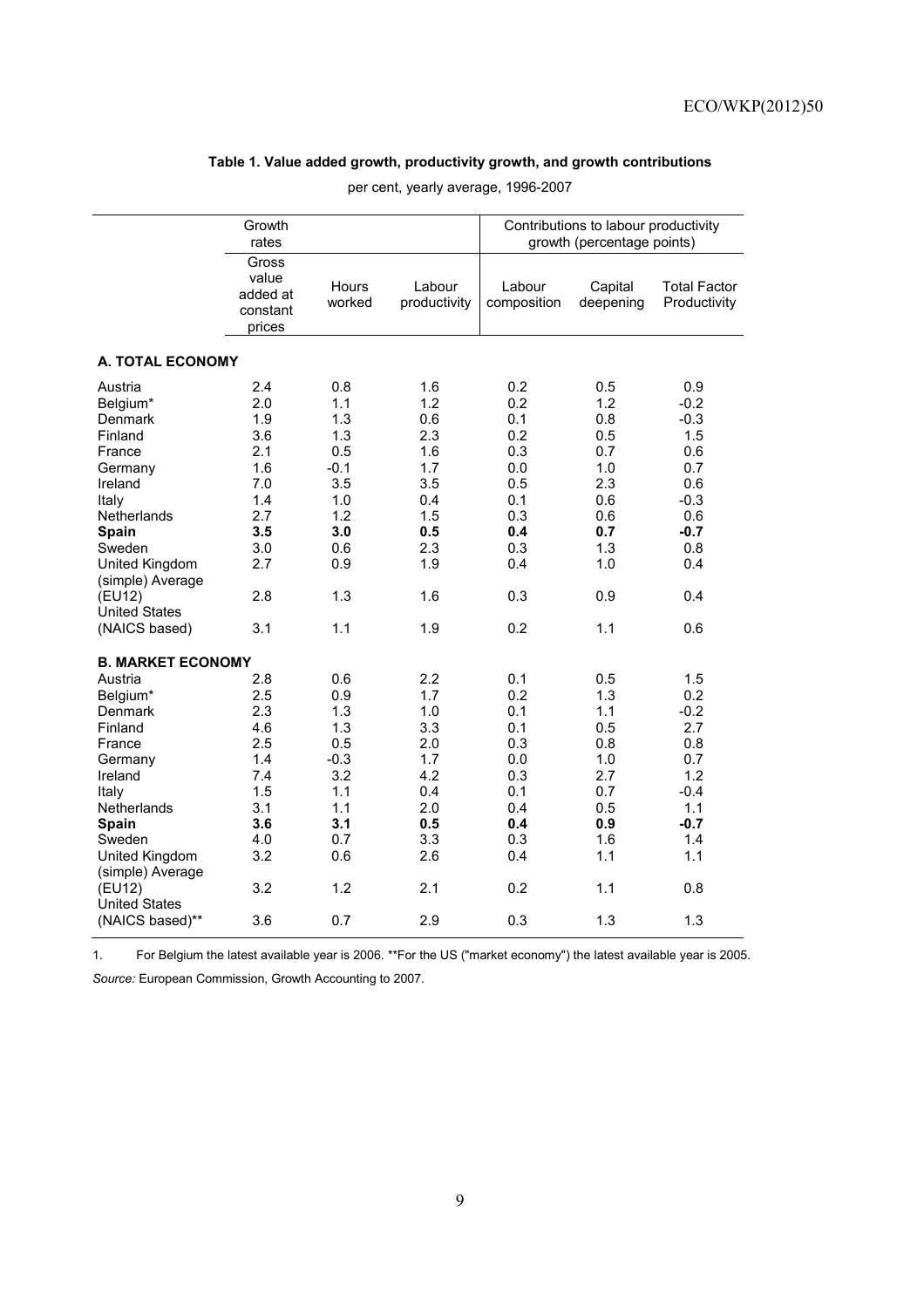## *The role of capital accumulation on labour productivity growth in Spain*

The contribution of the ratio of total capital per hour worked to productivity growth was modestly weaker than in 12 EU countries on average or the US, although the increase in hours worked was much stronger. This is also true when the analysis is confined to the market economy, which excludes real estate services activities from the output measure and the residential housing stock from the capital stock measure. In either case, trends in capital deepening do not explain the bulk of the relative weakness in trend productivity period in Spain over this period, despite the steep growth of labour input. Capital accumulation in market and non-market sectors was also very fast. If a distinction is made between ICT capital and non-ICT capital, for which data are available for the period 1996-2005 (not shown here, see O'Mahony and Timmer, 2009), it turns out that the contribution of ICT capital per hour to output growth is considerably lower than in the US and the rest of European economies, whereas the contribution of non-ICT-capital is relatively large.

# *The effect of changes in labour composition on productivity growth in Spain*

Table 1 shows that the contribution of changes in labour composition to productivity growth was larger than in the other economies with the exception of Ireland. The key contributing factor is the improvement in educational attainment. Tertiary attainment, in particular, rose more quickly than in highincome European countries (see *e.g.*, OECD, 2008).

The improvements observed in the composition of labour are also documented in numerous other studies which provide a more detailed breakdown, taking into account, for example, age and immigration status. Lacuesta *et al.* (2009) and Lacuesta *et al.* (2011) conclude that labour quality has improved continuously from 1993 until 2006. While there is still much room for further convergence in the educational attainment of the workforce of Spain compared to that of other European countries (see *e.g.* OECD, 2008), the observed relative weakness in labour productivity growth cannot be attributed to lower accumulation of human capital of the workforce. Box 3 provides a discussion on the effects of immigration on productivity.

#### **Box 3. The effect of immigration on the productivity of the Spanish economy**

The proportion of foreigners in the population has increased sharply over the last decade, from 1.6% in 1998 to 12.2% in 2010. A relevant question to consider is whether immigration has had some impact on the performance of productivity in the Spanish economy. The aggregate effects of immigration on the country of destination depend on several factors: the level of education of immigrants with respect to natives (i.e. human capital) and their impact on the relative size of their less-skilled populations (Friedberg and Hunt, 1995, Card, 2001) or the similarity of their skills to those of the native population (Ottaviano and Peri, 2006). If immigrants' skills are different and complementary to those of natives, even low-skill immigration may not lower aggregate productivity performance.

In Spain, while on the one hand there is a smaller proportion of immigrant workers who have attained tertiary education, immigrant workers have higher levels of secondary education than Spanish workers (see Table2). Work experience of immigrant workers (compared to natives) and the sectors of their activity may also play a role. Amuedo-Dorantes and De La Rica (2007) and Sanromá *et al.* (2008), note that workers' whose native language is not Spanish contribute less to productivity. The difference in the level of development between the countries of origin and destination also play a role. This is reflected in wages and employability. To complement the above, Fernández and Ortega (2008) suggest that immigrants initially face higher incidence of over qualification and higher incidence of temporary contracts. These two factors are, rather persistent, producing bad-job matches (overqualification) with an adverse impact on productivity.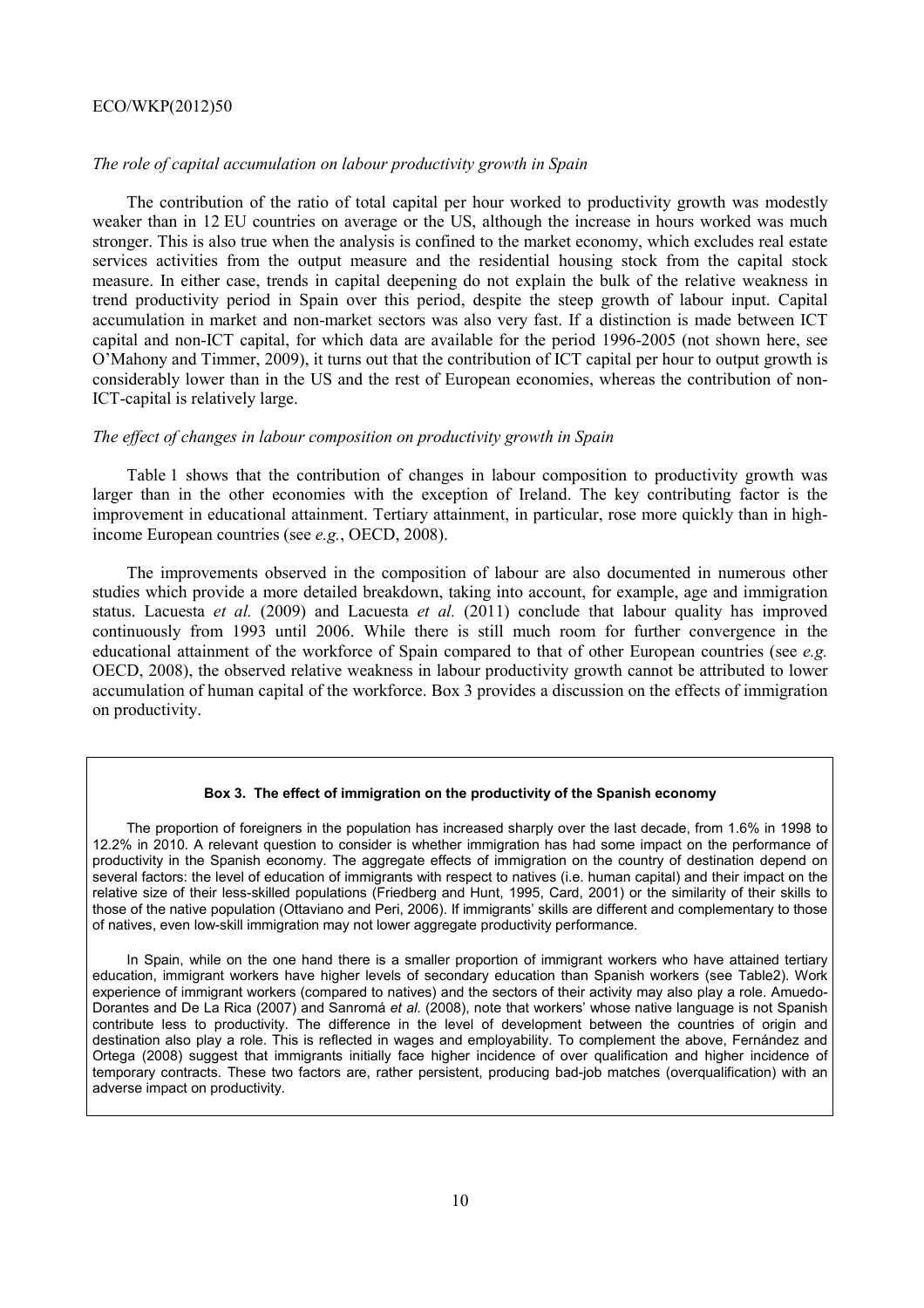|                                                                                        | <b>Nationals</b> |             | Foreigners  |             |  |
|----------------------------------------------------------------------------------------|------------------|-------------|-------------|-------------|--|
|                                                                                        | 2011 QI          | 2005 QI     | 2011 QI     | 2005 QI     |  |
| <b>Illiterate</b>                                                                      | 0.2              | 0.2         | 1.8         | 1.2         |  |
| Primary education                                                                      | 12.1             | 18.2        | 19.9        | 22.4        |  |
| Secondary education (primera etapa y formación e inserción<br>laboral correspondiente) | 29.7             | 28.5        | 21.8        | 18.5        |  |
| Secondary education (segunda etapa y formación e inserción<br>laboral correspondiente) | 21.7             | 21.4        | 34.8        | 33.4        |  |
| Formación e inserción laboral con título de secundaria (2 <sup>ª</sup><br>etapa)       | 0.0              | 0.1         | 0.0         | 0.1         |  |
| Tertiary education (except Ph.D)<br>Ph.D.                                              | 35.4<br>0.8      | 31.0<br>0.6 | 21.3<br>0.4 | 23.9<br>0.4 |  |

#### **Table 2. Educational attainment of immigrants and native workers in Spain**

Source: INE. Labour Force Survey (2011).

When all those factors are taken into account, immigration has a slight negative composition effect on labour productivity in Spain when computing the results for the period 1987-2006 according to Lacuesta *et al.* (2011). In order to compute their measure of labour quality, Lacuesta *et al.* (2011) incorporate microdata from the Labor Force Survey, including data on job tenure, age, educational attainment and gender. Furthermore, Izquierdo *et al.* (2010) proposed the use of a general equilibrium overlapping generations model calibrated to the Spanish economy in order to measure the aggregate effects of immigration on productivity in Spain. They concluded that immigration has a negative impact on productivity. This could be explained by the fact that immigrants are usually employed in labour intensive sectors, with below than average productivity.

#### *The role of TFP growth*

The key factor that explains the poor performance in Spain is poor growth in total factor productivity (TFP). The contribution is negative and lower than in any other economy in Table 1.

Since TFP is a residual in decompositions of output growth, it is sensitive to the way inputs, such as capital services, or the shares of the factor incomes in total income are measured. The OECD Productivity dataset provides an alternative to the EU KLEMS measure of TFP used above. For example, in contrast to the data from EU KLEMS, this measure does not control for labour composition effects. According to this measure, too, TFP growth was considerably weaker in Spain than in key high-income OECD economies until 2006 (Figure 4). In 2009 TFP responds markedly differently to the onset of the economic and financial crisis than in other European continental economies. There is a remarkable improvement in total factor productivity growth, which, as argued below, may largely be explained with temporary factors.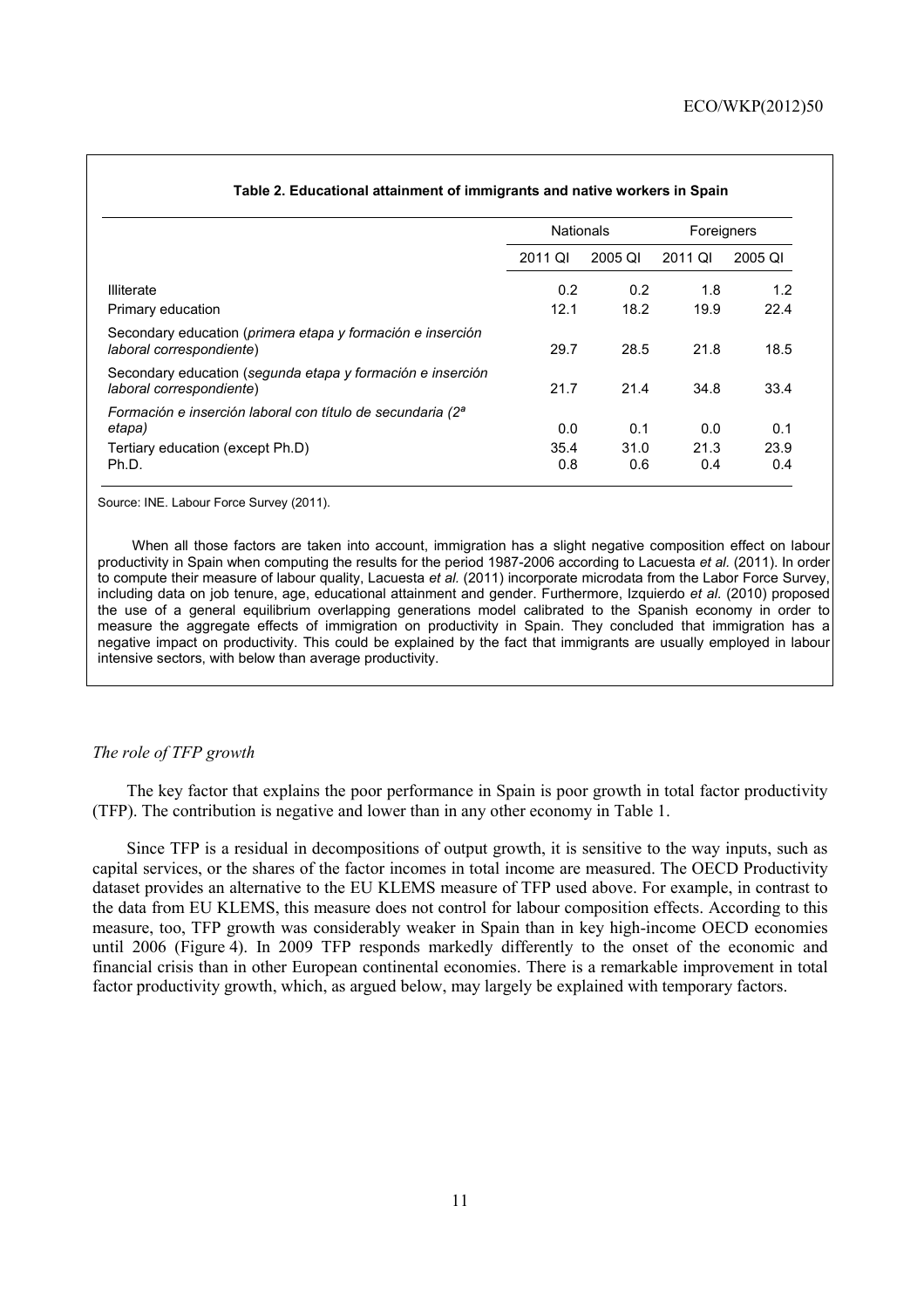

#### **Figure 4. Total factor productivity growth**



TFP growth is often defined as "technological progress". It captures the effects of a set of heterogeneous factors, including the capacity of the economy to innovate and the impact of the quality of the institutional and business environment, such as the regulation of labour and product markets, on the productive use of capital, labour and other inputs. Innovation is a source of technological progress (Scarpetta *et al.* 2002). Expenditure for research and development (R & D) provides one measure of innovation effort. Despite some advances between 1999 and 2009, the expenditure for R & D in Spain continues to be well below that of the OECD or other European countries (see Figure 5).



#### **Figure 5. Gross expenditure on research and development**

1. 2008 for the United States and OECD.

*Source*: OECD (2011). Main Science and Technology Indicators Database, June 2011.

*Source: OECD (2011), OECD Productivity database.*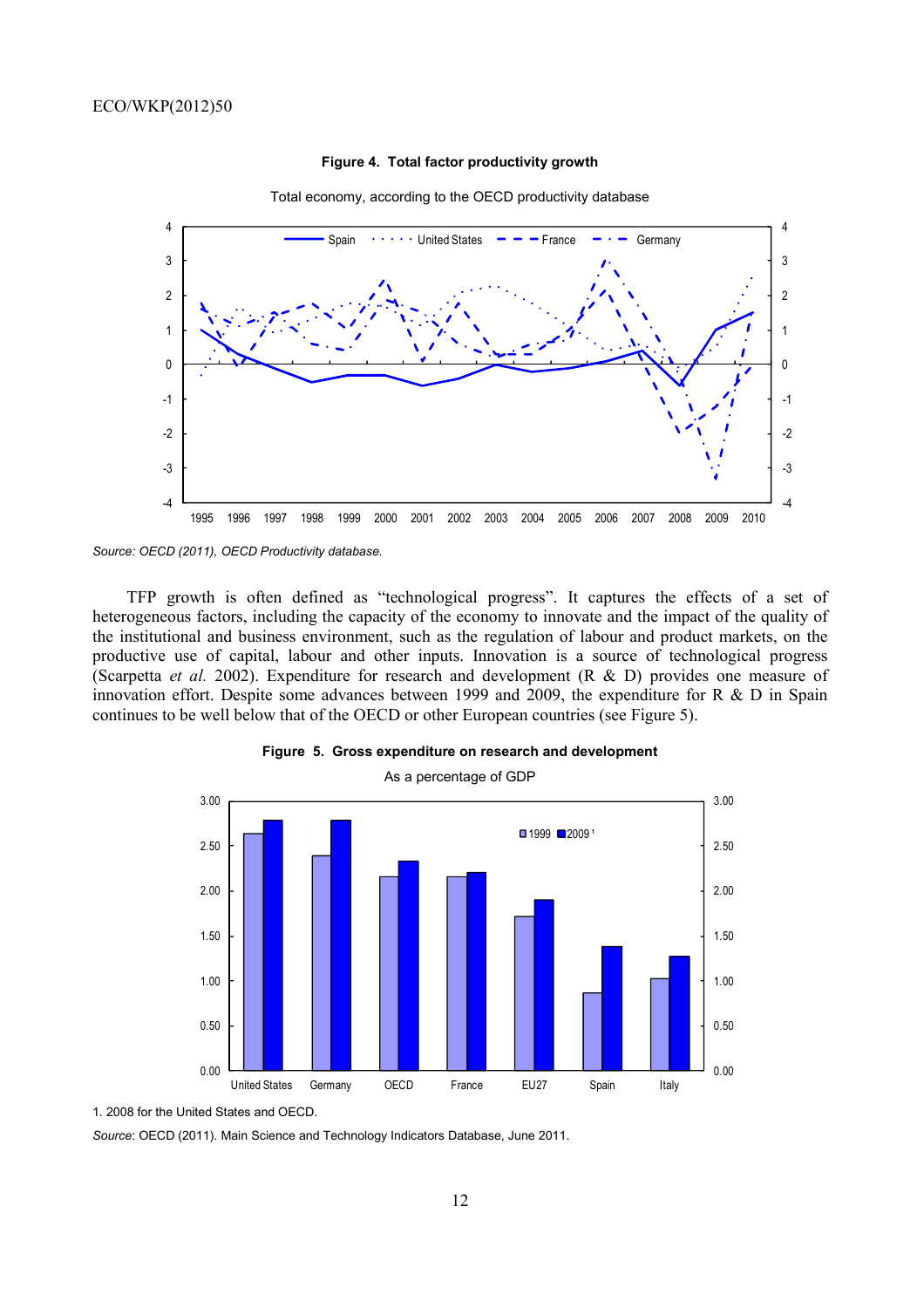Reallocation of resources between sectors with different productivity performance can also boost economy-wide total factor productivity growth. Such reallocation effects have made a relatively small contribution to productivity growth in high-income countries (Box 4). The contribution of sectoral reallocation effects to productivity growth in Spain is broadly in line with this observation, except in the last few years. Hence, the shift of resources towards the construction sector in the boom years does not explain the bulk of the difference between aggregate productivity growth in Spain and other high-income OECD economies before 2007. Specialisation effects do not play a determining role in explaining weak productivity growth in Spain. That is to say, weaker productivity performance in Spain is not, for the most part, explained by specialisation on industries where productivity growth is weak in all countries. Instead, productivity growth in Spain was relatively weak in a wide range of sectors regardless of whether these sectors are intensive ICT users, ICT producers or other sectors. For example, productivity is weak even in ICT sectors in Spain compared to other countries.

#### **Box 4. Shift-share analysis of productivity growth**

Shift-share analysis decomposes aggregate productivity growth into the sum of the productivity growth contributions within each industry (*within-industry effect*), the contribution of the reallocation of labour between sectors with different productivity levels (*shift effect*) and the effect of labour reallocation between industries with different productivity growth rates (*interaction effect*; see e.g. EU, 2003, for details). As Table 3, panel A, shows, the withinindustry productivity growth contributions account for most of the difference in aggregate labour productivity growth between Spain and other main European economies or the US, from 1996 to 2010. This result also applies if only the period before the onset of the financial and economic crisis in 2008 is considered (panel B). By contrast, the contributions from the reallocation of resources (*shift effect* and *interaction effect*) in Spain are broadly in line with what is observed in other countries. This finding suggests that the shift of resources to construction-related sectors can only explain a small part of the aggregate productivity growth gap vis-à-vis other high income countries. In 2008 and 2009, both within-industry productivity growth contributions and the contribution of reallocation effects increase in Spain (panel C). The increase in reallocation effects in these 2 years can in part be related to the downsizing of the construction industry. Because of the sharp pace of downsizing, construction effects on productivity were stronger in the bust phase than in the boom phase. Overall, however, these shifts do not explain the bulk of weak trend productivity growth performance in Spain.

The relatively weak within-industry productivity growth contribution can reflect two different effects: *First*, specialisation of the economy on industries which exhibit relatively weak productivity growth in all countries, or, *second*, weaker productivity growth within individual industries than observed in other countries. Table 4 shows that productivity growth in Spain was relatively weak in a wide range of sectors regardless of whether these sectors are intensive ICT users, ICT producers or other sectors. This suggests that specialisation effects are perhaps not the main cause of weak overall performance. Financial Intermediation stands out for its strong productivity growth performance, in international comparison, which is likely to be related to the lending boom in these years.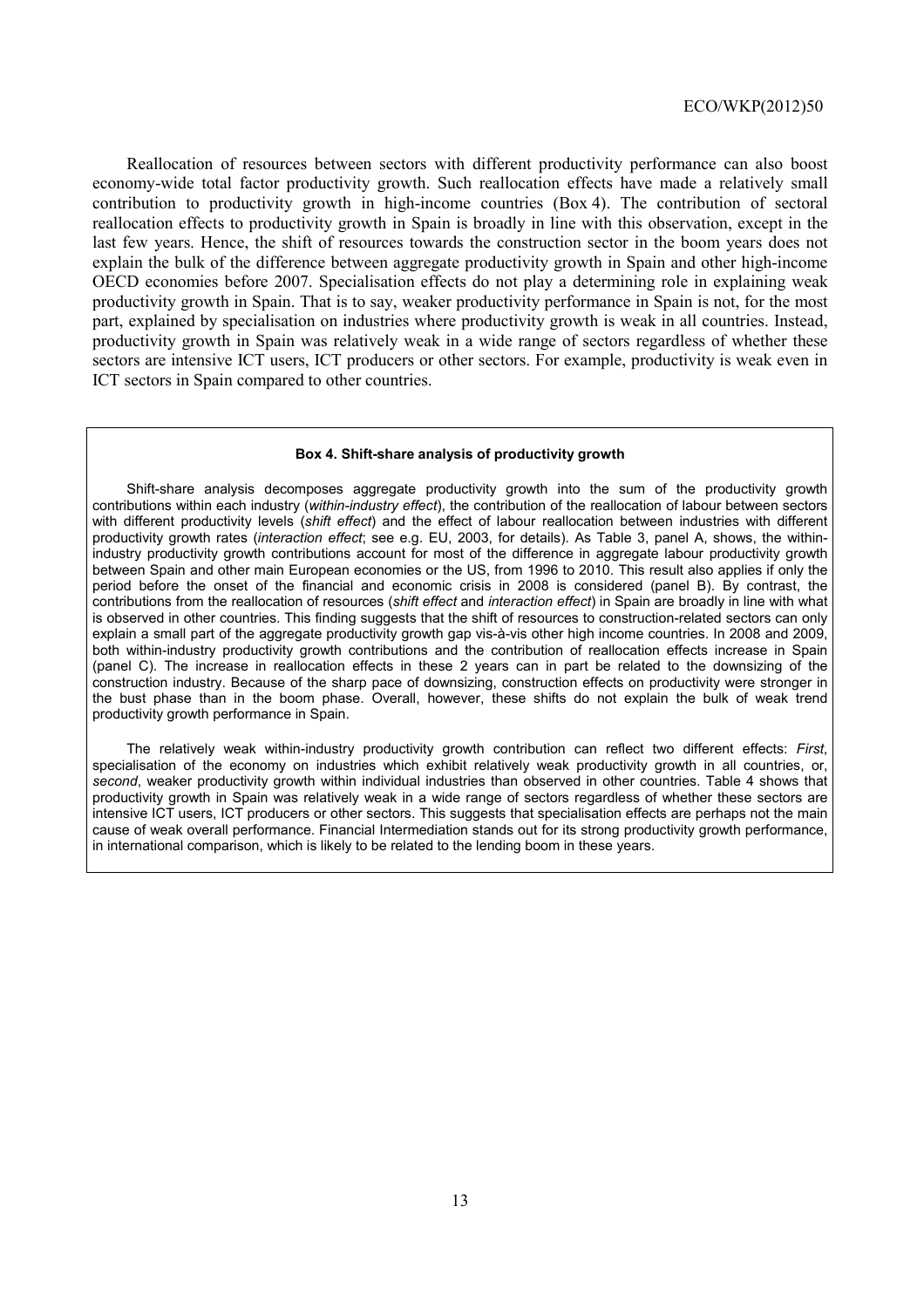|            |                               |                                |              | Table 3. Shift share analysis of labour productivity of market sectors in selected OECD countries <sup>1</sup> |
|------------|-------------------------------|--------------------------------|--------------|----------------------------------------------------------------------------------------------------------------|
|            | Labour productivity<br>growth | Within effect                  | Shift effect | Interaction effect                                                                                             |
|            |                               | A. 1996-last year <sup>2</sup> |              |                                                                                                                |
| <b>AUT</b> | 1.8                           | 1.7                            | 0.1          | 0.0                                                                                                            |
| <b>BEL</b> | 1.6                           | 1.7                            | $-0.2$       | 0.0                                                                                                            |
| CZE        | 3.6                           | 3.6                            | 0.1          | 0.0                                                                                                            |
| <b>DNK</b> | 1.3                           | 1.6                            | $-0.1$       | $-0.1$                                                                                                         |
| <b>FIN</b> | 2.2                           | 2.6                            | $-0.4$       | 0.0                                                                                                            |
| <b>FRA</b> | 1.6                           | 1.6                            | 0.0          | 0.0                                                                                                            |
| <b>DEU</b> | 1.4                           | 1.3                            | 0.2          | $-0.1$                                                                                                         |
| <b>GRC</b> | 3.2                           | 3.0                            | 0.3          | $-0.1$                                                                                                         |
| <b>HUN</b> | 3.0                           | 1.9                            | 0.9          | $-0.3$                                                                                                         |
| <b>ITA</b> | $-0.2$                        | $-0.7$                         | 0.6          | $-0.1$                                                                                                         |
| <b>NLD</b> | 1.5                           | 1.8                            | $-0.3$       | 0.0                                                                                                            |
| <b>SVK</b> | 4.2                           | 4.3                            | 0.1          | $-0.2$                                                                                                         |
| <b>ESP</b> | 0.6                           | 0.6                            | 0.1          | $-0.1$                                                                                                         |
| <b>SWE</b> | 3.2                           | 3.4                            | $-0.1$       | $-0.1$                                                                                                         |
| CHE        | 1.4                           | 1.3                            | 0.1          | $-0.1$                                                                                                         |
| <b>GBR</b> | 2.5                           | 2.7                            | $-0.3$       | 0.0                                                                                                            |
| <b>USA</b> | 2.6                           | 3.0                            | $-0.2$       | 0.0                                                                                                            |
|            |                               | B. 1996-2007                   |              |                                                                                                                |
| <b>AUT</b> | 2.4                           | 2.2                            | 0.1          | 0.0                                                                                                            |
| <b>BEL</b> | 1.8                           | 1.9                            | $-0.2$       | 0.0                                                                                                            |
| CZE        | 4.2                           | 4.2                            | 0.2          | 0.0                                                                                                            |
| <b>DNK</b> | 1.8                           | 2.1                            | $-0.1$       | $-0.1$                                                                                                         |
| <b>FIN</b> | 3.4                           | 3.8                            | $-0.3$       | $-0.1$                                                                                                         |
| <b>FRA</b> | 1.6                           | 1.6                            | 0.0          | 0.0                                                                                                            |
| DEU        | 1.6                           | 1.5                            | 0.2          | $-0.1$                                                                                                         |
| <b>GRC</b> | 3.8                           | 3.6                            | 0.3          | $-0.1$                                                                                                         |
| <b>HUN</b> | 3.6                           | 2.5                            | 0.9          | $-0.2$                                                                                                         |
| <b>ITA</b> | 0.3                           | $-0.2$                         | 0.6          | $-0.1$                                                                                                         |
| <b>NLD</b> | 1.9                           | 2.3                            | $-0.4$       | 0.0                                                                                                            |
| <b>SVK</b> | 5.0                           | 5.1                            | 0.2          | $-0.3$                                                                                                         |
| <b>ESP</b> | 0.2                           | 0.3                            | $-0.1$       | 0.0                                                                                                            |
| <b>SWE</b> | 3.7                           | 4.0                            | $-0.1$       | $-0.1$                                                                                                         |
| CHE        | 1.5                           | 1.5                            | 0.1          | $-0.1$                                                                                                         |
| <b>GBR</b> | 2.7                           | 2.9                            | $-0.3$       | 0.0                                                                                                            |
| <b>USA</b> | 2.8                           | 3.1                            | $-0.2$       | $-0.1$                                                                                                         |
|            |                               | C. 2007-last year $^2$         |              |                                                                                                                |
| <b>AUT</b> | $-0.1$                        | $-0.2$                         | 0.1          | 0.0                                                                                                            |
| <b>BEL</b> | 0.5                           | 0.7                            | $-0.3$       | 0.0                                                                                                            |
| <b>CZE</b> | 1.4                           | 1.7                            | $-0.2$       | 0.1                                                                                                            |
| <b>DNK</b> | $-3.1$                        | $-2.9$                         | 0.4          | 0.0                                                                                                            |
| <b>FIN</b> | $-1.2$                        | $-0.7$                         | $-0.9$       | 0.0                                                                                                            |
| <b>FRA</b> | 1.5                           | 1.7                            | $-0.2$       | 0.0                                                                                                            |
| DEU        | 0.4                           | 0.5                            | 0.0          | $-0.1$                                                                                                         |
| <b>GRC</b> | 0.7                           | 0.6                            | 0.0          | 0.0                                                                                                            |
| <b>HUN</b> | $-0.3$                        | $-1.0$                         | 1.0          | $-0.3$                                                                                                         |
| <b>ITA</b> | $-1.9$                        | $-2.2$                         | 0.2          | 0.0                                                                                                            |
| <b>NLD</b> | 0.0                           | 0.2                            | $-0.2$       | 0.0                                                                                                            |
| <b>SVK</b> | 2.5                           | 3.2                            | $-0.2$       | 0.1                                                                                                            |
| <b>ESP</b> | 2.2                           | 1.9                            | 0.6          | $-0.2$                                                                                                         |
| <b>SWE</b> | $-1.3$                        | $-0.9$                         | $-0.4$       | 0.0                                                                                                            |
| <b>CHE</b> | 0.9                           | 1.0                            | $-0.1$       | 0.0                                                                                                            |
| <b>GBR</b> | 1.7                           | 1.6                            | 0.0          | 0.0                                                                                                            |
| <b>USA</b> | 1.5                           | 2.0                            | $-0.1$       | 0.0                                                                                                            |

2. 2007 for France, 2008 or 2009 for the other countries.

Source: OECD productivity database.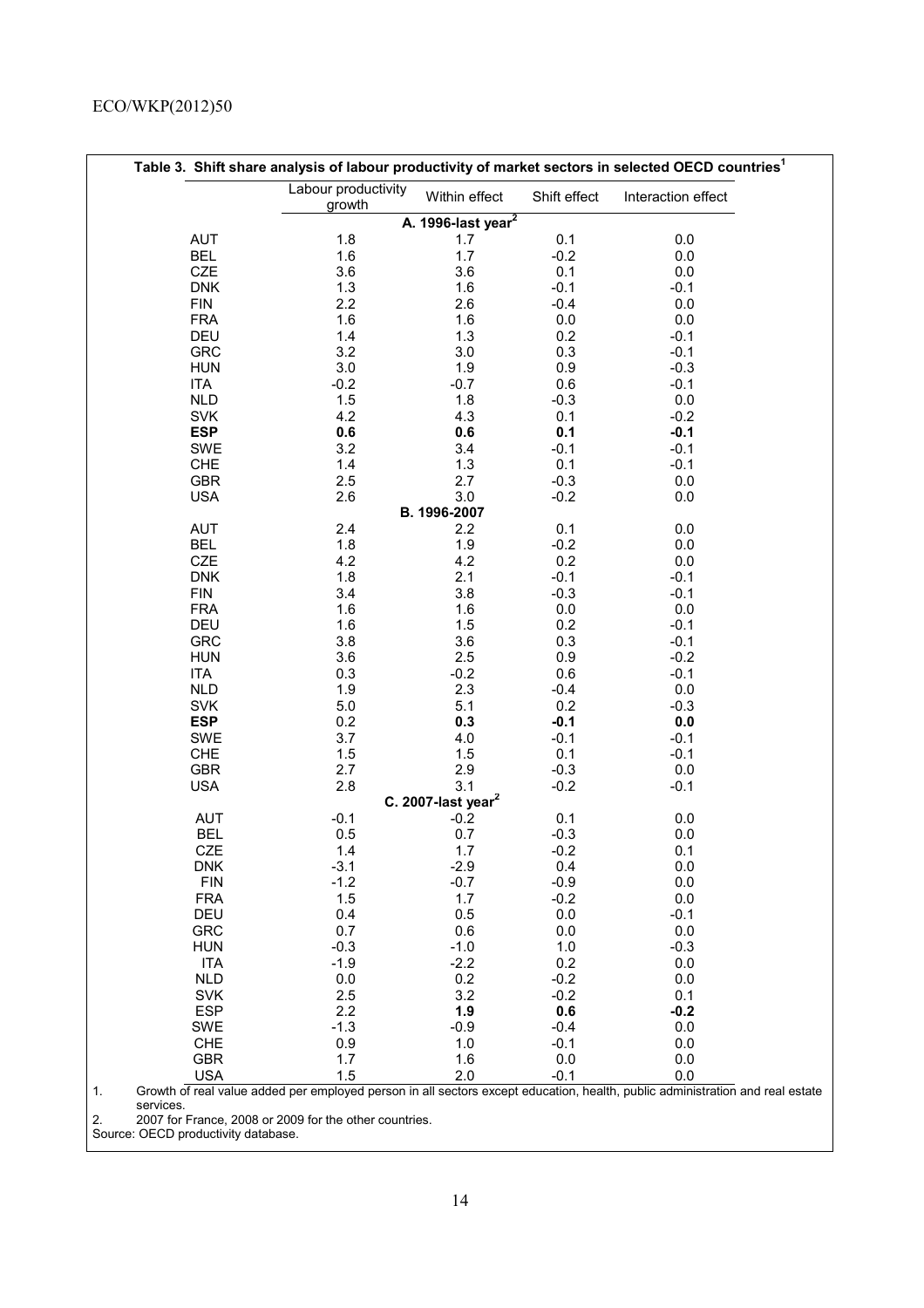| Table 4. Labour productivity growth, TFP contribution and share in total economy value added, by sector)<br>Per cent, average 1996-2007 |                               |        |            |        |                                                                       |        |       |                                               |            |
|-----------------------------------------------------------------------------------------------------------------------------------------|-------------------------------|--------|------------|--------|-----------------------------------------------------------------------|--------|-------|-----------------------------------------------|------------|
|                                                                                                                                         | Labour productivity<br>growth |        |            |        | <b>Contribution of TFP</b><br>growth to labour<br>productivity growth |        |       | Average share in total<br>economy value added |            |
| <b>Sector</b>                                                                                                                           | Spain                         | EU     | <b>USA</b> | Spain  | ΕU                                                                    | USA    | Spain | $(\%)$<br>EU                                  | <b>USA</b> |
| <b>Total industries</b>                                                                                                                 | 0.5                           | 1.4    | 2.0        | $-0.7$ | 0.4                                                                   | 0.6    | 100   | 100                                           | 100        |
| ICT producing industries                                                                                                                |                               |        |            |        |                                                                       |        |       |                                               |            |
| ICT producing manufacturing                                                                                                             |                               |        |            |        |                                                                       |        |       |                                               |            |
| Electrical and optical equipment                                                                                                        | 1.8                           | 5.6    | 17.2       | $-0.2$ | 4.0                                                                   | 13.6   | 1.1   | 2.3                                           | 2.3        |
| <b>ICT producing services</b>                                                                                                           |                               |        |            |        |                                                                       |        |       |                                               |            |
| Post and telecommunications                                                                                                             | 3.5                           | 7.6    | 5.3        | $-0.7$ | 4.7                                                                   | 2.1    | 2.4   | 2.6                                           | 3.1        |
| <b>ICT using industries</b>                                                                                                             |                               |        |            |        |                                                                       |        |       |                                               |            |
| ICT using manufacturing                                                                                                                 |                               |        |            |        |                                                                       |        |       |                                               |            |
| Machinery, nec                                                                                                                          | 1.1                           | 2.1    | 3.8        | 0.3    | 1.4                                                                   | 1.1    | 1.2   | 2.2                                           | 1.1        |
| Manufacturing nec; recycling                                                                                                            | 1.6                           | 1.3    | 3.4        | 0.5    | 0.5                                                                   | 1.9    | 0.9   | 0.9                                           | 0.6        |
| Transport equipment                                                                                                                     | 1.7                           | 3.1    | 5.2        | 0.5    | 2.1                                                                   | 3.4    | 1.9   | 2.1                                           | 1.8        |
| ICT using services                                                                                                                      |                               |        |            |        |                                                                       |        |       |                                               |            |
| Wholesale and retail trade                                                                                                              | 1.0                           | 1.8    | 4.4        | $-0.8$ | 0.7                                                                   | 3.0    | 10.9  | 9.9                                           | 12.0       |
| Wholesale trade                                                                                                                         | $-0.2$                        | 2.3    | 5.6        | $-1.7$ | $1.2$                                                                 | 3.5    | 4.3   | 4.3                                           | 4.6        |
| Retail trade                                                                                                                            | 1.5                           | 1.2    | 3.4        | 0.0    | 0.4                                                                   | 2.4    | 4.9   | 4.0                                           | 5.2        |
| Renting of machinery and equipment                                                                                                      | 0.3                           | 0.0    | 2.0        | $-1.4$ | $-1.3$                                                                | $-0.4$ | 7.1   | 11.2                                          | 10.9       |
| Financial intermediation                                                                                                                | 5.5                           | 3.2    | 3.1        | 4.4    | 1.6                                                                   | 0.7    | 4.7   | 5.6                                           | 8.4        |
| <b>Non-ICT industries</b>                                                                                                               |                               |        |            |        |                                                                       |        |       |                                               |            |
| <b>Non-ICT manufacturing</b>                                                                                                            |                               |        |            |        |                                                                       |        |       |                                               |            |
| Food, beverages and tobacco                                                                                                             | $-0.6$                        | 0.8    | 0.9        | $-2.1$ | 0.0                                                                   | 0.1    | 2.3   | 2.0                                           | 1.6        |
| Textiles, textile, leather and footwear                                                                                                 | 1.0                           | 2.3    | 3.9        | $-0.8$ | 0.9                                                                   | 1.6    | 1.1   | 1.0                                           | 0.5        |
| Wood and of wood and cork                                                                                                               | 0.9                           | 2.7    | 1.8        | $-1.0$ | 1.7                                                                   | 0.9    | 0.4   | 0.4                                           | 0.3        |
| Chemical, rubber, plastics and fuel                                                                                                     | 0.2                           | 3.0    | 4.2        | $-1.0$ | 1.7                                                                   | 1.6    | 2.7   | 3.1                                           | 3.0        |
| Coke, refined petroleum and nuclear fuel                                                                                                | $-1.5$                        | 0.1    | 5.1        | $-3.7$ | $-3.0$                                                                | $-0.1$ | 0.4   | 0.3                                           | 0.4        |
| Chemicals and chemical products                                                                                                         | 0.6                           | 3.6    | 5.2        | $-0.7$ | 2.0                                                                   | 2.5    | 1.6   | 1.9                                           | 1.9        |
| Rubber and plastics                                                                                                                     | 0.9                           | 3.4    | 3.4        | $-0.5$ | 2.2                                                                   | 1.4    | 0.7   | 1.0                                           | 0.7        |
| Other non-metallic mineral                                                                                                              | 1.6                           | 2.4    | 1.7        | 0.6    | 1.1                                                                   | 0.3    | 1.3   | 0.8                                           | 0.5        |
| Basic metals and fabricated metal                                                                                                       | 0.2                           | 1.6    | 1.8        | 0.1    | 0.9                                                                   | 1.2    | 2.8   | 2.6                                           | 1.7        |
| <b>Non-ICT services</b>                                                                                                                 |                               |        |            |        |                                                                       |        |       |                                               |            |
| Sale, repair of motor vehicles                                                                                                          | 0.8                           | 1.5    | 4.6        | $-0.5$ | 0.3                                                                   | 3.2    | 1.7   | 1.6                                           | 2.3        |
| Transport and storage                                                                                                                   | 0.5                           | 1.9    | 2.2        | $-1.7$ | 0.9                                                                   | 1.0    | 4.8   | 4.9                                           | 2.8        |
| Hotels and restaurants                                                                                                                  | $-1.3$                        | $-0.1$ | 0.8        | $-2.4$ | $-0.9$                                                                | 0.3    | 7.4   | 2.4                                           | 2.5        |
| Real estate activities                                                                                                                  | $-5.8$                        | $-0.6$ | 0.8        | $-1.4$ | $-0.3$                                                                | $-0.2$ | 8.6   | 11.2                                          | 11.8       |
| Public admin                                                                                                                            | 1.6                           | 1.3    | 0.6        | 0.2    | 0.5                                                                   | $-0.6$ | 6.1   | 6.6                                           | 8.1        |
| Education                                                                                                                               | 1.0                           | $-0.7$ | $-0.6$     | 0.4    | $-1.2$                                                                | $-1.4$ | 4.9   | 4.9                                           | 4.7        |
| Health and social work                                                                                                                  | $-0.3$                        | 0.8    | 0.0        | $-1.0$ | 0.1                                                                   | $-0.9$ | 5.3   | 6.6                                           | 7.6        |
| Community social and personal services                                                                                                  | 0.5                           | 0.2    | 0.3        | $-0.6$ | $-0.3$                                                                | $-0.5$ | 20.8  | 22.3                                          | 24.1       |
| Other services                                                                                                                          | $-0.1$                        | $-0.4$ | 2.1        | $-2.7$ | $-1.0$                                                                | 1.5    | 3.6   | 3.7                                           | 3.6        |
| Non-ICT other                                                                                                                           |                               |        |            |        |                                                                       |        |       |                                               |            |
| Agriculture, hunting, forestry and fishing                                                                                              | 2.6                           | 2.8    | 4.9        | 1.0    | 1.8                                                                   | 3.6    | 4.0   | 1.7                                           | 1.1        |
| Electricity, gas and water supply                                                                                                       | 4.6                           | 3.8    | 2.9        | 1.3    | 1.5                                                                   | 0.2    | 2.0   | 2.2                                           | 2.0        |
| Mining and quarrying                                                                                                                    | 1.7                           | 1.6    | $-1.4$     | 0.0    | $-1.8$                                                                | $-2.5$ | 0.3   | 0.7                                           | 1.5        |
| Construction                                                                                                                            | $-1.8$                        | 0.0    | $-3.0$     | $-2.2$ | $-0.7$                                                                | $-3.7$ | 9.9   | 6.3                                           | 4.7        |
| Mixed                                                                                                                                   |                               |        |            |        |                                                                       |        |       |                                               |            |
| Pulp, paper, paper, printing and publishing                                                                                             | 1.4                           | 2.0    | 1.9        | $-0.4$ | 0.6                                                                   | 0.4    | 1.5   | 1.6                                           | $1.7\,$    |
| Pro-memoria<br><b>Total manufacturing</b>                                                                                               | 0.9                           | 2.6    | 5.1        | $-0.4$ | 1.5                                                                   | 3.2    | 17.2  | 19.1                                          | 15.0       |
|                                                                                                                                         |                               |        |            |        |                                                                       |        |       |                                               |            |

*Source*: EU KLEMS (2011). EU includes the following countries: Austria, Belgium, Denmark, Finland, France, Germany, Italy, Netherlands, Spain and the UK. The results for the EU aggregate here differ from those presented for the EU12 in the Table 1 above as the countries included are different and in Table 1 refer to an unweighted average. The classification follows van Ark *et al.* (2003b).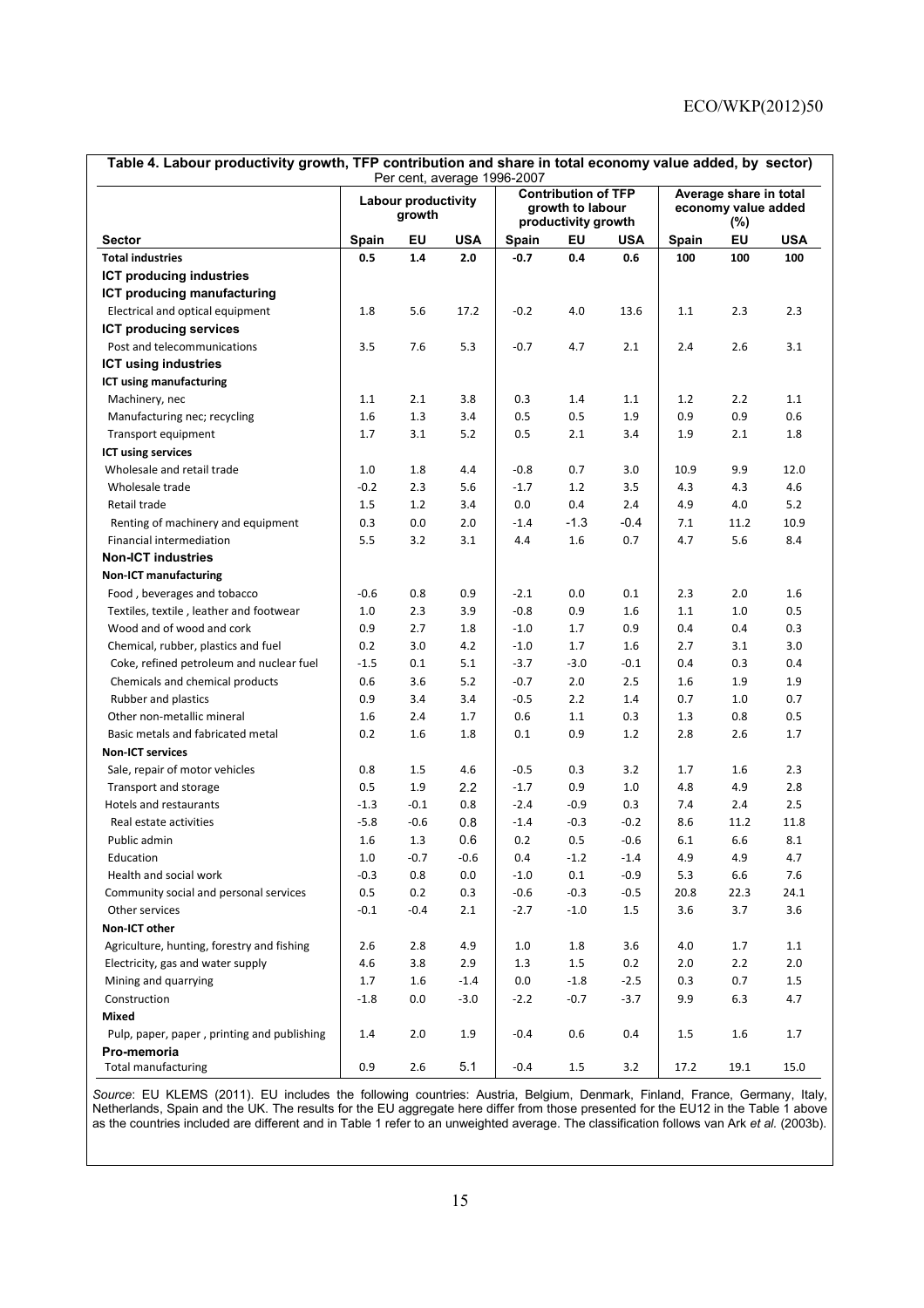To determine specialisation effects on productivity growth exactly, hypothetical within-industry productivity growth contributions can be calculated assuming each sector of the Spanish economy had the weight the sector has in the French or US economy, for example. These calculations (results not shown here) indicate that the contribution of within-industry productivity growth to aggregate productivity growth would be broadly similar as the actual withinindustry growth contribution observed in the Spanish economy if the weight of the sectors had been the same as in the US or France. This result confirms that specialisation effects do not play a determining role in explaining weak productivity growth performance in Spain.

#### *The recovery in productivity after 2008*

The strong productivity growth in recent years contrasts with developments in other continental European economies, while the US also recorded some increase (see Figure 1). It occurred in the context of large employment losses after 2007, triggered by the global economic crisis and the bust of the domestic housing boom. Hours worked shrank by 4% annually between 2007 and 2009. This contrasts with the variations observed in the U.S.  $(-3\%)$  and especially in the EU15<sup>2</sup>  $(-1.41\%)$  (see *e.g.* Mas-Ivars and Robledo Dominguez, 2010). Differences in the ease with which businesses can make workers redundant when activity slows play a role in explaining the cyclical behavior of employment and productivity across countries.

In Spain, the cost of dismissing workers on permanent contract is high, whereas it is low for temporary workers. The share of temporary workers in the total workforce is unusually large. It fell from around 30% in 2007 to 25% in 2011, as most job losses affected workers on temporary contracts. Moreover, workers on temporary contracts are concentrated in low-productivity activities (OECD, 2010). Low dismissal costs and high employment losses hence contributed to large productivity gains during the crisis. In other continental European countries, such as Germany or France, temporary contracts are less widespread and labour is hoarded during an economic downturn. Hence total factor productivity is procyclical in Germany and France, as in most OECD economies, but countercyclical in Spain (Timmer *et al.*, 2007, Boldrin *et al.* 2009). The rapid downsizing of the construction sector, where the level of labour productivity is lower than in the economy on average (OECD, 2008), also played some role. This downsizing will have a permanent effect on the level of productivity but the effects of the downsizing of the construction industry on productivity growth are likely to be mostly temporary, as the results of shiftshare analysis suggest (see Box 4).

# **The role of business dynamics and firms' size on productivity performance in Spain**

## *Business dynamics and firm size affect productivity*

The substitution of the most obsolete firms by new firms can foster productivity growth (Scarpetta *et*  al., 2002).<sup>3</sup> Following Foster *et al.* (1998), around 25% of productivity growth in the U.S. manufacturing sector could be explained by the "net entry effect", that is, the exit of less productive plants which are displaced by more productive entering firms. In addition, as shown by Brandt (2004) and López-García and Puente (2006) new firms put competitive pressure, strengthening performance in all businesses, including through innovation.

These effects have been confirmed by Martín-Marcos and Jaumandreu (2004) in the case of Spanish manufacturing firms over the period 1981-1990. Huergo and Jaumandreu (2004) observed that new firms in Spain are more likely to innovate compared to the incumbents in the manufacturing sector over a more

<sup>2.</sup> Germany, Austria, Belgium, Denmark, Spain, Finland, France, Greece, Ireland, Italy, Luxembourg, Netherlands, Portugal, United Kingdom and Sweden.

<sup>3.</sup> However, this effect would only be quantitatively important in certain circumstances (Jaumandreu and Martín-Marcos, 2004).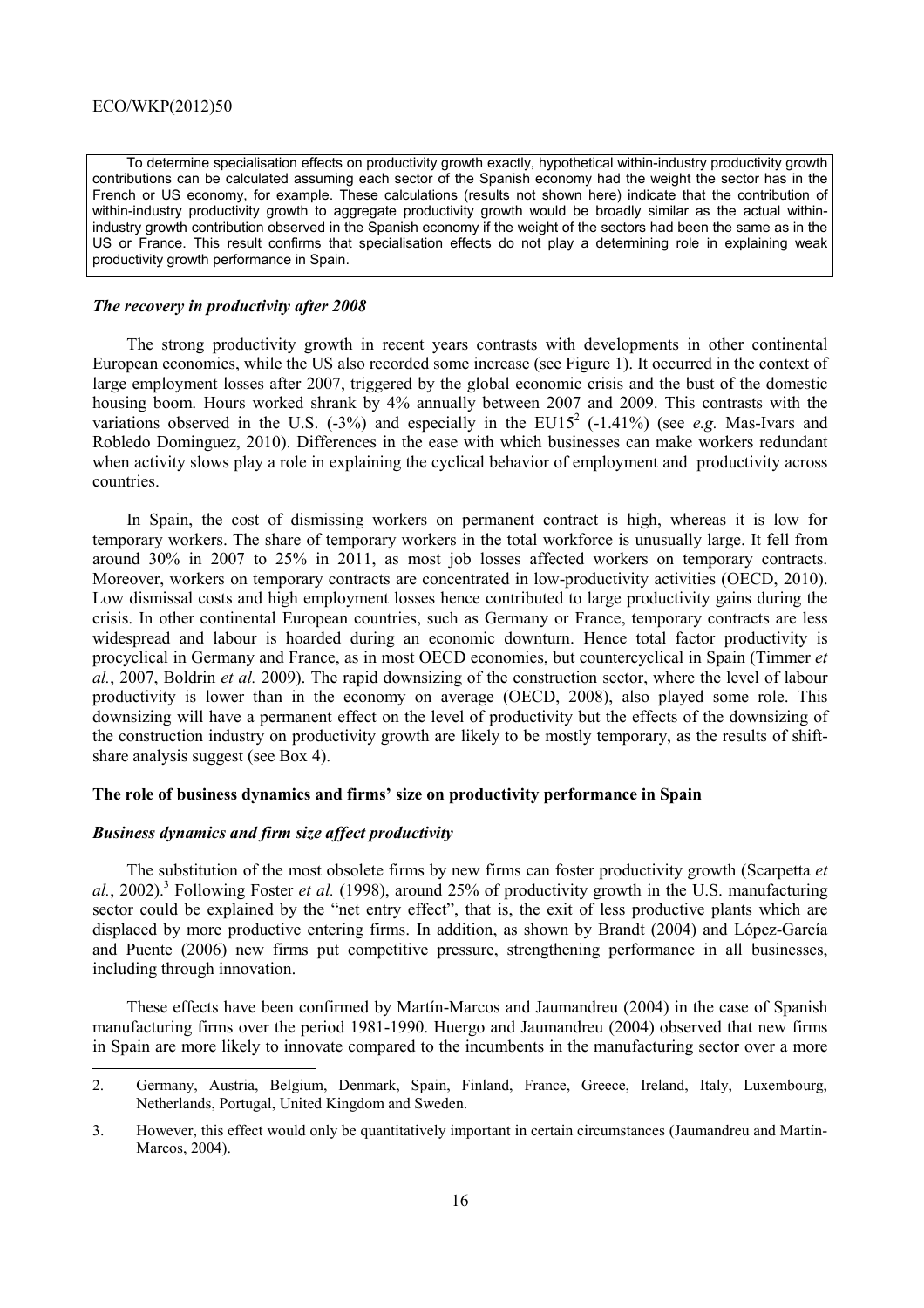recent period (1991-1998). Fariñas and Ruano (2004) confirmed that the replacement of exiting firms by entering firms has a significant positive effect on TFP in manufacturing firms over the period 1990-1997.

The literature has also found a positive relationship between firm size and TFP. This may occur because larger companies invest more in R & D (Kumar *et al.*, 1999, Pagano and Schivardi, 2003). This may be especially true in sectors in which scale effects are more important, such as manufacturing (Brandt, 2004). Large firms may benefit more from ICT investments (Pilat, 2004). López-García and Sánchez (2010) observed that European micro-enterprises are 20% less productive than larger companies.

For the specific case of Spain, López-García *et al.* (2007) found that the contribution of large firms to productivity growth is more important than the contribution of small businesses if only incumbent firms are taken into account. López-García and Sánchez (2010) show, moreover, that Spanish micro-enterprises are less productive than European micro-enterprises in all sectors. Small businesses are less likely to innovate or spend on R & D (Huerta and Jaumandreu, 2004<sup>4</sup>, López-García and Montero, 2010) and are less exposed to international competitive pressures (López-García and Sánchez, 2010).

Brandt (2004) found that, generally, the entry rate of new enterprises is stronger in ICT related industries, R & D related industries and in some specific business services such as advertising, consulting and labour recruitment firms, which are characterized by strong productivity growth. The major differences in entry rates between countries in her study are explained by entry rates in ICT industries among countries.

As shown in the following section, these findings, are relevant to Spain where both the size of the companies and business turnover are lower than in other countries.

#### *Firm size and turnover are substantially lower than in other countries*

Núñez (2004), using data provided by Eurostat for the years 1998-2001, shows that the average size of firms in Spain was below the average size of firms in other EU countries (Denmark, Finland, France, Germany, Italy, Netherlands and Portugal) or the US. Tables 5 and 6 show how Spanish companies are smaller than in most countries in all the sectors investigated. López-García and Sánchez  $(2010)^5$  showed that Spanish companies were on average half as large as the companies in other European economies in 2007. They also note that the weight of the micro-enterprises (companies with less than 10 employees) is larger in all sectors compared to other European economies with the exception of the construction sector.

<sup>4.</sup> These authors performed an analysis of manufacturing firms in Spain over the period 1991-1998.

<sup>5.</sup> Study for 2007 using a Eurostat database (Structural Business Indicators). The following countries were included: Austria, Belgium, Denmark, Spain, Greece, Finland, France, Italy, Ireland, Netherlands, Sweden, Portugal and the UK.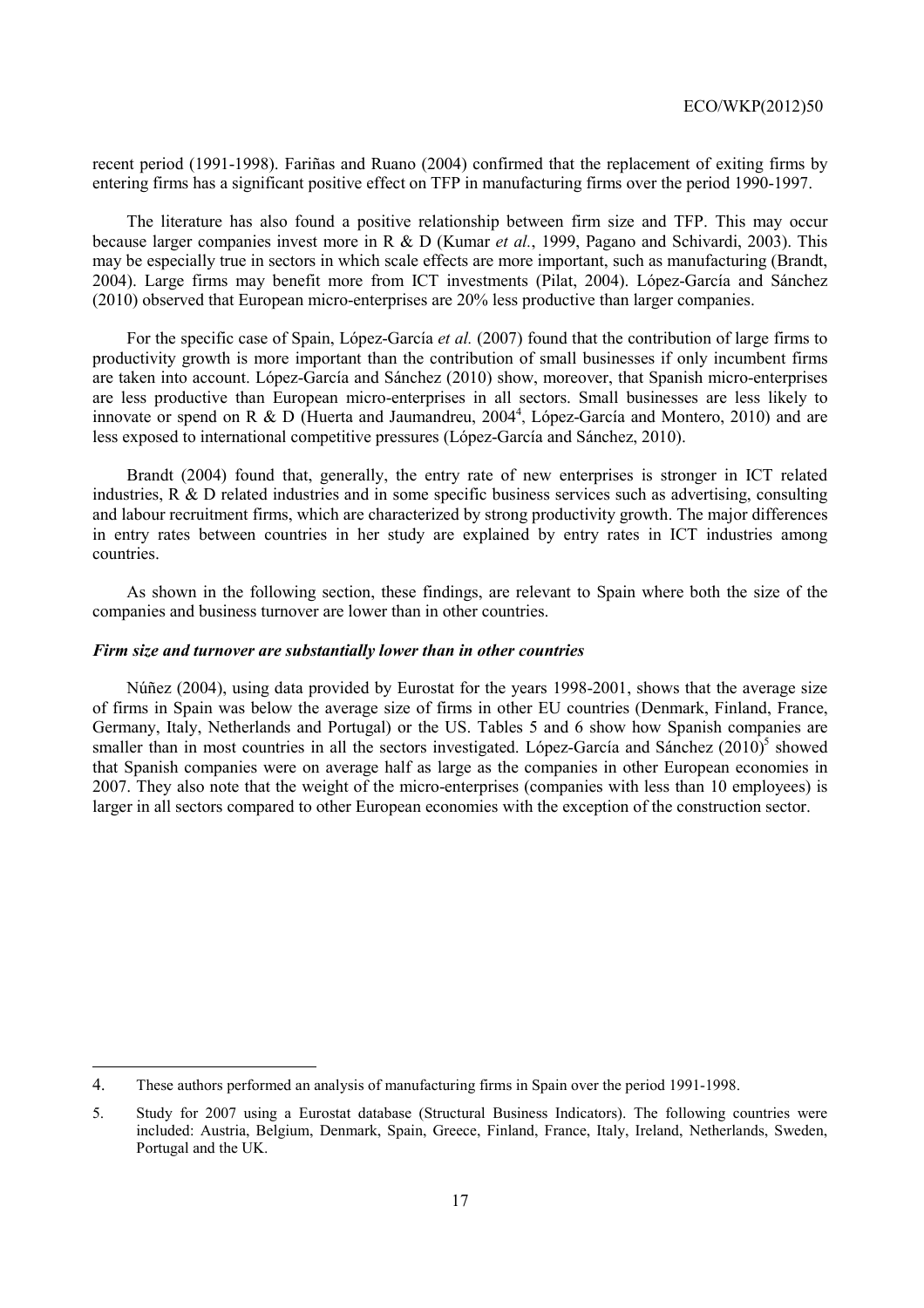# **Table 5. Share of employment in firms with fewer than 20 employees (per cent)**

|                        | EU  | Spain | Germany | France | Italy | UK  | <b>Belgium</b> | Portugal | Finland |
|------------------------|-----|-------|---------|--------|-------|-----|----------------|----------|---------|
| All                    | 37  | 50    | 30      | 30     | 54    | 30  | 36             | 47       | 30      |
| Manufacturing          | 19  | 31    | 14      | 17     | 30    | 16  | 14             | 26       | 13      |
| Energy                 | 3.7 | 7.2   | 4.0     | 0.9    | 2.5   | 0.5 | 0.7            | 2.6      | 12.3    |
| Construction           | 50  | 52    | 48      | 53     | 68    | 43  | 48             | 53       | 46      |
| Services               | 44  | 57    | 41      | 34     | 68    | 34  | 44             | 61       | 38      |
| <b>Distribution</b>    | 50  | 67    | 38      | 45     | 81    | 35  | 58             | 71       | 43      |
| Hotels and restaurants | 59  | 65    | 64      | 63     | 78    | 40  | 72             | 77       | 49      |
| Transports             | 26  | 45    | 42      | 14     | 30    | 19  | 17             | 30       | 30      |
| Real estate and        |     |       |         |        |       |     |                |          |         |
| related services       | 41  | 45    | 48      | 26     | 67    | 38  | 35             | 44       | 38      |

Average 1998-2001

Source: Núñez (2004).

# **Table 6. Average firm size (number of employees)**

# Average 1998-2001

|                                     |                |                |         |                                         | All enterprises |           |         |          |         |
|-------------------------------------|----------------|----------------|---------|-----------------------------------------|-----------------|-----------|---------|----------|---------|
|                                     | EU             | Spain          | Germany | France                                  | Italy           | <b>UK</b> | Belgium | Portugal | Finland |
| Total                               | $\overline{7}$ | 5              | 12      | $\overline{7}$                          | 3               | 12        | 10      | 5        | 6       |
| Manufacturing                       | 16             | 11             | 32      | 16                                      | 7               | 24        | 17      | 12       | 16      |
| Energy                              | 54             | 30             | 89      | 100                                     | 67              | 498       | 226     | 94       | 12      |
| Construction                        | 4              | 5              | 7       | 4                                       | $\overline{2}$  | 6         | 3       | 4        | 4       |
| Services                            | 6              | 4              | 8       | 6                                       | 3               | 11        | 10      | 4        | 5       |
| <b>Distribution</b>                 | 5              | 3              | 9       | 5                                       | $\overline{2}$  | 12        | 4       | 3        | 5       |
| Hotels and                          |                |                |         |                                         |                 |           |         |          |         |
| restaurants                         | 5              | $\overline{4}$ | 6       | 3                                       | 3               | 15        | 4       | 4        | 5       |
| Transports                          | 10             | 4              | 10      | 16                                      | 7               | 20        | 18      | 9        | 7       |
| Real estate and                     |                |                |         |                                         |                 |           |         |          |         |
| related services                    | 5              | 4              | 6       | 6                                       | $\overline{2}$  | 8         | 5       | 5        | 4       |
|                                     |                |                |         | Enterprises with more than 20 employees |                 |           |         |          |         |
| Total                               | 109            | 81             | 107     | 114                                     | 81              | 148       | 137     | 80       | 121     |
| Manufacturing                       | 115            | 76             | 169     | 122                                     | 73              | 126       | 118     | 78       | 146     |
| Energy                              | 344            | 318            | 236     | 1 0 9 6                                 | 417             | 956       | 804     | 331      | 85      |
| Construction                        | 60             | 56             | 53      | 60                                      | 44              | 103       | 44      | 60       | 74      |
| Services                            | 114            | 92             | 79      | 117                                     | 99              | 163       | 196     | 87       | 115     |
| <b>Distribution</b>                 | 102            | 68             | 98      | 82                                      | 65              | 197       | 72      | 62       | 98      |
| Hotels and                          |                |                |         |                                         |                 |           |         |          |         |
| restaurants                         | 86             | 70             | 58      | 72                                      | 74              | 142       | 57      | 72       | 90      |
| Transports                          | 157            | 134            | 52      | 203                                     | 190             | 242       | 152     | 167      | 198     |
| Real estate and<br>related services | 112            | 122            | 61      | 133                                     | 96              | 128       | 160     | 146      | 105     |

Source: Núñez (2004).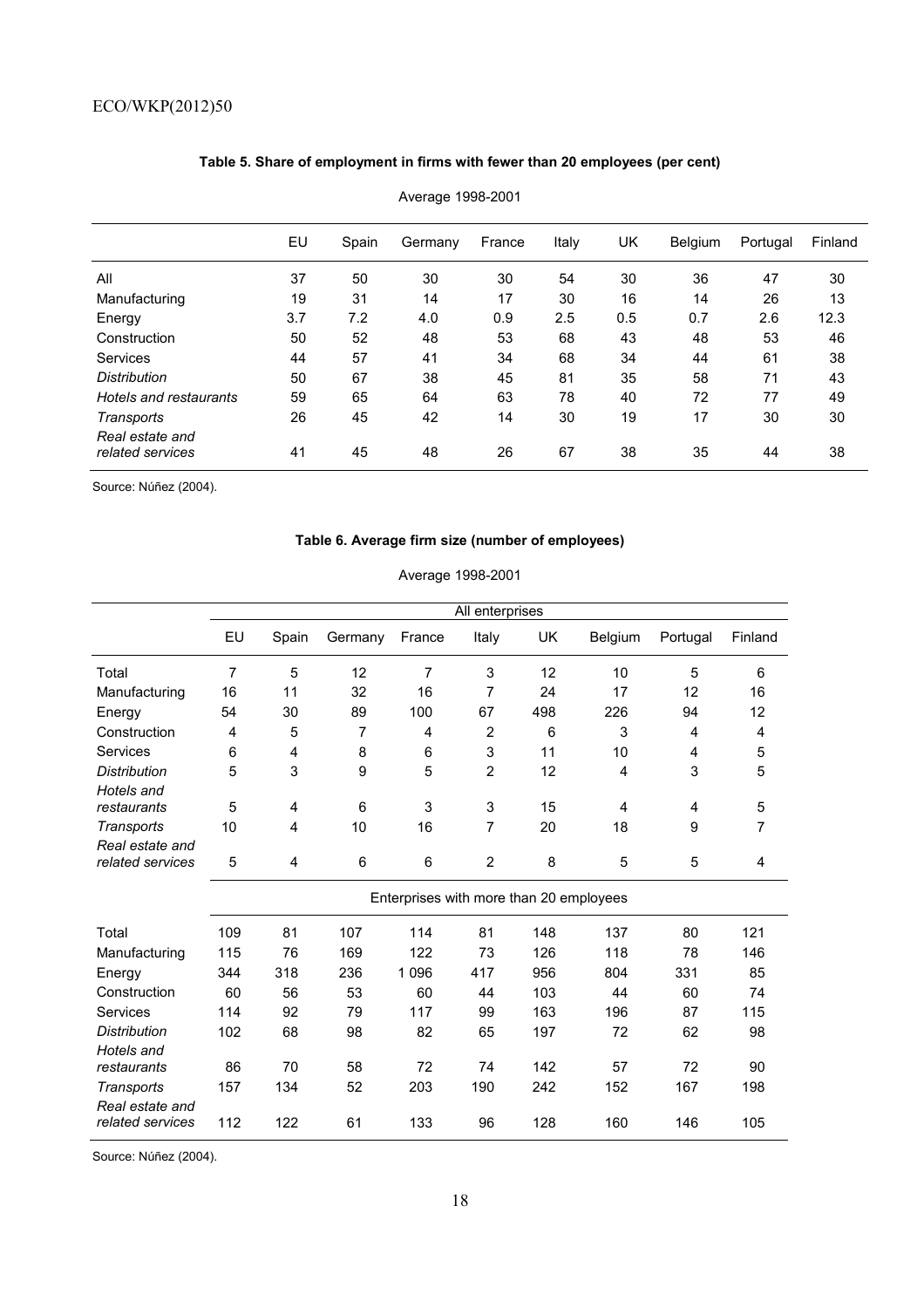Box 5 analyzes the size and productivity of firms by class (groups of employees) in the manufacturing sector in more detail.

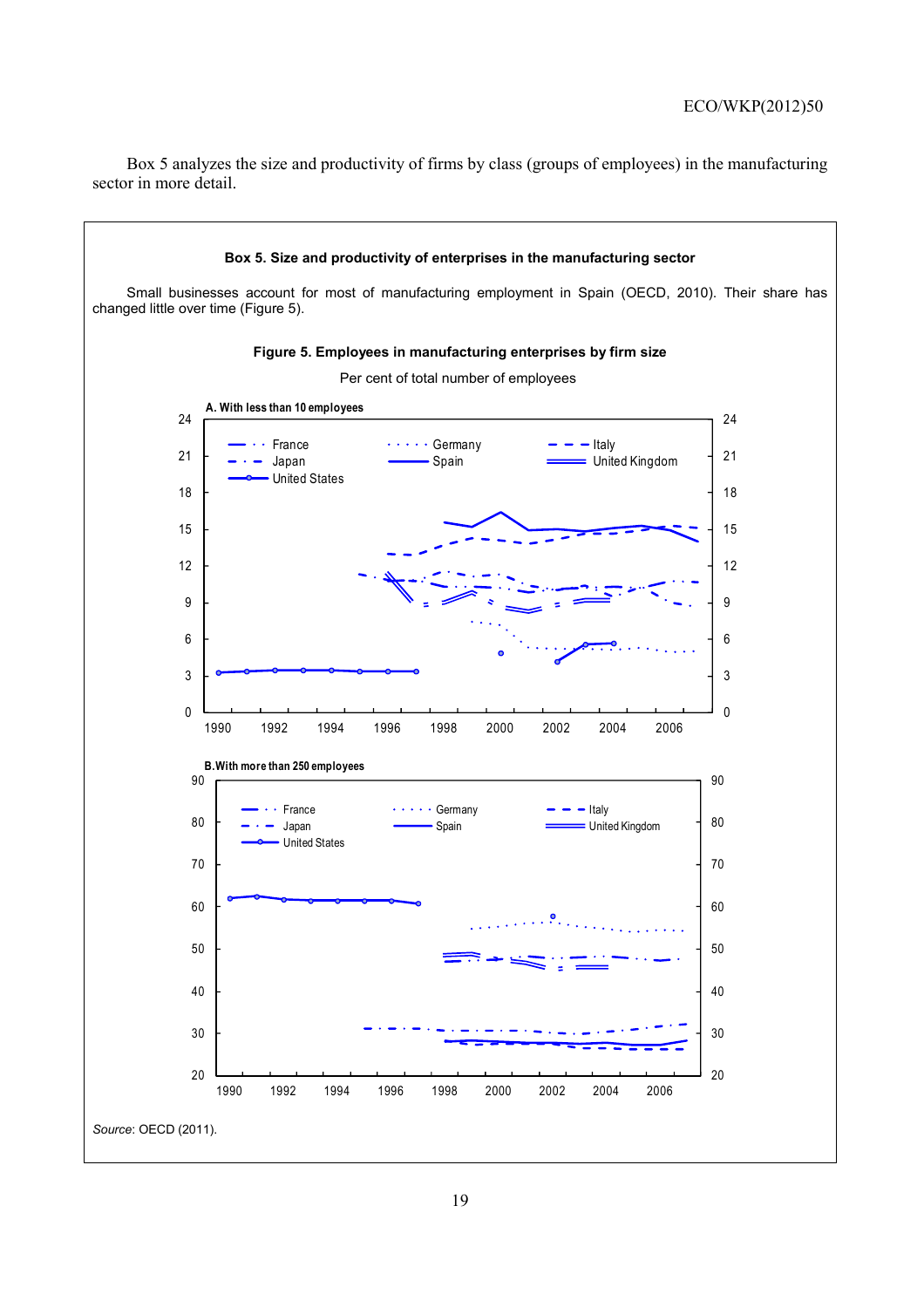| $(Table 7)$ . |       |                  |                                                                                                                                                                         |                        |                     | Small manufacturing businesses appear to be considerably less productive than the biggest enterprises |  |
|---------------|-------|------------------|-------------------------------------------------------------------------------------------------------------------------------------------------------------------------|------------------------|---------------------|-------------------------------------------------------------------------------------------------------|--|
|               |       |                  | Table 7. Firm productivity <sup>1</sup> by size class (2006)                                                                                                            |                        |                     |                                                                                                       |  |
|               |       | 1-9<br>employees | $10-19$<br>employees                                                                                                                                                    | $20 - 49$<br>employees | 50-249<br>employees | $250+$<br>employees                                                                                   |  |
|               | Spain | 0.167            | 0.186                                                                                                                                                                   | 0.156                  | 0.190               | 0.302                                                                                                 |  |
| 1.            |       |                  | Average gross production value (in millions of euros) divided by total hours worked.<br>Source: Own elaboration from OECD SDBS - Structural Business Statistics (2011). |                        |                     |                                                                                                       |  |

Núñez (2004) shows that the turnover of firms in Spain was 16% lower than in the other countries analyzed<sup>6</sup> except Germany over the period 1995-2002. Lopez-Garcia and Puente (2006), using an alternative database<sup>7</sup>, found that the business turnover in Spain was lower than in all other countries surveyed<sup>8</sup>, including Germany. This is largely due to a low exit rate. Only Brandt (2004) finds that both the entry and exit rates in Spain (excluding single person firms) appear to be near the average of a group of European countries (Belgium, Denmark, the Netherlands, Spain, Italy, Portugal, Finland, Sweden and the United Kingdom). She compares Eurostat data on business demographics for the period 1997-2000 in manufacturing and services industries.

Several institutional factors may hold back firm creation and growth, as discussed in the following sections.

# **The design of some institutions hampers productivity growth**

This section aims to identify some characteristics of the institutional environment of the Spanish economy that may have contributed to low TFP growth. As discussed in the literature, institutions may play an important role in productivity growth (Scarpetta *et al.* 2002). Institutions include not only regulations, but also the enforcement systems for those regulations, such as the judicial system.

This paper identifies at least two areas in which the Spanish labour market institutions have a negative impact on productivity. First, *de facto* high dismissal costs increase the recourse to temporary workers, which lower investment in training. Second, the rigid system of collective bargaining prevents the adoption of innovative and more flexible working arrangements. The impact of the labour market reform introduced in February 2012 is not taken into account in the discussion below.

In terms of product market regulations (PMR), Spain has made significant progress over the past 15 years, making the economy more open to competitive pressures in comparison to other OECD countries. As a result, in 2008 regulation in Spain was less restrictive than in the OECD on average, as reflected in the OECD PMR indicators (see Wölfl *et al.* 2009 and OECD, 2010). However, a number of regulations remain more restrictive than in other OECD countries. The costs and time needed for starting a business that are high in comparative terms. Also some retail trade regulations which are not fully captured by the

<sup>6.</sup> Denmark, Finland, France, Germany, Italy, Netherlands, Portugal and the United States.

<sup>7.</sup> Bank of Spain Firm Demography Database. Núñez (2004) uses data for Spain taken from the DIRCE (INE) and data for other countries from the OECD firm level data Project. The study was performed for all sectors.

<sup>8.</sup> Spain, Finland, Italy, Germany, USA, Netherlands, France, Portugal, Denmark, Canada and UK.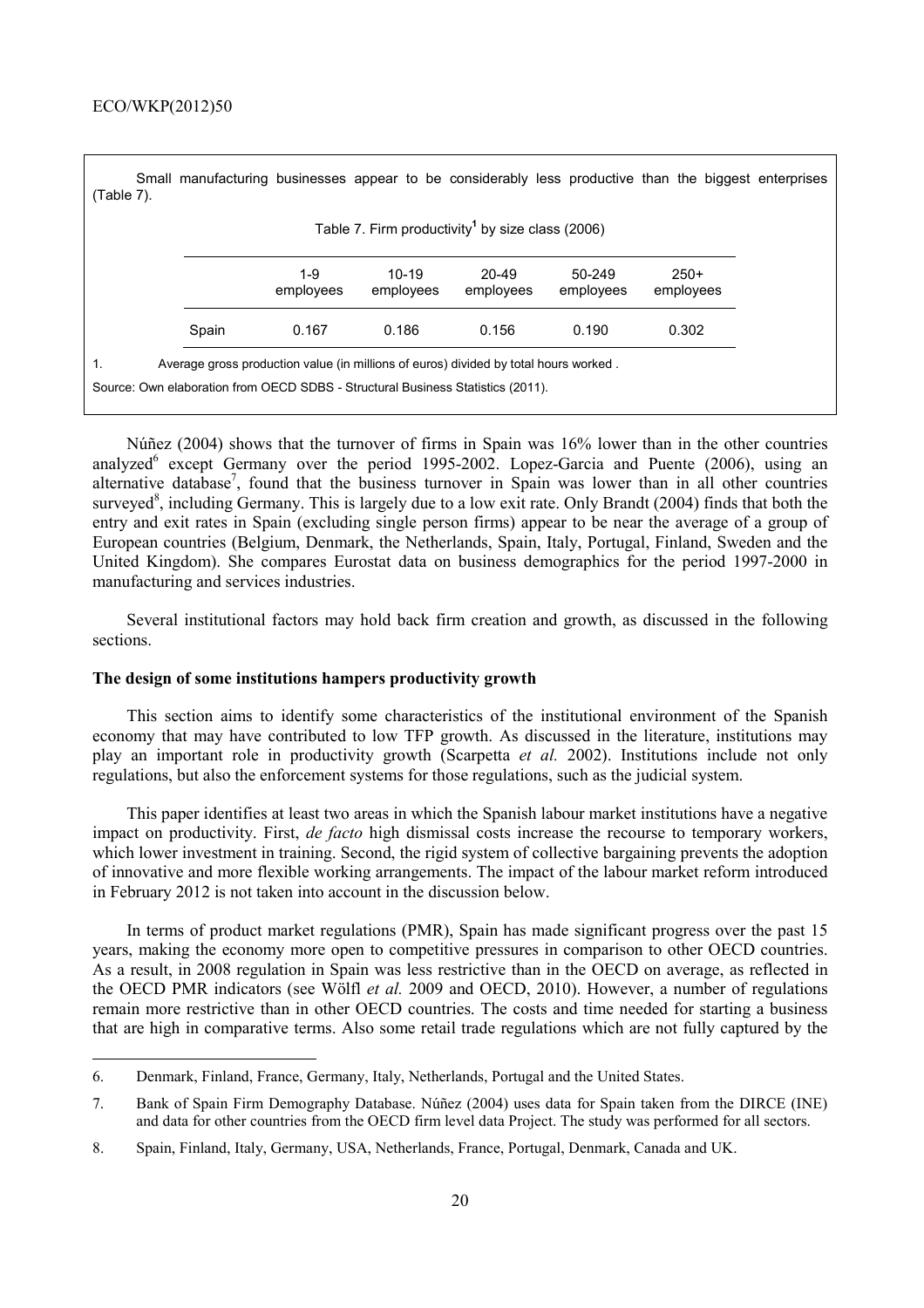PMR indicators, are very restrictive. Both aspects are argued to have some negative effects over productivity in this section.

Moreover, inefficiencies in Spain's judicial system and the business bankruptcy system involve additional costs for businesses. These factors have, *inter alia,* effects on productivity through their impacts both on entry and growth of firms.

#### *The effects of the dual labour market on productivity*

*De facto* severance payments for workers on permanent contracts are high compared to other OECD economies. In contrast, temporary contracts are widely used, covering about 25% of dependent employment, and carry low severance payments. This dual labour market results in high worker turnover rates as very high *de facto* dismissal costs of permanent contracts makes firms reluctant to convert temporary contracts into permanent ones (OECD, 2010).

Dolado and Stucchi (2008) find that Spanish manufacturing firms with a large proportion of temporary workers are significantly less productive than firms with lower proportions of temporary workers.<sup>9</sup> Causality may go in both directions, but even if low-productivity activities encourage the use of temporary contracts the implication is that labour market regulation that encourages widespread use of temporary contracts may discourage high-productivity activity. Alonso-Borrego (2010) found the same effect for both manufacturing firms and service sector companies, but found a stronger effect in the latter case. This result has also been found in the case of other economies, like Italy (Boeri and Garibaldi, 2007).

Temporary employment can have a negative effect on productivity in several ways. First, temporary contracts may imply low rates of utilization of human capital in the economy (OECD, 2008 and Mas Ivars and Robledo Domínguez, 2010). As a result of dual labour markets, young qualified workers have difficulties finding jobs that match their skills, in part because high employment protection discourages job mobility among incumbent workers with permanent contracts, who lose dismissal pay entitlements if they move to another firm. This reduces openings of such jobs, which are more likely to require significant qualifications (OECD, 2008) As a result, the economy cannot fully take advantage of the new human capital. Indeed, the share of qualified young workers whose skills are not fully utilized is much larger for workers on temporary contracts than for those on permanent contracts (OECD, 2008).

Second, firms invest less in training of workers with temporary contracts. Dolado *et al.* (1999) estimate that the probability of receiving on-the-job training in Spain in 1994 was 22% lower for workers under fixed-term contracts than for workers under permanent contracts. Comparing EU countries, Damiani and Pompei (2010) argue that fixed-term arrangements tend to discourage training and the acquisition of firm-specific skills. Following Dolado and Stucchi (2008), increased use of temporary contracts results in lower investment in training in the manufacturing sector, which in turn reduces the productivity of the companies.

Third, the prospect of temporary employment may harm workers' incentives to invest in their own education (OECD, 2008). The proportion of workers with a temporary contract following training in Spain is below that in other European countries (see Table 8). Bentolila *et al.* (2009) highlight that 24.5% of workers in Spain follow any type of training, compared to 42% in the European Union. This result prevails for all business sizes.

<sup>9.</sup> Dolado and Stucchi (2008) study the TFP of manufacturing firms over the period 1991 to 2005.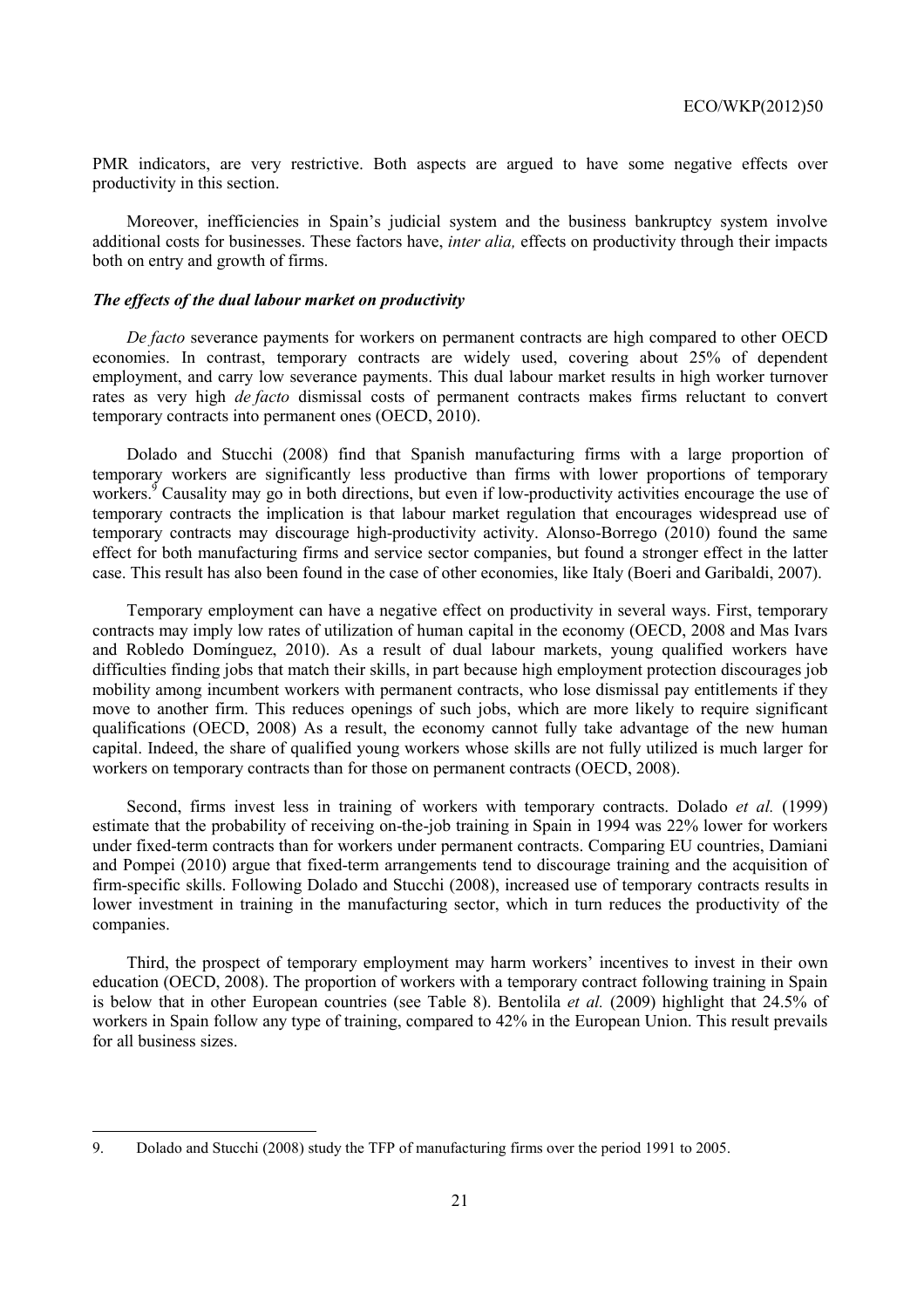Finally, Dolado and Stucchi (2008) also point out that if the conversion rate (from temporary to permanent contracts) decreases, the effort exerted by employees on temporary contracts is also lower reducing the company's productivity.

| Country        | Temporary contracts | Permanent contracts | Self-employed |
|----------------|---------------------|---------------------|---------------|
| France         | 15.3                | 28.5                | 19.9          |
| Germany        | 22.7                | 40.7                | 33.5          |
| Italy          | 28.4                | 29.1                | 19.2          |
| United Kingdom | 33.1                | 53.2                | 19            |
| Spain          | 19.9                | 40.3                | 16.7          |
| <b>EU15</b>    | 25.5                | 40.6                | 22.9          |
| EU27           | 26                  | 39.4                | 22.1          |

| Table 8. Share of employed workers receiving training paid by their employers by type of contract |  |  |
|---------------------------------------------------------------------------------------------------|--|--|
|---------------------------------------------------------------------------------------------------|--|--|

Source: European Working Conditions Survey (2010).

 $\overline{a}$ 

#### *Collective bargaining arrangements hamper productivity improvements*

The Spanish system of collective bargaining is characterised by an intermediate degree of centralisation in which collective bargaining takes place predominantly at the sectoral or the regional level (OECD, 2010). Moreover, collective bargaining determines work conditions for almost all workers in the private sector as a result of legal extension. Only about 10% of workers are covered by agreements at company level (CCOO, 2010). Finally, it used to be difficult for firms to opt out from collective agreements so as to mitigate some of the problems linked to rigid collective agreements. Such rigidities impact on productivity for the following reasons. Labour market reforms in 2011 and 2012, which are not discussed in this paper, have made it easier for firms to opt-out from sectoral agreements and have facilitated company-level collective agreements. In contrast to a fully decentralised system, an intermediate degree does not tailor wage agreements to the circumstances of individual companies, tending to diminish skill wage differentials and preventing the adoption of new forms of production and working arrangements (Banco de España, 2010). Small and medium-sized enterprises rarely have an enterprise-level agreement, so they depend on a higher level collective agreement. There is evidence that a number of organizational reforms increase higher productivity in part because they ease the adoption of ICT capital at the enterprise level (Pilat, 2004, Sánchez-Mangas, 2007). Indeed, Sánchez-Mangas (2005) finds for Spain that, within ICT-producing industries, those firms with the most significant organizational reforms are also those with greater improvements in productivity. Examples for productivity-enhancing organizational reforms are teleworking, incentive-based pay systems or the ability to provide autonomy to the various working groups inside the company (Sánchez Mangas, 2007).<sup>10</sup> For the case of Switzerland, Arvanitis (2004) found that labour productivity was positively correlated with "team-work", higher mobility of workers within a firm and higher decentralization of decision making.

Onerous regulation of dependent employment relationships can also raise the cost of dependent employment relative to self-employment and should, therefore, be expected to diminish average firm size. Such regulation is hence likely to create barriers for successful firms to grow. Growing firms which expand

<sup>10.</sup> A comprehensive survey of these practices can be found in Ramsay *et al*. (2000). The following thematic areas are studied: information and communication, reward systems, organization of teams, systems of representation of employees, training systems, quality systems and recruitment systems.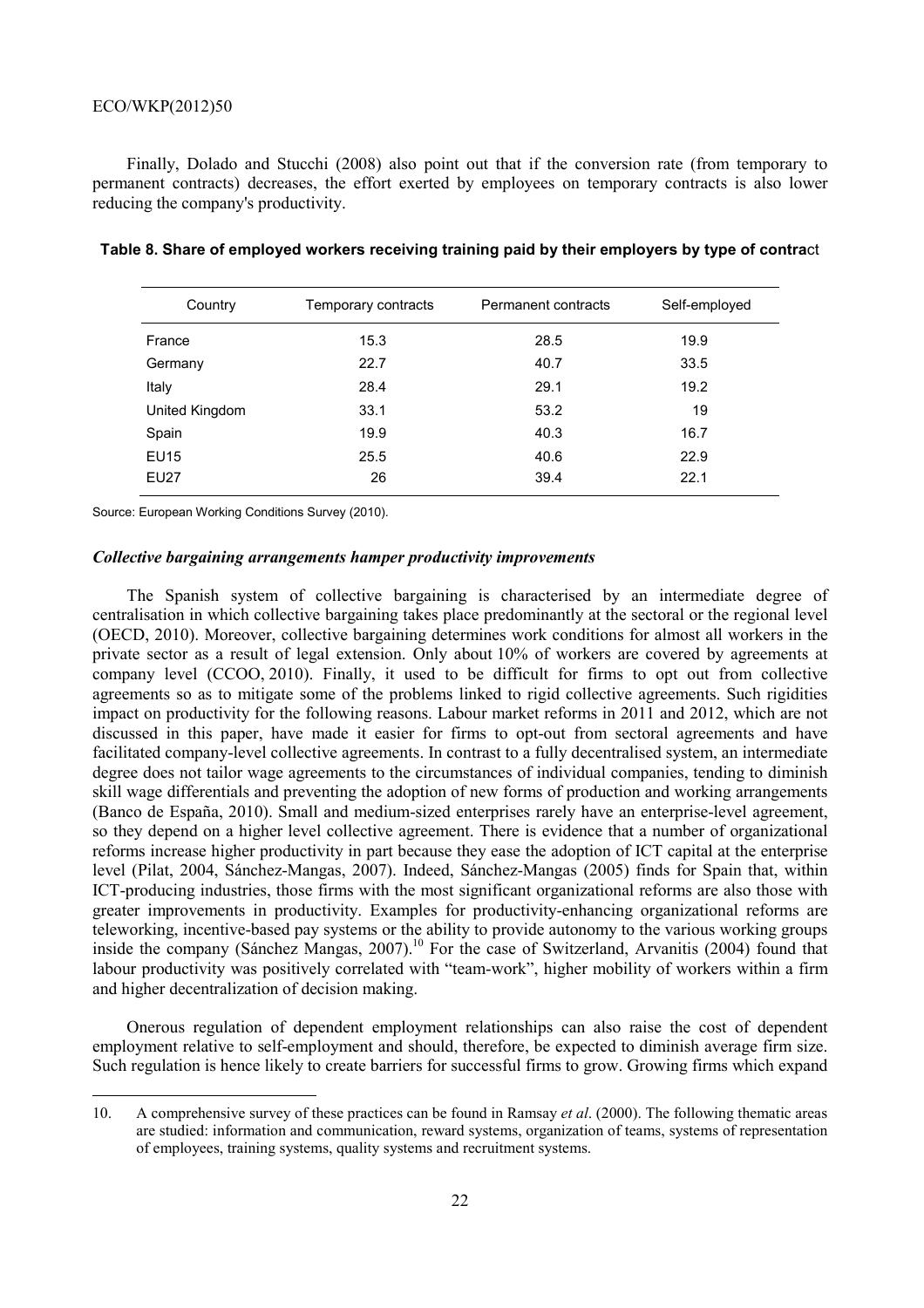in their market shares are also likely to be the most productive. Moreover, lack of flexibility of the collective agreements prevents companies to lower wages instead of firing workers, as could be observed during the most recent crisis (OECD, 2010). This implies that firm-specific human capital accumulated by the dismissed workers may be lost (Banco de España, 2010).<sup>11</sup>

## *Barriers to entry are still high, notably in retail trade*

Improvements in regulation of retail trade since 1998 are reflected in a declining score of the respective OECD PMR indicator from 3.64 in 1998 to 3.44 in 2003 and 2.66 in 2008 (Table 9).

| Year                 | 1998 | 2003 | 2008 |
|----------------------|------|------|------|
| Luxembourg           |      |      | 4.28 |
| <b>Belgium</b>       | 3.71 | 3.87 | 3.74 |
| Austria              | 4.13 | 4.53 | 3.56 |
| Greece               | 4.07 | 4.11 | 3.49 |
| Finland              | 3.43 | 3.12 | 3.12 |
| France               | 4.79 | 3.11 | 3.11 |
| Portugal             | 3.12 | 2.82 | 3.00 |
| Denmark              | 2.80 | 2.60 | 2.92 |
| Italy                | 2.96 | 2.45 | 2.61 |
| Germany              | 2.28 | 2.64 | 2.44 |
| <b>Netherlands</b>   | 1.95 | 1.63 | 2.13 |
| United Kingdom       | 3.49 | 2.03 | 2.03 |
| Ireland              | 1.31 | 1.09 | 1.01 |
| Sweden               | 1.33 | 0.50 | 0.50 |
| Spain                | 3.64 | 3.44 | 2.66 |
| <b>United States</b> |      | 2.63 | 2.59 |
| OECD average         | 2.71 | 2.33 | 2.33 |
|                      |      |      |      |

#### **Table 9. OECD indicator on regulation of retail trade**

Source: OECD PMR indicators. The indicator ranges from 0 to 6 (from least to most restrictive).

 $\overline{a}$ 

However, the indicator suggests that regulation of retail trade in Spain still restricts competition more strongly than in the OECD area on average. Furthermore, these indicators do not fully capture legislation at the regional level. In Spain most of the powers in the regulation of retail trade are transferred to the regions and regional regulation of retail trade in Spain became significantly stricter in the period 1997-2007 (Matea and Mora-Sanguinetti, 2012). This can be observed in several areas, such as opening hours, price setting (*e.g.* seasonal sales) as well as barriers to entry, as reflected in restrictions on large outlets, the introduction of specific licenses for hard discount stores, specific taxes on retail trade or moratoria to open new large retail trade outlets.<sup>12</sup> As to the latter, for instance, many Spanish regional governments have banned large

<sup>11.</sup> The Banco de España (2010) finds that the long-term unemployment in Spain is linked to a deterioration of skills acquired by workers during their work experience. That is, long-term unemployment affects negatively human capital accumulation. In fact, it is observed that the wage loss for an individual coming back to work after more than a year in unemployment is significant (compared to other individuals who were less time unemployed). The Banco de España (2010) uses the Muestra Continua de Vidas Laborales database and compares earnings of pairs of individuals with similar characteristics but one of them lost his job during the economic crisis of 1993.

<sup>12.</sup> A moratorium is a period in which a regional government prohibits the opening of new commercial establishments. There are cases of moratoria affecting the entire region (Andalusia, the Balearic Islands,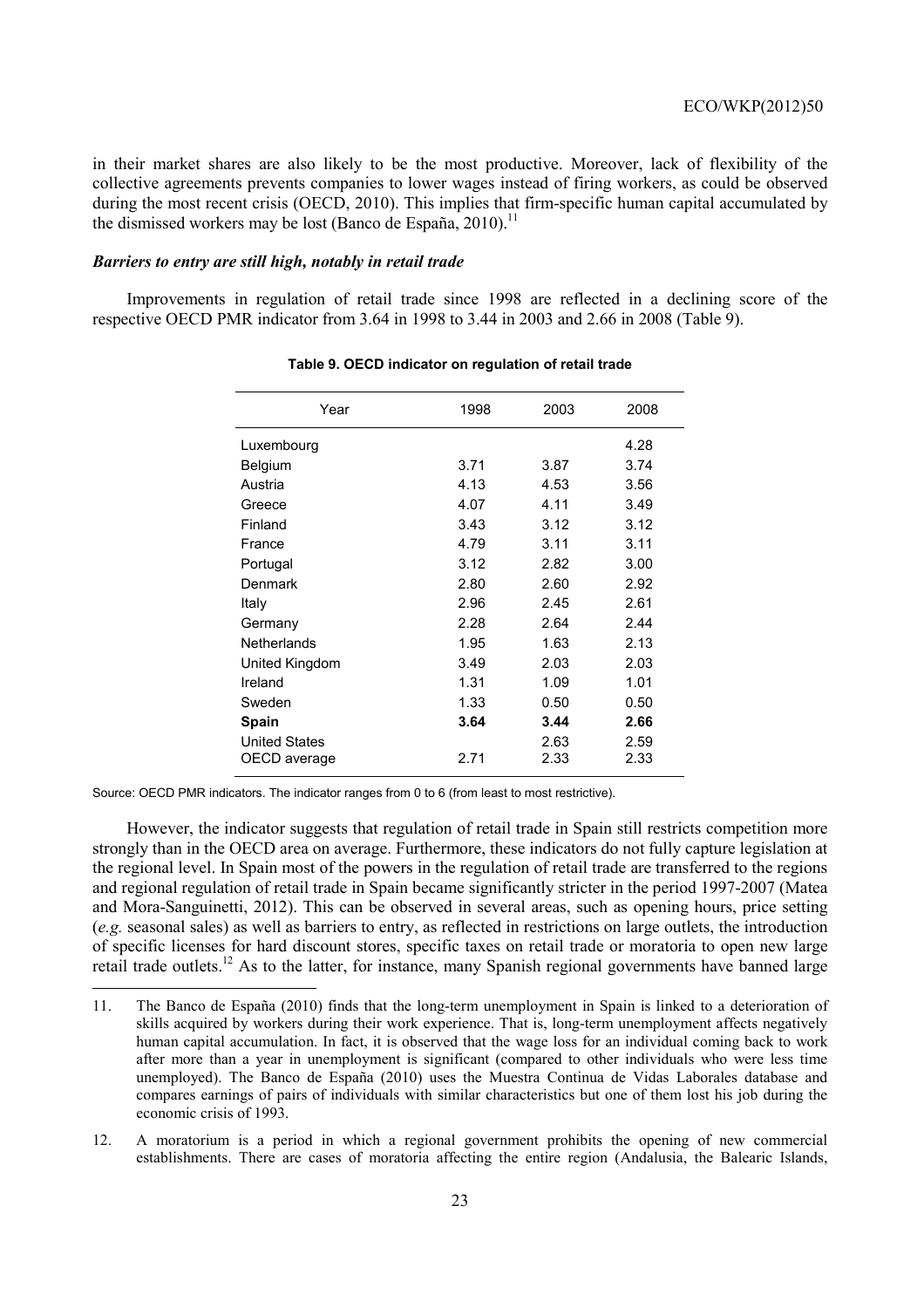1

retail openings in their regions since 1997 and all regions required big retail trade establishments to obtain a regional license in order to be allowed to open (at least until 2009), in addition to the municipal license (Matea and Mora-Sanguinetti, 2012).

As a result, regulation in Spain has increased the protection of the small commercial formats versus large surface outlets, thus reducing competition and pressure from new big entrants (Table 10). The restrictiveness of retail trade regulation is found to have negative bearings on productivity (*e.g.* Burda and Weil, 2005). The restrictiveness of retail trade regulation may deter the adoption of technologies (see *e.g.* Scarpetta *et al.*, 2002, OECD, 2003, Nicoletti and Scarpetta, 2003, Gordon, 2004, Schivardi and Viviano, 2008).

|             | 1-9<br>employees | $10 - 19$<br>employees | $20 - 49$<br>employees | 50-249<br>employees | $250+$<br>employees |
|-------------|------------------|------------------------|------------------------|---------------------|---------------------|
| Spain       | 97.22            | 1.86                   | 0.72                   | 0.16                | 0.04                |
| Germany     | 87.43            | 8.29                   | 3.13                   | 0.92                | 0.23                |
| France      | 96.09            | 2.30                   | 1.14                   | 0.39                | 0.09                |
| Italy<br>UK | 97.85<br>91.49   | 1.50<br>5.88           | 0.45<br>1.71           | 0.16<br>0.67        | 0.04<br>0.25        |

#### **Table 10. Distribution of enterprises by their number of employees in retail trade (2007)**

Source: Own elaboration from OECD SDBS - Structural Business Statistics (2011).

Following the OECD PMR indicators, also the regulation of entry of new enterprises is more restrictive than in other OECD or EU economies. Despite some improvement between 1998 and 2008, the administrative burdens for start-ups have remained above those in the average OECD country or in the EU15 in 2008, as regard general and sector specific entry barriers (Table 11). A similar picture is provided by the World Bank Doing Business Indicators. In particular, the *Starting a business* indicator suggests that Spanish regulation is relatively restrictive (Table  $12$ ).<sup>13</sup> The steps needed for starting a company includes procedures at all levels of the Spanish administration.<sup>14</sup>

Cantabria, Castile and Leon, Catalonia, Navarre, the Basque Country, Asturias), while in other cases it applies to a more specific zone, like Zaragoza (following the Aragon regulation) (2001-2005). There are also cases of suspensions and moratoria that extend to smaller stores, such as that on supermarket openings introduced in Catalonia in 2001, and of partial suspensions, as for example in the Canary Islands where the moratorium applies to a specific area that is considered to be "saturated" in terms of retail space (see Matea and Mora-Sanguinetti, 2012).

<sup>13.</sup> Estimates by the Agencia Estatal de Evaluación de las Políticas Públicas y la Calidad de los Servicios (2007) using a similar methodology did not show better results: following the Agency's estimation the registration procedure lasts 75.49 days on average. However, the cost would be somewhat lower than the one observed by the World Bank.

<sup>14.</sup> The Agencia Estatal de Evaluación de las Políticas Públicas y la Calidad de los Servicios (2007) accounted for 9 procedures at the central level and between 4 and 6 at the regional level. At a central level it is needed to register the company in the Registro Mercantil and to obtain a tax ID number in the Tax Administration. At the regional level, companies need a start-up permit and a registration in the region's register. Finally, at the local level, municipalities must issue a further license which allows for the effective beginning of operations. Between 70% and 87% of the time required and between 51% and 80% of the cost required for starting a business are originated at the regional or local levels.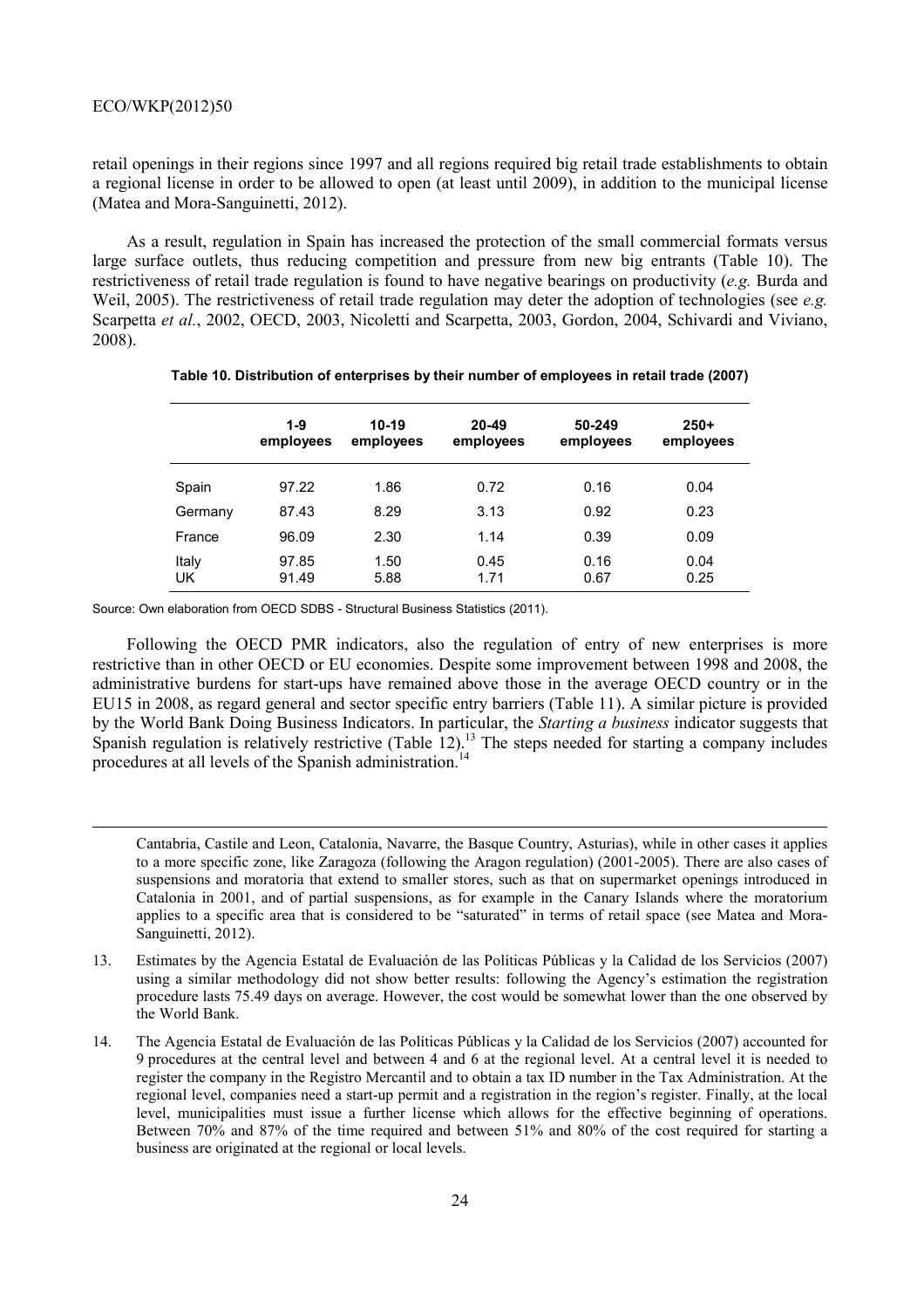|                      | Administrative burdens for<br>corporations |                |      | Administrative burdens for<br>sole proprietor firms |              |      | Sector-specific<br>administrative burdens |      |      |
|----------------------|--------------------------------------------|----------------|------|-----------------------------------------------------|--------------|------|-------------------------------------------|------|------|
|                      | 1998                                       | 2003           | 2008 | 1998                                                | 2003         | 2008 | 1998                                      | 2003 | 2008 |
| Austria              | 3                                          | 3              | 2.25 | 2.5                                                 | 2.5          | 2    | 2.54                                      | 3.38 | 2.13 |
| Belgium              | 1.75                                       | 1.75           | 1.75 | 1                                                   | 1.5          | 1.25 | 1.45                                      | 1.71 | 1.42 |
| Denmark              | 0.5                                        | 1              | 0.75 | 0.25                                                | $\mathbf{0}$ | 0.75 | 0.19                                      | 0.26 | 0.37 |
| Finland              | 1.5                                        | 1.25           | 1    | 2.75                                                | 1.75         | 2.25 | 1.83                                      | 1.06 | 1.10 |
| France               | 3.25                                       | $\overline{2}$ | 1.5  | 3.75                                                | 2            | 1.25 | 3.59                                      | 1.64 | 1.13 |
| Germany              | 2.25                                       | 2.25           | 0.75 | 3.25                                                | 1.25         | 0.25 | 2.08                                      | 1.26 | 0.41 |
| Greece               | 3.25                                       | 3.25           | 3    | 3.25                                                | 3.25         | 2.5  | 3.33                                      | 3.38 | 2.40 |
| Ireland              | 1.5                                        | 0.75           | 0.75 | 0.75                                                | 0.25         | 0.25 | 0.46                                      | 0.28 | 0.33 |
| Italy                | 5.5                                        | 2.75           | 1.75 | 4.25                                                | 2.75         | 1.75 | 4.69                                      | 2.33 | 1.48 |
| Luxembourg           | 0.75                                       | 2.5            | 1.75 | 0.25                                                | 3            | 3    | 0.12                                      | 0.25 | 2.25 |
| Netherlands          | 2.25                                       | 2              | 1.75 | 1.75                                                | 1.25         | 1    | 1.74                                      | 1.33 | 0.97 |
| Portugal             | 3.25                                       | 1.5            | 1    | 1.75                                                | 1.75         | 2.75 | 2.05                                      | 1.83 | 1.43 |
| Sweden               | 1.25                                       | 1              | 1    | 1                                                   | 1.75         | 1    | 0.75                                      | 0.92 | 0.59 |
| United Kingdom       | 0.75                                       | 0.75           | 0.75 | 1.25                                                | 0.5          | 0.5  | 0.82                                      | 0.58 | 0.51 |
| <b>Spain</b>         | 3.5                                        | 2.75           | 2.5  | 4                                                   | 4            | 2.25 | 3.46                                      | 2.42 | 2.25 |
| <b>United States</b> | 0.5                                        | 0.75           | 0.75 | 1.5                                                 | 1.25         | 1.25 | 0.82                                      | 1.03 | 0.97 |
| OECD average         | 2.28                                       | 1.97           | 1.73 | 2.25                                                | 1.87         | 1.73 | 1.91                                      | 1.61 | 1.41 |
| UE 15 average        | 2.28                                       | 1.90           | 1.48 | 2.12                                                | 1.83         | 1.52 | 1.94                                      | 1.51 | 1.25 |
|                      |                                            |                |      |                                                     |              |      |                                           |      |      |

# **Table 11. OECD PMR indicators. Barriers to entrepreneurship: low-level indicators**

*Source*: OECD PMR indicators. The indicator ranges from 0 to 6 (from least to most restrictive).

# **Table 12. World Bank Doing Business indicators: "Starting a Business"**

|                      |      | <b>Starting a Business</b> |                        |                |                                     |                                                        |  |
|----------------------|------|----------------------------|------------------------|----------------|-------------------------------------|--------------------------------------------------------|--|
| Economy              | Year | Rank                       | Procedures<br>(number) | Time<br>(days) | Cost (% of<br>income per<br>capita) | Paid-in Min.<br>Capital (% of<br>income per<br>capita) |  |
|                      | 2010 | 21                         | 5                      | 7              | 0.9                                 | $\Omega$                                               |  |
| France               | 2011 | 21                         | 5                      | 7              | 0.9                                 | 0                                                      |  |
|                      | 2010 | 84                         | 9                      | 18             | 4.7                                 | 0                                                      |  |
| Germany              | 2011 | 88                         | 9                      | 15             | 4.8                                 | 0                                                      |  |
| Italy                | 2010 | 74                         | 6                      | 10             | 17.9                                | 9.7                                                    |  |
|                      | 2011 | 68                         | 6                      | 6              | 18.5                                | 10.1                                                   |  |
| Spain                | 2010 | 144                        | 10                     | 47             | 15                                  | 12.8                                                   |  |
|                      | 2011 | 147                        | 10                     | 47             | 15.1                                | 13.5                                                   |  |
| United Kingdom       | 2010 | 16                         | 6                      | 13             | 0.7                                 | 0                                                      |  |
|                      | 2011 | 17                         | 6                      | 13             | 0.7                                 | $\mathbf 0$                                            |  |
|                      | 2010 | 9                          | 6                      | 6              | 0.7                                 | 0                                                      |  |
| <b>United States</b> | 2011 | 9                          | 6                      | 6              | 1.4                                 | $\mathbf 0$                                            |  |

Source: World Bank. Doing Business indicators.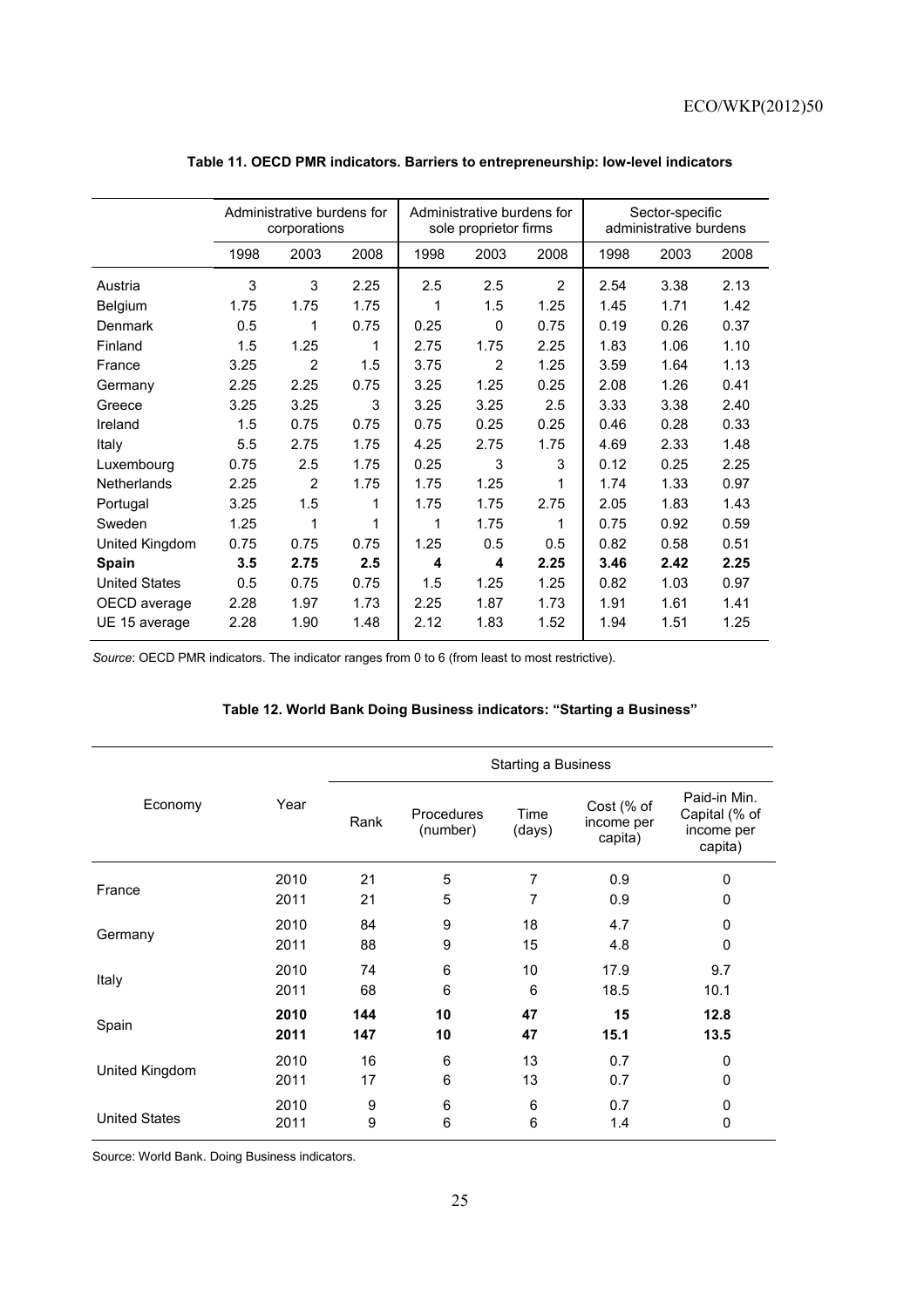The government has introduced some recent policy action directed to facilitate entry of firms, with the aim to improve Spain's performance with respect to other OECD economies (Box 6). Some of these measures appear to have potentially significant positive impacts for productivity. For instance, Cuerpo *et al.* (2011) estimate the potential impact of the provisions of the Services Directive in Spain on productivity through reduction in mark-ups in the services sector, using a general equilibrium model simulation. They find that, in the long term, the impact on TFP would be about 1%.

#### **Box 6. Recent efforts to reduce entry barriers in service sectors**

The "Umbrella" Law (2009) established that all barriers to entry in the services' market must be eliminated with the exception of those based on "overriding reasons relating to the public interest". Many barriers in the regional regulations, such as the economic tests to issue new licenses, for example, based on the number of employees or geographical criteria in the retail trade sector, were banned. Furthermore, in order to reduce the number of procedures required to establish a new company, the Law introduced the so-called "Points of single contact" (*ventanillas únicas*) and the use of electronic means.

The "Omnibus" Law (2009) also extends the use of the "*silence is consent*" principle. It eliminates and simplifies authorization procedures in several sectors (see below) or substitutes them by less restrictive entry requirements. Examples of specific sectors for which licenses have been removed (or substituted by a less restrictive entry requirement) are industrial activities, quality control of construction, postal services (excluding the universal postal service), installation and maintenance of telecommunications equipments or systems, fabrication of tobacco or import or distribution of tobacco.

In the retail trade sector, a retail trade law (2010) eliminates the national compulsory license to open a large retail outlet. All autonomous communities (with the exception of Madrid) decided to maintain the licenses afterwards, although these licenses are less restrictive than those passed before so as to meet the "Umbrella Law" (see Matea, 2011). Finally, the Law on Economic Sustainability (2011) (in force since March 2011) contains a mandate according to which the government, within twelve months, must prepare an analysis on the simplification of the procedures needed for starting a business, including recommendations for legislative changes and organizational measures to introduce ICT technologies in the process.

## *Bankruptcy institutions in Spain are inefficient*

 $\overline{a}$ 

This section argues that Spanish companies use the bankruptcy system relatively rarely because of its low efficiency and relatively low creditor protection. This institutional framework may discourage business risk-taking and innovation, with repercussions on productivity growth. As found in García-Posada and Mora-Sanguinetti (2012) this is partly related to the use of the mortgage system to secure loans, which may encourage firms to overinvest in tangible fixed assets (real estate, land, plant and machinery) with potentially negative impacts on productivity.

An efficient bankruptcy system aims at two diverging objectives, the protection of creditors' rights and the protection of the enterprise from liquidation, if the latter is beneficial for the economy. The protection of creditors' rights allows credit to flow at reasonable interest rates, hence achieving *ex-ante* efficiency.<sup>15</sup> However, creditors of businesses in financial difficulties are inherently biased towards liquidation (Hart, 2000, Ayotte and Yun, 2007). In "creditor-friendly" bankruptcy systems some firms that are worth more if they continue operating risk being liquidated because creditors may not have incentives to coordinate or they are not obliged to so by the law. *Ex-post* efficiency is achieved when the procedure delivers a decision to either liquidate or restructure the bankrupt firm liquidation or reorganization depending on which solution maximizes its total value (Hart and Moore, 1995). Achieving *ex-ante* 

<sup>15.</sup> According to Hart and Moore (1995), ex-ante efficiency is attained when debtors have sufficient incentives to repay liabilities, hence limiting moral hazard.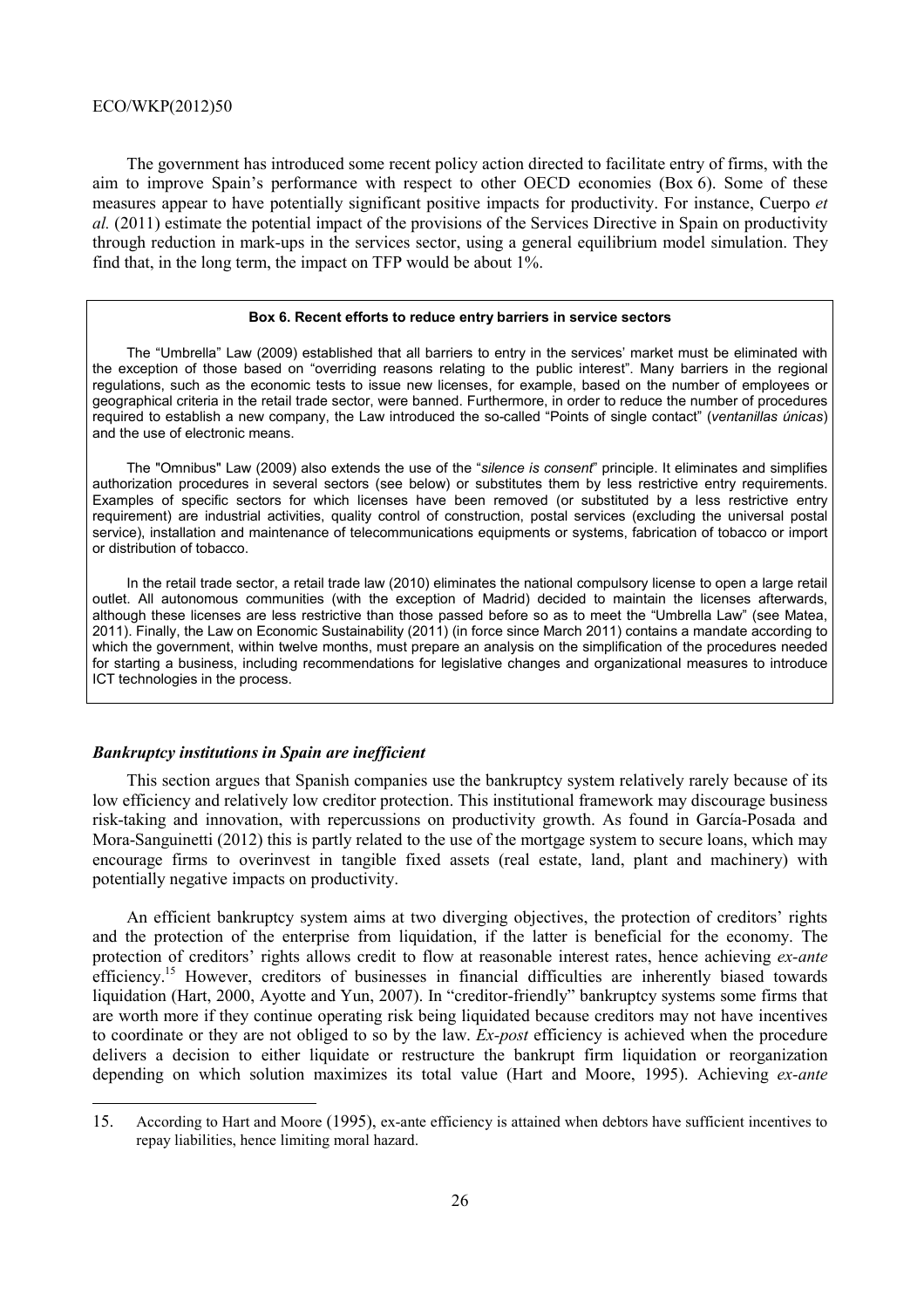*efficiency* creates tensions with *ex-post* efficiency. Furthermore, bankruptcy systems need to be quick in order to avoid the depreciation and obsolescence of the company's assets, reductions in the firm's value as a going concern and the loss in the net present value of the creditors' claims. Finally, bankruptcy systems should entail limited costs of filing so as not to deter their use.

The Spanish bankruptcy code (*Ley Concursal*) grants relatively low protection to creditors (Celentani *et al*, 2010). The index elaborated by La Porta *et al*. (1998) and updated by Djankov *et al*, (2007) provides a measure of creditor protection. According to this index, protection of secured creditors is very high in UK, low-medium in France (see also Ayotte and Yun, 2007), and medium in Spain. In Spain it is lower than a majority of OECD countries. Consistent results are found by Davydenko and Franks (2008) when considering all creditors. Similar conclusions can be reached when analyzing hard data: credit recovery rates were around 50% in the period 2006-2010 in Spain (van Hemmen, 2007, 2008, 2009, 2010 and 2011). They appear significantly lower than those in the UK and Germany, while those in France are somewhat lower (Davydenko and Franks, 2008). However, these data are difficult to compare (García-Posada and Mora-Sanguinetti, 2012). Lengthy procedures lower credit recovery rates. According to van Hemmen (2008) the median length of a bankruptcy procedure in Spain in 2007 amounted to at least 20 months. The economic crisis increased the number of bankruptcy filings since 2008 further, leading to a median length of the bankruptcy process of around 30 months in 2010 (Van Hemmen, 2009, 2010, 2011).

Weak *ex-ante* efficiency appears not to be offset by substantial ex-post efficiency gains in Spain, as there is some evidence to suggest that bankruptcy arrangements do not generally lead to efficient decisions concerning the continuation or liquidation of the insolvent firm. According to Ayotte and Yun (2007), one of the main tasks of judges and insolvency administrators is to determine whether the value of the firm as a going concern is higher or lower than its liquidation value. This implies that the *ex-post* efficiency gains are increasing in the judges' and administrators' ability to discern between viable and non-viable firms. According to Celentani *et al.* (2010), in Spain judicial ability is low so that ex-post efficiency gains are low as well. Until very recently, Spain did not have specialized "bankruptcy" courts. Also the system of appointments of the administrators for the firms filing for bankruptcy show several weaknesses according to Celentani *et al*. 2012. The courts appear not to select administrators according to their expertise for a particular case. There is no performance-related component in the compensation scheme. Reorganization plans were approved for 5% of bankruptcy filings. In France, 12% of filings ended in reorganization. In the UK, reflecting high creditor protection, only 2% of filings did not end in liquidation.

The Spanish bankruptcy code implies higher expected costs of bankruptcy for managers than in most OECD countries (Celentani *et al*, 2010). The Spanish bankruptcy code sets severe sanctions for a company manager for having caused or aggravated the firm's insolvency, over and above any criminal procedures. By contrast, in other OECD countries such as France, Germany and U.K. the codes establish sanctions mainly on the basis of criminal behavior only.

The Spanish bankruptcy law is severe towards entrepreneurs due to the absence of debt discharges, which is likely to hamper entrepreneurship.<sup>16</sup> For instance, Armour and Cumming (2008) measure the severity of personal bankruptcy laws across several dimensions, one of them being the number of years after bankruptcy until an automatic discharge is available.<sup>17</sup> In France, the discharge is immediate while it

<sup>16.</sup> A discharge eliminates the debtor's personal liability for all debts not excepted from discharge. While the absence of discharge minimizes the scope for moral hazard of the entrepreneur and may therefore reduce the risk premia on interest rates entrepreneurs pay for debt financing, debt discharge provides risk-averse agents with stronger incentives to undertake entrepreneurial activities (see e.g. Meh and Terajima, 2008).

<sup>17.</sup> Both Armour and Cumming (2008) and Armour (2004) focus on *personal* bankruptcy laws. Personal bankruptcy laws are used by entrepreneurs, since they are the owners/managers of unlimited liability businesses. In Spain the bankruptcy procedure (Ley Concursal) serves both firms and individuals.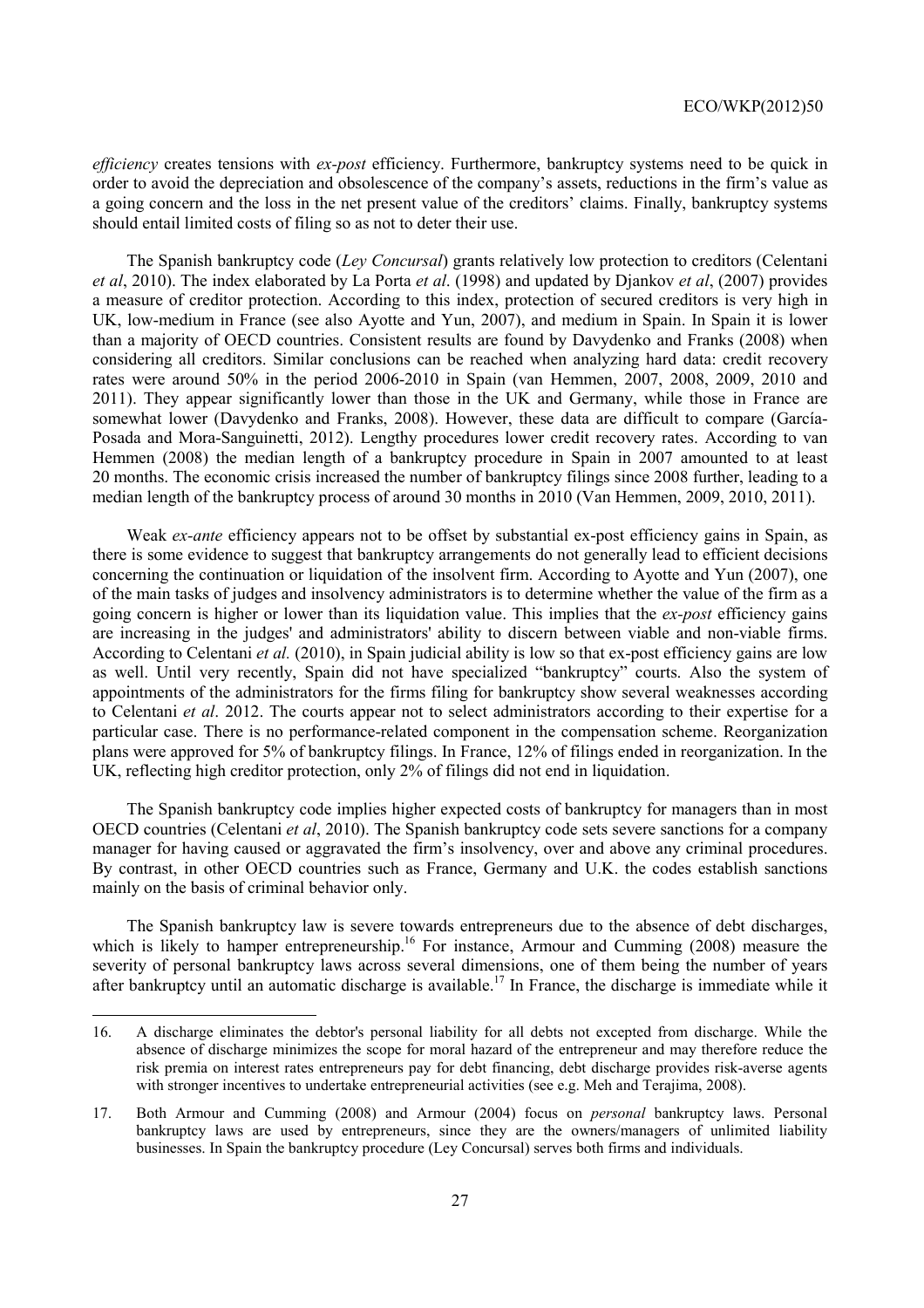is permitted after one year in the U.K. By contrast, in Spain there is no discharge: all the present and future income of the debtor -except for some exemptions defined in the law- must be used to pay back prebankruptcy debts. Armour (2004) finds that bankruptcy laws granting low protection to bankrupt entrepreneurs are associated with lower levels of venture capital. Since venture capital is mainly used to finance small start-up companies with new business ideas and high growth potential, it is thought to have a major effect in stimulating innovation. In another study, Armour and Cumming (2008) find a negative relationship between the severity of bankruptcy laws and entrepreneurial activity, as measured by selfemployment rates. Entrepreneurs may be key drivers of long-run productivity and economic growth because of their capacity for innovation and risk-taking. Since the Spanish bankruptcy code is severe towards entrepreneurs, it deters innovation and value-enhancing risk-taking.

The low efficiency of the bankruptcy system is reflected in its low use, as measured by the business bankruptcy rate (number of business bankruptcy filings divided by the total number of firms in the economy) in international comparison (see Claessens and Klapper, 2005; García-Posada and Mora-Sanguinetti, 2012 and Table 13).

| Country         | Bankrupty rate | Country            | Bankruptcy rate |
|-----------------|----------------|--------------------|-----------------|
| Poland          | 1.79           | Ireland            | 53.39           |
| <b>Spain</b>    | 2.56           | Sweden             | 67.13           |
| Czech Republic  | 5.43           | Denmark            | 67.61           |
| Singapore       | 5.95           | <b>Netherlands</b> | 79.6            |
| Brazil          | 5.95           | Japan              | 86.59           |
| Greece          | 6.81           | Norway             | 95.51           |
| South Korea     | 7.78           | Germany            | 96.31           |
| Hong Kong       | 8.1            | Finland            | 96.64           |
| Chinese Taipei  | 10.02          | <b>Belgium</b>     | 107.24          |
| China           | 11.17          | UK                 | 114.69          |
| Portugal        | 15.01          | Hungary            | 134.96          |
| Italy           | 25.48          | Switzerland        | 151.58          |
| Canada          | 29.83          | France             | 178.59          |
| Slovak Republic | 32.66          | Luxembourg         | 231.62          |
| <b>USA</b>      | 33.46          | Austria            | 239.81          |

#### **Table 13. Business bankruptcies per 10 000 firms**

(2006)

*Source*: García-Posada and Mora-Sanguinetti (2012).

Firms and their lenders in Spain may avoid the bankruptcy system and prefer to use an alternative insolvency institution, the mortgage system, when dealing with insolvency. The mortgage system is a speedier process and also grants higher protection to secured creditors. However, this may come at the cost of two main forms of inefficiencies that could have a negative impact on productivity performance.

• Since uncoordinated creditors may be biased towards liquidation, some firms which are worth more as a going concern may be liquidated piecemeal as lenders seize firm assets serving as collateral, leading to ex*-post* inefficiency (Hart, 2000, Ayotte and Yun, 2007). This type of *expost* inefficiency is especially costly in industries with a high weight of intangible assets, such as firm-specific human capital and know-how, which may raise their value as a going concern well above its liquidation value. Indeed, Acharya and Subramanian (2009), find that the protection of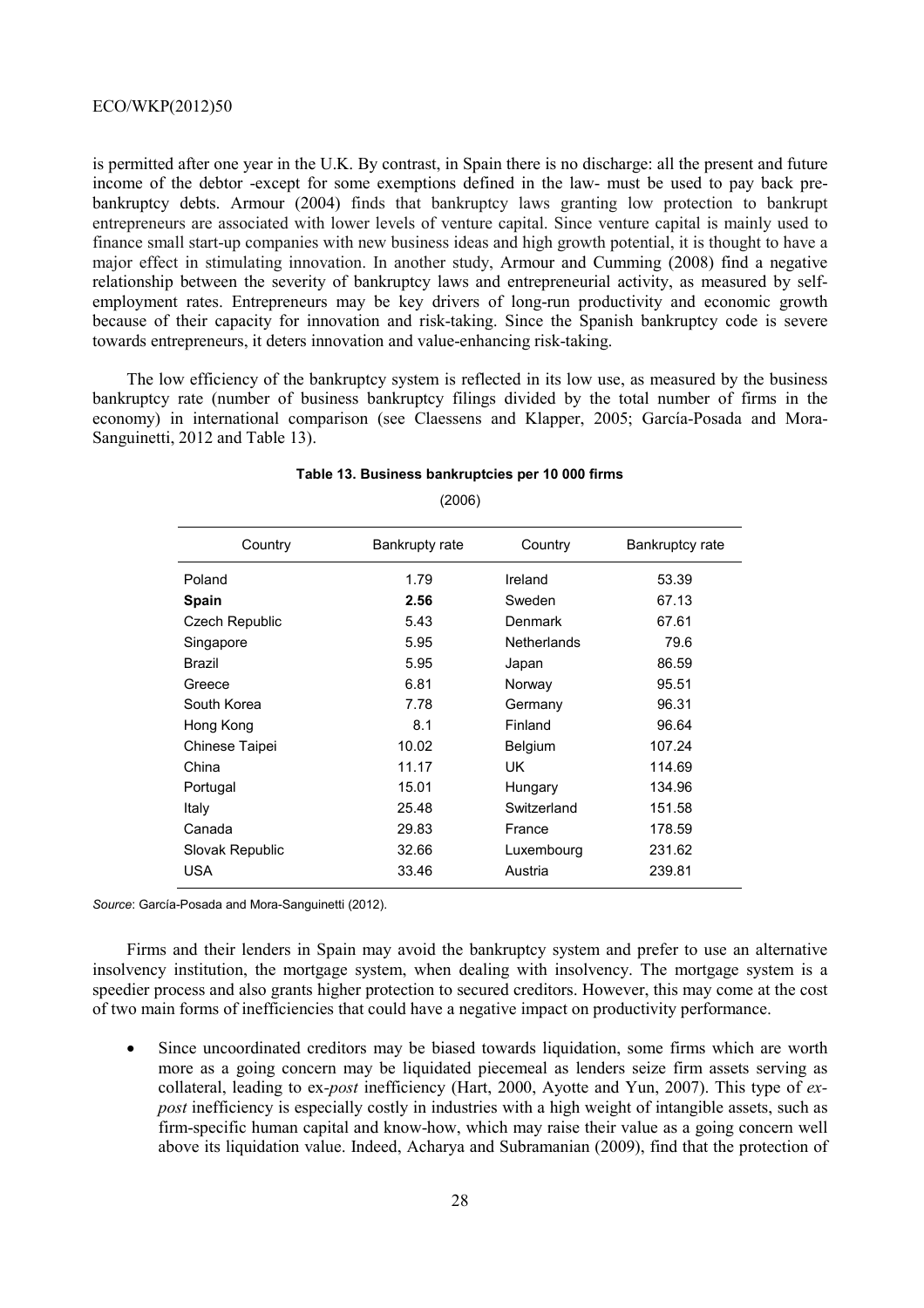creditor rights, i.e. liquidation, at the expense of the survival of the firm creates an incentive for leveraged firms to avoid risks, and hence innovation. Hence, the use of the mortgage system as a substitute of bankruptcy proceeding may discourage some of the riskier drivers of productivity growth such as innovation.

• Furthermore, Spanish firms may have an incentive to over-invest in tangible fixed assets (land, buildings, plant and machinery) because those are the assets that can be pledged as mortgage collateral (Mora-Sanguinetti and García-Posada, 2012). Such incentives may also generate productive inefficiency. Indeed, tangible fixed assets contribute a larger share of total business fixed assets in Spain than in France, Germany and Italy, for example, in most industries. More specifically tangible fixed assets in Spanish small firms represent a 38% of total assets, while it is around 19% in France or 31% in Italy (Celentani, García-Posada and Gómez, 2010).

# *The performance of the judicial system in Spain shows some weaknesses*

A well functioning judicial system provides protection of property rights and a greater prevalence of the rule of Law, which has a positive impact on economic efficiency (North, 1990, Acemoglu *et al.*, 2001, Rodrik *et al.*, 2004). Some indicators suggest that the Spanish judicial system is more "formal" than in other countries in that a company using the Spanish judicial system needs to undergo a greater number of transactions and to present a greater number of documents (Box 7). This may possibly imply higher costs for the companies and reduce efficiency as a result of longer resolution periods (Djankov *et al.*, 2003). Moreover the conflict resolution capacity of the Spanish judicial system has worsened in recent years when solving some specific procedures. Since 2001 and for the specific case of the executions of civil judgments, the average resolution rate, *i.e.*, ratio between the cases resolved and the cases that entered the system for a specific year, of the judicial system has diminished by over  $25\%$ .<sup>18</sup>

#### **Box 7. International studies comparing the performance of judicial systems**

Several surveys have been completed in recent years in order to compare the performance of the judicial system across countries. Between 1999 and 2000, the World Bank conducted the "World Business Environment Survey" in which businesses assessed the judicial system of the country and its effectiveness in enforcing property rights. Spain obtains worse results than OECD countries on average. Some results are included in the table below.

|                      |                                              | (1999)                         |                                    |                           |
|----------------------|----------------------------------------------|--------------------------------|------------------------------------|---------------------------|
|                      | Judiciary is a major<br>obstacle to business | Justice is never<br>affordable | Never able to<br>enforce decisions | Justice is never<br>quick |
| United Kingdom       | 2.0%                                         | 18.2%                          | 1.0%                               | 17.3%                     |
| <b>United States</b> | 2.2%                                         | 25.3%                          | 7.1%                               | 23.2%                     |
| France               | 4.1%                                         | 16.3%                          | 2.1%                               | 47.0%                     |
| Germany              | $8.0\%$                                      | 18.6%                          | 4.2%                               | 20.6%                     |
| <b>Spain</b>         | 12.2%                                        | 13.5%                          | 4.2%                               | 41.2%                     |
| Italy                | 16.3%                                        | 43.8%                          | 8.9%                               | 62.4%                     |

#### **Table 14. Results of the World Business Environment Survey )**

Source: World Business Environment Survey (1999). The survey was administered to private firms. The table represents the share of responses indicating that the statements apply to the firm.

<sup>18.</sup> As measured based on the caseload in the courts for first instance (juzgados de primera instancia e instrucción).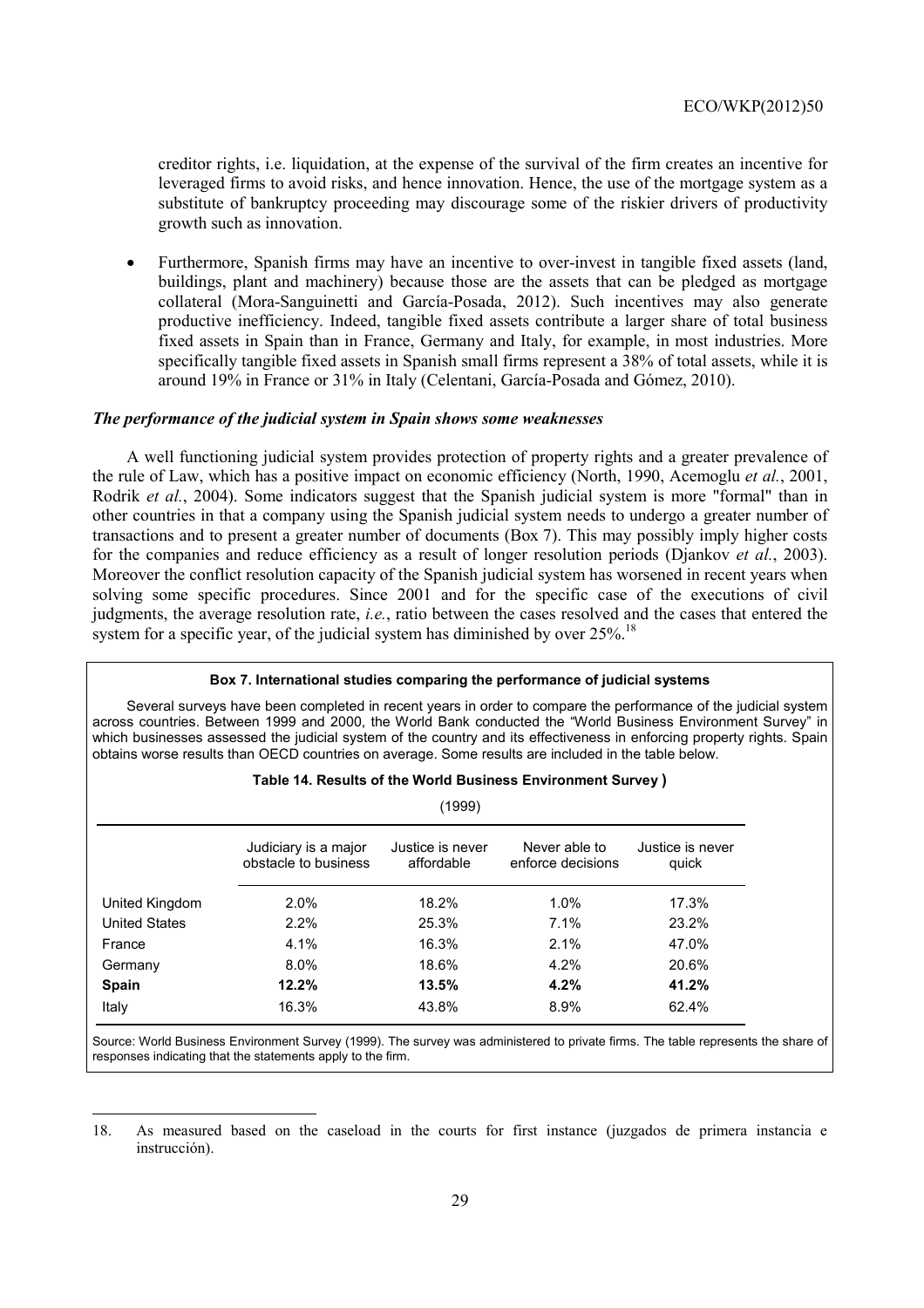Since 2004, the World Bank has published an indicator "*Enforcing Contracts"* which includes three indicators of the efficiency of contract enforcement.<sup>19</sup> This study publishes indicators on the number of interactions needed between the parties and the court, the estimated cost incurred and the estimated time to resolve the dispute (see Table below). Spain appears to be in a worse position<sup>20</sup> than other economies with similar levels of development such as the other big European economies (with the exception of Italy).

| Economy              | Year | Rank | Procedures<br>(number) | Time (days) | Cost (% of<br>claim) |
|----------------------|------|------|------------------------|-------------|----------------------|
|                      | 2010 | 6    | 29                     | 331         | 17.4                 |
| France               | 2011 | 7    | 29                     | 331         | 17.4                 |
|                      | 2010 | 7    | 30                     | 394         | 14.4                 |
| Germany              | 2011 | 6    | 30                     | 394         | 14.4                 |
|                      | 2010 | 157  | 41                     | 1 2 1 0     | 29.9                 |
| Italy                | 2011 | 157  | 41                     | 1 2 1 0     | 29.9                 |
|                      | 2010 | 52   | 39                     | 515         | 17.2                 |
| Spain                | 2011 | 52   | 39                     | 515         | 17.2                 |
|                      | 2010 | 23   | 30                     | 399         | 23.4                 |
| United Kingdom       | 2011 | 23   | 28                     | 399         | 23.4                 |
|                      | 2010 | 8    | 32                     | 300         | 14.4                 |
| <b>United States</b> | 2011 | 8    | 32                     | 300         | 14.4                 |

| Table 15. World Bank Doing Business indicators: "enforcing contracts" |  |  |
|-----------------------------------------------------------------------|--|--|
|-----------------------------------------------------------------------|--|--|

Source: World Bank. Doing Business indicators (2011).

International comparisons of this type must be analyzed with caution as they compare complex legal systems with simple indicators. This is especially the case when comparing legal systems based on "Civil Law" (such as France, Spain or Italy) and those based in "Common Law" (essentially the UK) (see, among others, Ménard and Du Marais, 2006, Arruñada, 2007, Mora-Sanguinetti, 2010 or Xu, 2011).

A survey among Spanish companies (members of the organization) on the situation of Spanish justice suggests that the Spanish courts are too slow and that the predictability of judgments from the point of view of business managers is low (Círculo de Empresarios, 2003). The surveyed companies expressed the need for simplified procedures for the Spanish courts.

The lack of efficiency of the judicial system when enforcing contracts has negative effects on productivity, for example by discouraging entrepreneurship (Ardagna and Lusardi, 2008). Desai *et al.* (2005) found that greater formalism of the judicial procedures, after controlling for other relevant variables, is associated with lower entry of new firms.

Numerous studies for different countries (including Spain) found that inefficient judicial systems<sup>21</sup> may reduce the availability of funding through capital markets (e.g. Padilla and Requejo, 2000, Fabbri *et* 

<sup>19.</sup> Specifically, it traces the evolution step by a step of a payment dispute between two companies that use a "local" court to resolve the dispute. This "local" court is located in the largest city in the country (in the case of Spain, the court is a juzgado de Primera Instancia of Madrid). The amount of debt in dispute is supposed to be fixed and equal to 200% of income per capita in the country.

<sup>20.</sup> This result appears to be robust to modification in the methodology of the indicators proposed in Mora-Sanguinetti, 2010.

<sup>21.</sup> Measured in different ways depending on the study, including the backlog of trials waiting for resolution or the duration of the procedures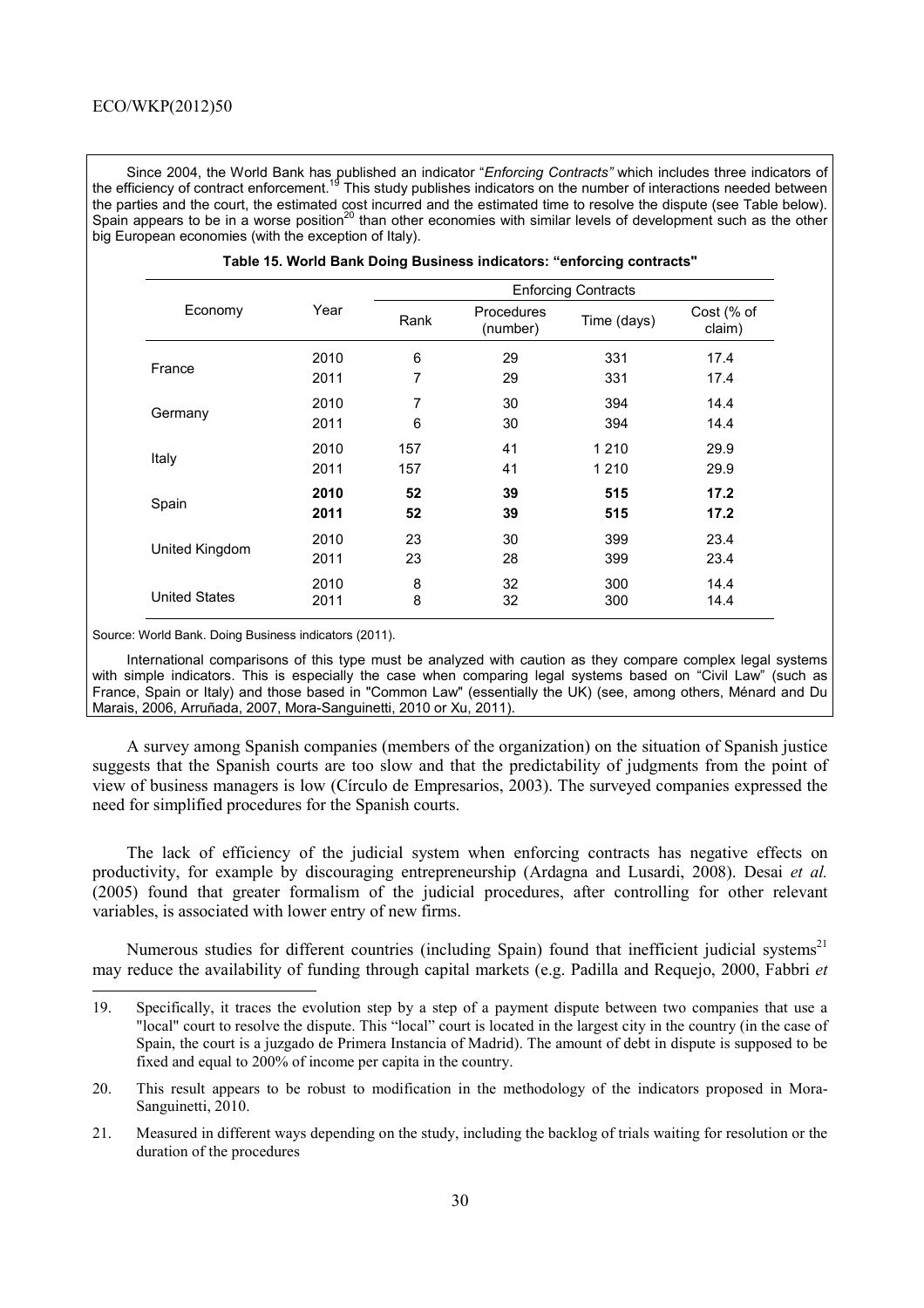*al.*, 2004, Jappelli *et al.*, 2005, Desai *et al.*, 2005, or Padilla *et al.*, 2007). For example, using data from Spanish provinces, Padilla *et al.* (2007) show that an increase in the duration of the civil procedures of one month is associated with a decline of credit to GDP ratio of 4 percentage points and a marginal increase in the ratio of defaults to GDP of 01 percentage points. This may have effects on firm growth. In fact, average firm size appears to be correlated with indicators of the efficiency of judicial systems through different channels (see Kumar *et al.*, 1999, for an early survey of this literature). On the one hand, an efficient legal system may ease the ability of the managers of the enterprise to use resources more effectively to expand their firm, improving control rights (Rajan and Zingales, 1998). A more efficient judicial system provides better protection to intellectual property rights, firm-client relationships or management techniques. On the other hand, an efficient judicial system protects outside investors and thereby improves firms access to external funding and the development of risk capital markets (La Porta *et al.*, 1997, 1998).

Following Djankov *et al.* (2003), access to courts could be facilitated if procedures were reduced or simplified. However, such measures should be taken with care because they may increase litigation and congestion in the judicial system as a result, as observed after 2001 in Spain (Mora-Sanguinetti, 2010).

#### **Conclusions**

The Spanish economy experienced significantly weaker labour productivity growth compared with other OECD economies, failing to reduce the gap with the most advanced economies in the period 1996- 2007. In recent years labour productivity growth has accelerated, but this recovery is likely to be mostly due to cyclical and other temporary factors.

The relatively weak performance of trend labour productivity reflects the low growth of total factor productivity within a wide range of sectors. By contrast the contribution of capital accumulation to labour productivity growth was relatively large and the educational attainment of the workforce grew relatively strongly. We also found that the shift of resources to construction related sectors can only explain a small part of the aggregate productivity growth gap with respect to other high income countries.

TFP growth captures the effects of heterogeneous factors, such as the capacity of the economy to innovate or the quality of the regulatory environment. Despite significant improvements in many areas of product market regulation, some regulatory settings continue to damp productivity performance, in part by hindering firm creation and firm growth. Easing retail trade regulation, lowering the costs of firm creation, reforms to make the labour market more flexible, reforms of bankruptcy legislation and improvements in judicial procedures would all help raise performance.

# **Bibliography**

- Acemoglu, D., S. Johnson and J. A. Robinson (2001). The colonial origins of comparative development: an empirical investigation. *The American Economic Review*, 91, pp. 1369-1401.
- Acharya, V. V. and K. Subramanian (2009): "Bankruptcy Codes and Innovation"; Review of Financial Studies, 22 (12), 4949-4988.
- Agencia Estatal de Evaluación de las Políticas Públicas y la Calidad de los Servicios (2007). *Trámites administrativos para la creación de empresas en España*. Ministerio de Administraciones Públicas - Agencia Estatal de Evaluación de las Políticas Públicas y la Calidad de los Servicios. Madrid.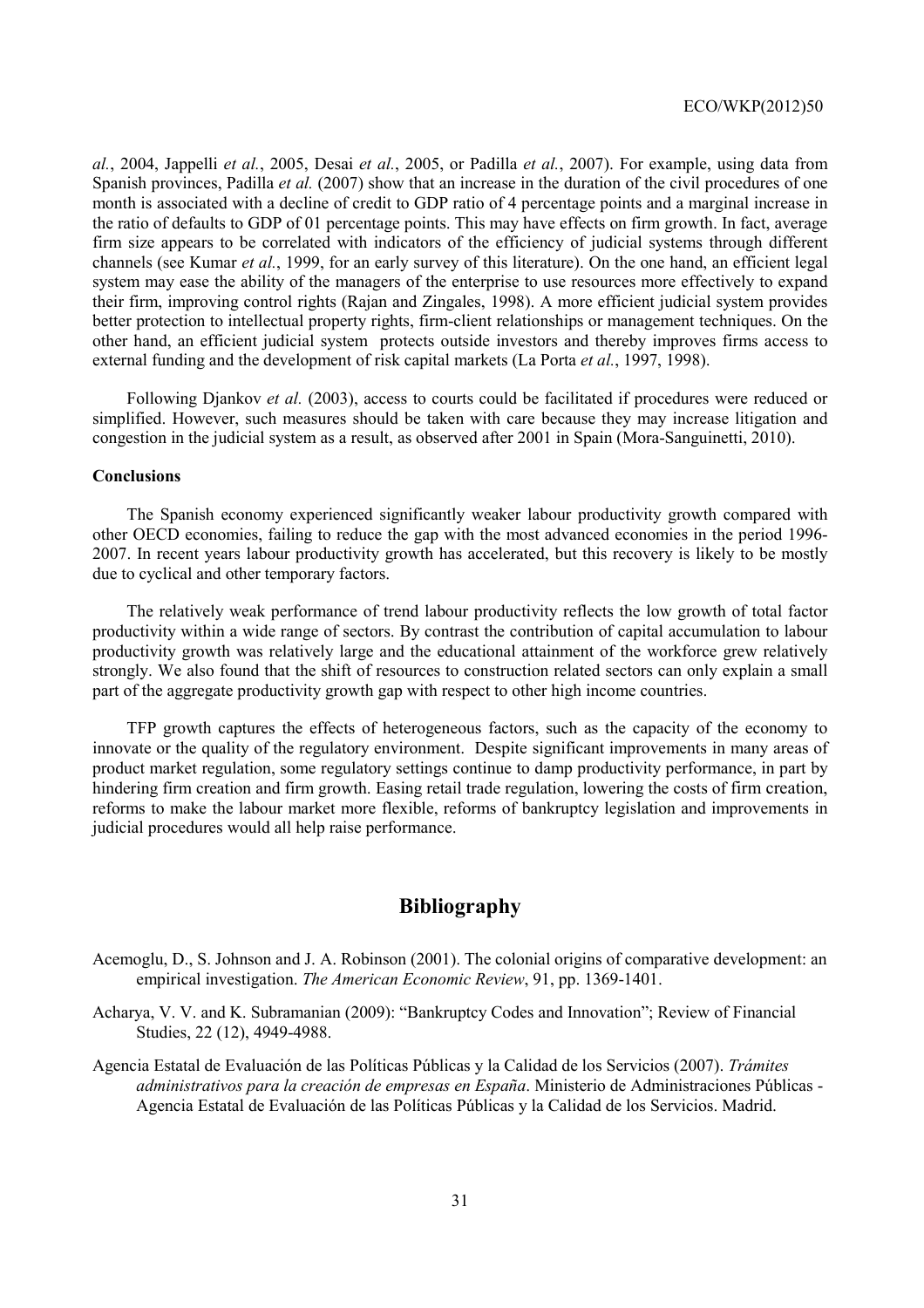- Alonso-Borrego, C. (2010). *Firm behavior, market deregulation and productivity in Spain*. Documentos de trabajo n.º 1035. Banco de España-Eurosystem.
- Amuedo-Dorantes, C. and S. De La Rica (2007). Labour Market Assimilation of Recent Immigrants in Spain. *British Journal of Industrial Relations* 45(2), 257–84.
- Ardagna, S. and A. Lusardi (2008). *Explaining International Differences in Entrepreneurship: The Role of Individual Characteristics and Regulatory Constraints*. NBER Working Paper No. 14012.
- Armour, J. (2004): "Personal Insolvency Law and the Demand for Venture Capital," European Business Organization Law Review 5, pp. 87-118.
- Armour, J. and D. Cumming (2008): "Bankruptcy Law and Entrepreneurship," American Law and Economics Review, V10 N2, pp. 303–350.
- Arruñada, B. (2007). Pitfalls to avoid when measuring the institutional environment: Is 'Doing Business' damaging business? *Journal of Comparative Economics* 35, pp. 729-47.
- Arvanitis, S. (2004). "Information Technology, Workplace Organisation, Human Capital and Firm Productivity: Evidence for the Swiss Economy", in OECD (2004): *The Economic Impact of ICT – Measurement, Evidence and Implications*. OECD, Paris.
- Ayotte, K., and H. Yun (2007). Matching Bankruptcy Laws to Legal Environments. *The Journal of Law, Economics & Organization* 25 (1).
- Banco de España (2010). *Informe anual 2009*. Madrid.
- Bentolila, S., J.J. Dolado and J.F. Jimeno (2009). *The Spanish productivity puzzle: immigration and other factors*. Presentation prepared for the LSE-CIEES Workshop on "The Spanish Economy after the Crisis: Towards a New Growth Model", Madrid, 24-26 June 2009.
- Brandt, N. (2004). *Business Dynamics in Europe*. OECD Science, Technology and Industry. Working Papers, 2004/1, OECD Publishing.
- Boeri, T., and P. Garibaldi (2007). Two Tier Reforms of Employment Protection: A Honeymoon Effect? *The Economic Journal* 117, 357–385.
- Boldrin, M. Conde-Ruiz, J. I and J. Díaz-Giménez (2009). Eppur si Muove! Spain: growing without a model. In: *Fedea: The Crisis of the Spanish Economy*. FEDEA, Madrid.
- Burda, M., and P. Weil (2005). *Blue Laws*, October. Mimeo.
- Card, D. (2001). Immigrants Inflows, Native Outflows, and the Local Labour Market Impacts of Higher Immigration. *Journal of Labour Economics* 19 (2), pp. 22-64
- CCOO (Confederación Sindical de Comisiones Obreras) (2010). *Boletín del Observatorio de la Negociación Colectiva*. Colección Biblioteca Ciencias Sociales, No. 12, Ediciones Cinca, Madrid.
- Celentani, M., García-Posada, M. and F. Gómez (2010). *The Spanish Business Bankruptcy Puzzle and the Crisis*. FEDEA Working Paper 2010-11.
- Celentani, M., García-Posada, M. and F. Gómez (2012). *The Spanish Businnes Bankruptcy Puzzle*. Mimeo.
- Chemin, M. (2009). The impact of the judiciary on entrepreneurship: Evaluation of Pakistan's "Access to Justice Programme". *Journal of Public Economics* 93, 114-125.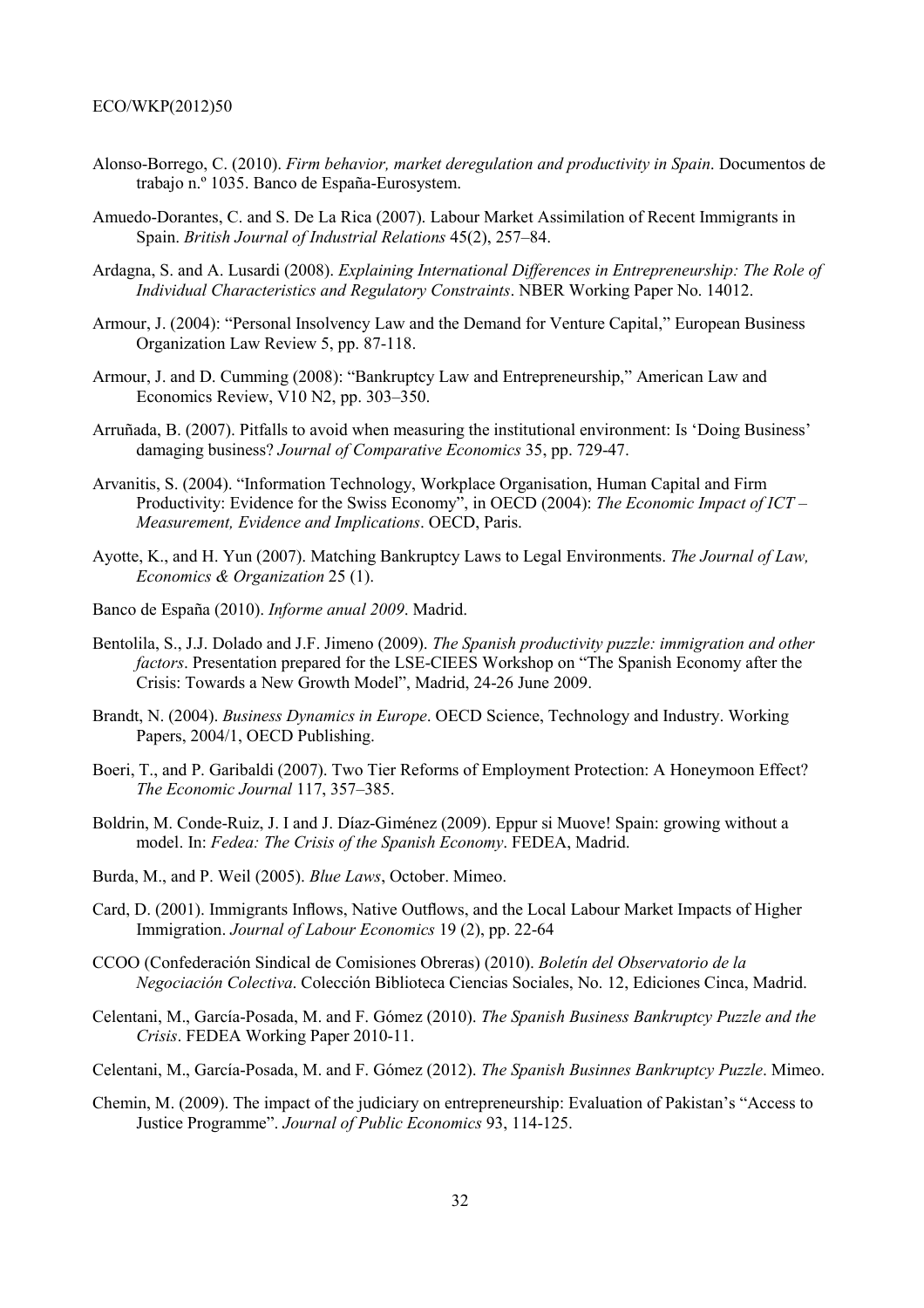- Claessens, S. and L. Klapper (2005). Bankruptcy around the World: Explanations of Its Relative Use. *American Law and Economics Review* 7 (1).
- Corry, D. Valero, A. and J. Van Reenen (2011). *UK Economic Performance Since 1997: Growth, Productivity and Jobs*. CEP Special Report. Paper No' CEPSP24. The London School of Economics.
- Cuerpo, C., López, A., Pastor, I. and M. Vidales (2011). *Directiva de Servicios: Simulación de resultados para España*. Documento de Trabajo 2011/1. Ministerio de Economía y Hacienda.
- Damiani, M. and F. Pompei (2010). Labour protection and productivity in EU economies: 1995-2005. *The European Journal of Comparative Economics* 7 (2). 373-411
- Davydenko, S. A., and J. R. Franks (2008): "Do Bankruptcy Codes Matter? A Study of Default in France, Germany, and the U.K". *The Journal of Finance* LXIII (2).
- Desai, M., P. Gompers and J. Lerner (2005). *Institutions, capital constraints and entrepreneurial firm dynamics: evidence from Europe*, Harvard NOM Working Paper No. 03-59.
- Djankov, S., R. La Porta, F. López de Silanes and A. Shleifer (2003). "Courts". *The Quarterly Journal of Economics*, 118. 453-517.
- Djankov, S., McLiesh, C. and A. Shleifer (2007). Private Credit in 129 Countries. *Journal of Financial Economics*, 84, pp. 299-329.
- Dolado, J. J., Felgueroso, F. and Jimeno, J. F. (1999). Los problemas del mercado de trabajo juvenil en España: empleo, formación y salarios mínimos. *Ekonomiaz* 43. 136–57.
- Dolado, J.J. and R. M. Stucchi (2008). *Do Temporary Contracts Affect TFP? Evidence from Spanish Manufacturing Firms*. IZA Discussion Papers 3832, Institute for the Study of Labour (IZA).
- Euler Hermes (2007). Insolvency Outlook 2007, no. 2., *Business Insolvency Worlwide*. Euler Hermes, Evreux.
- EU (2003), *The EU economy: 2003 review*, European Economy, No. 6.
- Fabbri, D. and M. Padula (2004). "Does poor legal enforcement make households credit-constrained?", *Journal of Banking & Finance*, 28, pp. 2369-2397.
- Fariñas, J. C. and S. Ruano (2004). The dynamics of productivity: a decomposition approach using distribution functions. *Small Business Economics* 22. 237-251
- Febrer, C., and J. Mora (2005). *Wage distribution in Spain 1994-1999: An application of a flexible estimator of conditional distributions*. Working Paper IVIE
- Fernández, C. and O. Ortega (2008). Labour Market Assimilation of Immigrants in Spain: Employment at the Expense of Bad Job-Matches? *Spanish Economic Review* 10, 83–107.
- Foster, L., Haltiwanger, J. and C. J. Krizan (1998). *Aggregate productivity growth: Lessons from microeconomic evidence*. NBER WP 6803.
- Friedberg, R. and J. Hunt (1995). The impact of immigration on host country wages, employment and growth", *Journal of Economic Perspectives*, 9(2), pp. 23-44.
- García-Posada, M. (2011). *Insolvency institutions and inefficiencies: the Spanish case*. Mimeo, Universidad Carlos III de Madrid.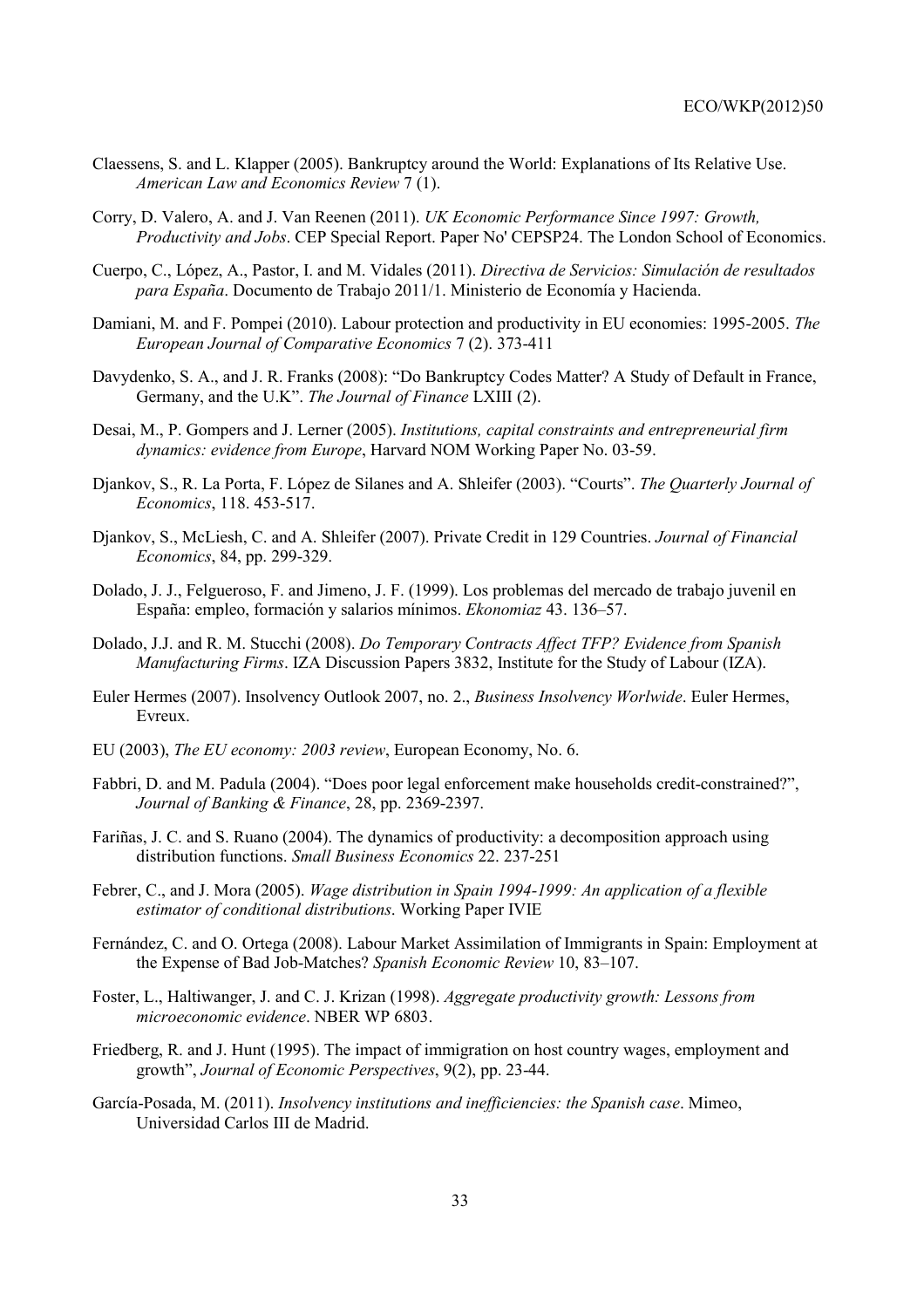- García-Posada, M. and J. S. Mora-Sanguinetti (2012). Why Spanish firms rarely use the bankruptcy system? The role of the mortgage institution. Documentos de trabajo. Banco de España-Eurosystem (forthcoming).
- Gordon, R. J. (2004). *Why was Europe Left at the Station When America's Productivity Locomotive Departed?* NBER Working Paper No. W10661.
- Hart, O. (2000). *Different Approaches to Bankruptcy*. National Bureau of Economic Research, NBER Working Paper No. 7921.
- Hart. O. and J. Moore (1995): "A Theory of Debt Based on the Inalienability of Human Capital," NBER Working Papers 3906, National Bureau of Economic Research, Inc.
- Huergo, E. and J. Jaumandreu (2004). How does probability of process innovation change with firm age? *Small Business Economics*, 22, 193-207.
- Izquierdo M., Jimeno, J. and J. Rojas (2010). On the aggregate effects of immigration in Spain. *SERIEs, Journal of the Spanish Economic Association*, 1(4). 409-432.
- Jappelli, T., M. Pagano and M. Bianco (2005). "Courts and banks: effects of judicial enforcement on credit markets", *Journal of Money Credit and Banking*, 37. 224-244.
- Kumar, K., R. Rajan, and L. Zingales (1999). *What Determines Firm Size?* NBER Working Paper No. 7208.
- Lacuesta, A., Puente, S. and P. Cuadrado (2009). Una aproximación a la medición de la calidad del factor trabajo en España. *Boletín Económico* 1. Banco de España.
- Lacuesta, A., Puente, S. and P. Cuadrado (2011). Omitted variables in the measurement of a labour quality index: the case of Spain. *Review of Income and Wealth* 57 (1). March.
- La Porta, R., F. López De Silanes, A. Schleifer and R. W. Vishny (1997). Legal determinants of external finance. *Journal of Finance*, 52, 1131-1150.
- La Porta, R., F. López De Silanes, A. Schleifer and R. W. Vishny (1998). Law and finance. *Journal of Political Economy*, 106, 1113-1155
- López-García, P. and P. Sánchez (2010). *El tejido empresarial español en perspectiva*. Nota interna. Departamento de Coyuntura y Previsión Económica. Banco de España.
- López-García, P. and J. M. Montero (2010). *Understanding the Spanish Business Innovation gap: The role of Spillovers and firms' absorptive capacity*. Documento de trabajo. Banco de España No. 1015.
- López-García, P. and S. Puente (2006). *Business demography in Spain: Determinants of firm survival*. Documento de trabajo. Banco de España No. 0608.
- López-García, P., Puente, S. and A. L. Gómez (2007). *Firm productivity dynamics in Spain*. Documento de trabajo. Banco de España No. 0739.
- Martin-Marcos, A. and J. Jaumandreu (2004). Entry, exit and productivity growth in Spanish manufacturing during the eighties. *Spanish Economic Review*, 6 (3) 211-226.
- Mas-Ivars, M. and J. C. Robledo Domínguez (2010). *Productividad. Una perspectiva internacional y sectorial*. Fundación BBVA. Madrid.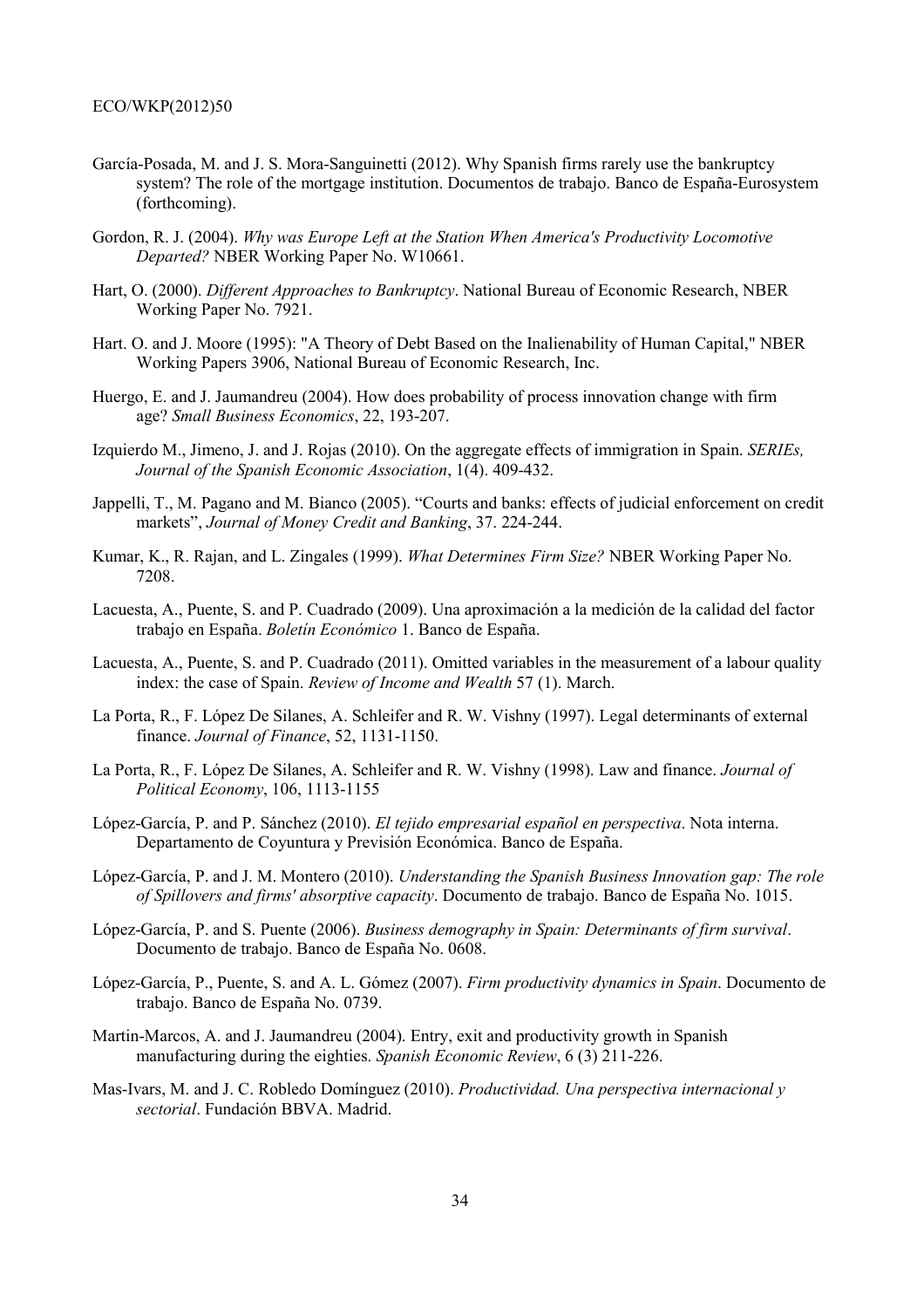- Matea, M. L. (2011). La transposición de la directiva de servicios a la normativa española del comercio minorista. *Boletín Económico*. Octubre. Banco de España.
- Matea, M. L. and J. S. Mora-Sanguinetti (2012). El comercio minorista después de una década de regulación autonómica: efectos en la densidad comercial, el empleo y la inflación. *Revista de Economía Aplicada* (Forthcoming).
- Meh, C. and Y. Terajima (2008): "Unsecured Debt, Consumer Bankruptcy, and Small Business," Bank of Canada Working Paper 2008-5.
- Ménard C. and B. Du Marais (2006). Can we rank legal systems according to their efficiency? In: *New Frontiers of Law and Economics*. Saint Gallen Schulthess.
- Mora-Sanguinetti, J. S. (2010). A Characterization of the Judicial System in Spain: Analysis with Formalism Indices. *Economic Analysis of Law Review* 1 (2). 210-240.
- Nicoletti, G. and S. Scarpetta (2003). Regulation, Productivity and Growth. *Economic Policy* 36, 11-72.
- North, D. C. (1990). *Institutions, institutional change and economic performance*. Cambridge University Press, Cambridge.
- Núñez, S. (2004). "Salida, entrada y tamaño de las empresas españolas". *Boletín Económico*. Marzo. Banco de España.
- OECD (2001). *Productivity growth in ICT-producing and ICT-using industries -- a source of growth differentials in the OECD?* Working Party on Statistics (Paris, OECD, 27-28 February and 1 March 2001)
- OECD (2003). *ICT and economic growth. Evidence from OECD countries, industries and firms*. OECD Publishing. Paris.
- OECD (2005). *Going for growth*, OECD Publishing, Paris.
- OECD (2008), *OECD Economic Surveys: Spain 2008*, OECD Publishing, Paris.
- OECD (2010), *OECD Economic Surveys: Spain 2010*, OECD Publishing, Paris.
- O'Mahony, M. and M.P. Timmer (2009). Output, Input and Productivity Measures at the Industry Level: the EU KLEMS Database. *The Economic Journal* 119 (June), F374–F403.
- Ottaviano, G., and G. Peri (2006). *Rethinking the gains from immigration: Theory and evidence from the US*, NBER Working Paper 11672.
- Padilla, A. P., and A. Requejo (2000). *The costs and benefits of the strict protection of creditor rights: theory and evidence*. Working Paper R-384, Inter-American Development Bank Research.
- Padilla, J., V. Llorens, S. Pereiras and N. Watson (2007). "Eficiencia judicial y eficiencia económica: el mercado crediticio español", in *La Administración Pública que España necesita*, Libro Marrón, Círculo de Empresarios, Madrid.
- Pagano, P. and F. Schivardi (2003). Firm Size Distribution and Growth. *The Scandinavian Journal of Economics*, 105 (2), 255-274.
- Pilat, D. (2004). *The ICT productivity paradox: insights from micro data*. OECD Economic Studies No. 38. 2004/1.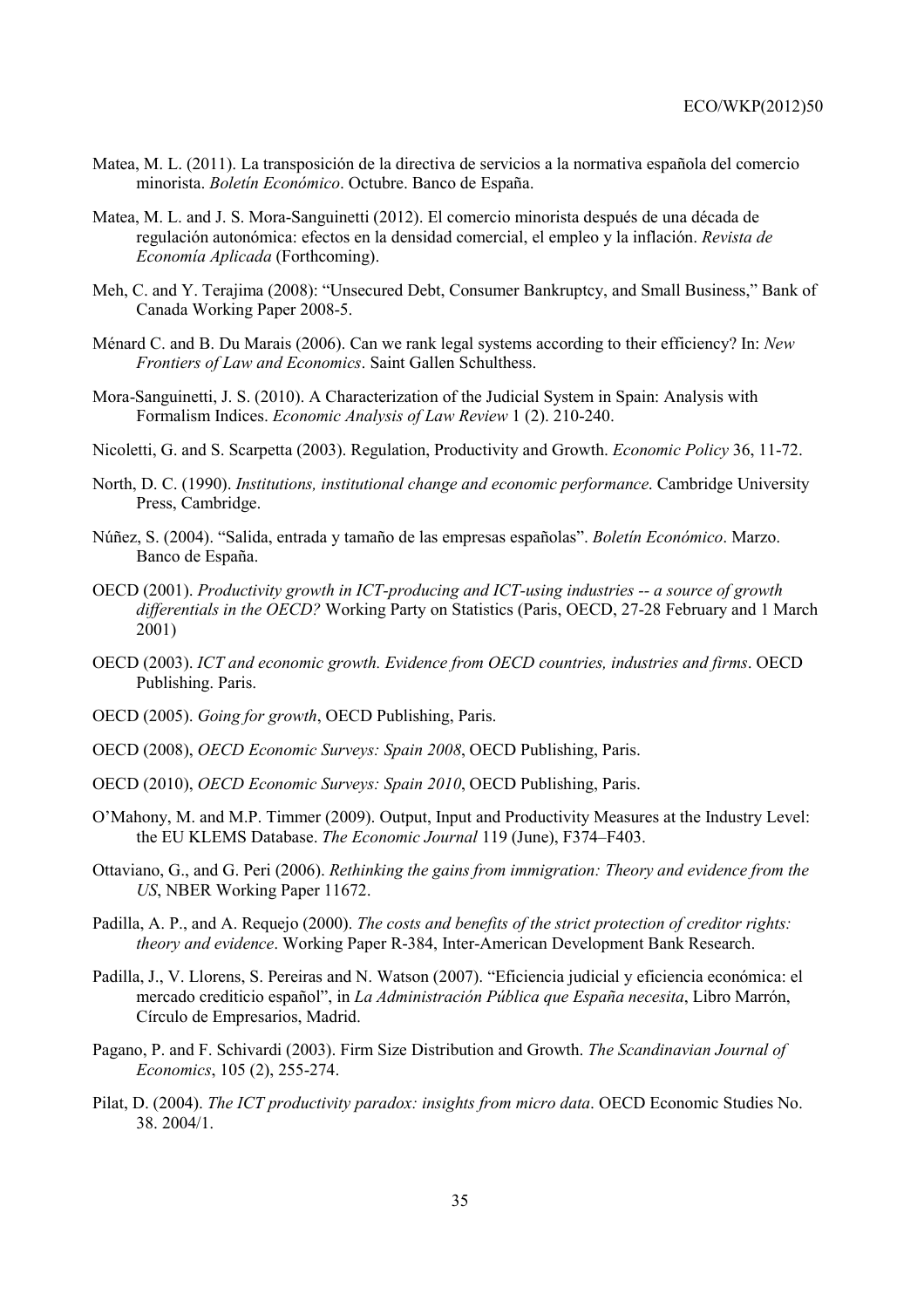- Rajan, R. and L. Zingales (1998). Power in a theory of the firm. *The Quarterly Journal of Economics* 113(2). 387-432.
- Ramsay, H., Scholarios, D., y Harley, B. (2000), Employees and High Performance Work Systems: Testing Inside the Black Box, *British Journal of Industrial Relations*, Vol. 38, no.4, pp 501-31.
- Rodrik, D., A. Subramanian and F. Trebbi (2004). Institutions rule: the primacy of institutions over geography and integration in economic development. *Journal of Economic Growth*, 9, pp. 131-165.
- Sánchez-Mangas, R. (2005). *Productividad y nuevas formas de organización del trabajo en la sociedad de la información*. Laboratorio de la Fundación Alternativas, Documento de Trabajo 81/2005.
- Sánchez-Mangas, R. (2007). La productividad en la sociedad de la información: impacto de las nuevas formas de organización del trabajo. *Moneda y Crédito*, 225, 75-96.
- Sanromá, E., Ramos, R. and H. Simón (2008). *The Portability of Human Capital and Immigrant Assimilation: Evidence for Spain*. IZA Discussion Paper 3649.
- Scarpetta, S., P. Hemmings, T. Tressel and J. Woo (2002). *The Role of Policy and Institutions for Productivity and Firm Dynamics: Evidence from Micro and Industry Data*, Economic Department Working Papers, n.º 329, OCDE.
- Schreyer, P. and F. Koechlin (2002). Purchasing power parities measurement and uses. *OECD Statistics Brief,* 3, March 2002. OECD Publishing.
- Schivardi, F., and E. Viviano (2008). *Entry barriers in retail trade*. CEPR Discussion Papers No. 6637, January.
- Segura, J. (Coord.) (2006). *La productividad en la economía española*. Fundación Ramón Areces, Madrid. The International Bank for Reconstruction and Development and the World Bank (2010). *Doing Business 2011*. World Bank Publications. Herndon Virginia, USA.
- Timmer, M. P., van Moergastel, T., Stuivenwold, E. G, Ypma, G., O'Mahony, M. and M. Kangasniemi (2007). *EU KLEMS Growth and Productivity Accounts Version 1.0 PART I Methodology*. EU KLEMS.
- Timmer, M. P., O'Mahony, M, and B. van Ark (2007). EU KLEMS Growth and Productivity Accounts: An Overview. *International Productivity Monitor* 14, spring. 71-85.
- Timmer, M. P., Inklaar, R., O'mahony, M. and B. Van Ark (2010). *Economic Growth in Europe: A Comparative Industry Perspective*, United Kingdom, Cambridge University Press.
- van Ark, B., Inklaar, R. and R. H. McGuckin (2003a). ICT and Productivity in Europe and the United States Where Do the Differences Come From? *CESifo Economic Studies* 49(3). 295-318
- van Ark, B., Inklaar, R. and R. H. McGuckin (2003b). The Contribution of ICT-Producing and ICT-Using Industries to Productivity Growth: A Comparison of Canada, Europe and the United States. *International Productivity Monitor* 6, spring. 56-63.
- van Hemmen, E. (2008). *Estadística concursal. Anuario 2007*. Colegio de Registradores de la Propiedad y Mercantiles de España, Madrid.
- van Hemmen, E. (2009). *Estadística concursal. Anuario 2008*. Colegio de Registradores de la Propiedad y Mercantiles de España, Madrid.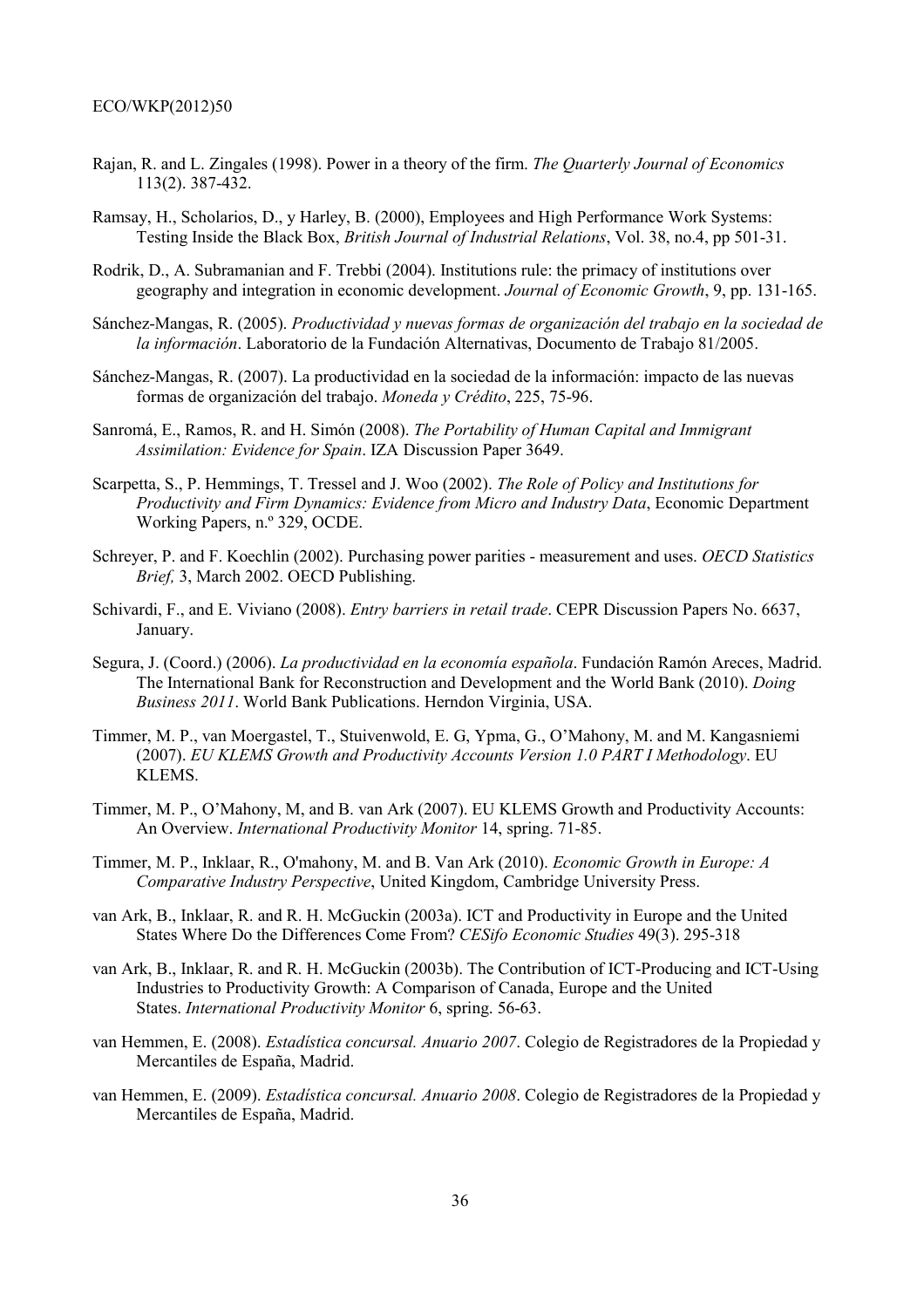- van Hemmen, E. (2010). *Estadística concursal. Anuario 2009*. Colegio de Registradores de la Propiedad y Mercantiles de España, Madrid.
- Wölfl, A., Wanner, I., Kozluk, T. and G. Nicoletti (2009). *Ten Years of Product Market Reform in OECD Countries 1998-2008: Insights from a Revised PMR Indicator*. OECD Economics Department Working Papers, No. 695, OECD, Paris.
- Xu, G. (2011). The Role of Law in Economic Growth: A Literature Review. *Journal of Economic Surveys* 25 (5), pp. 833–871.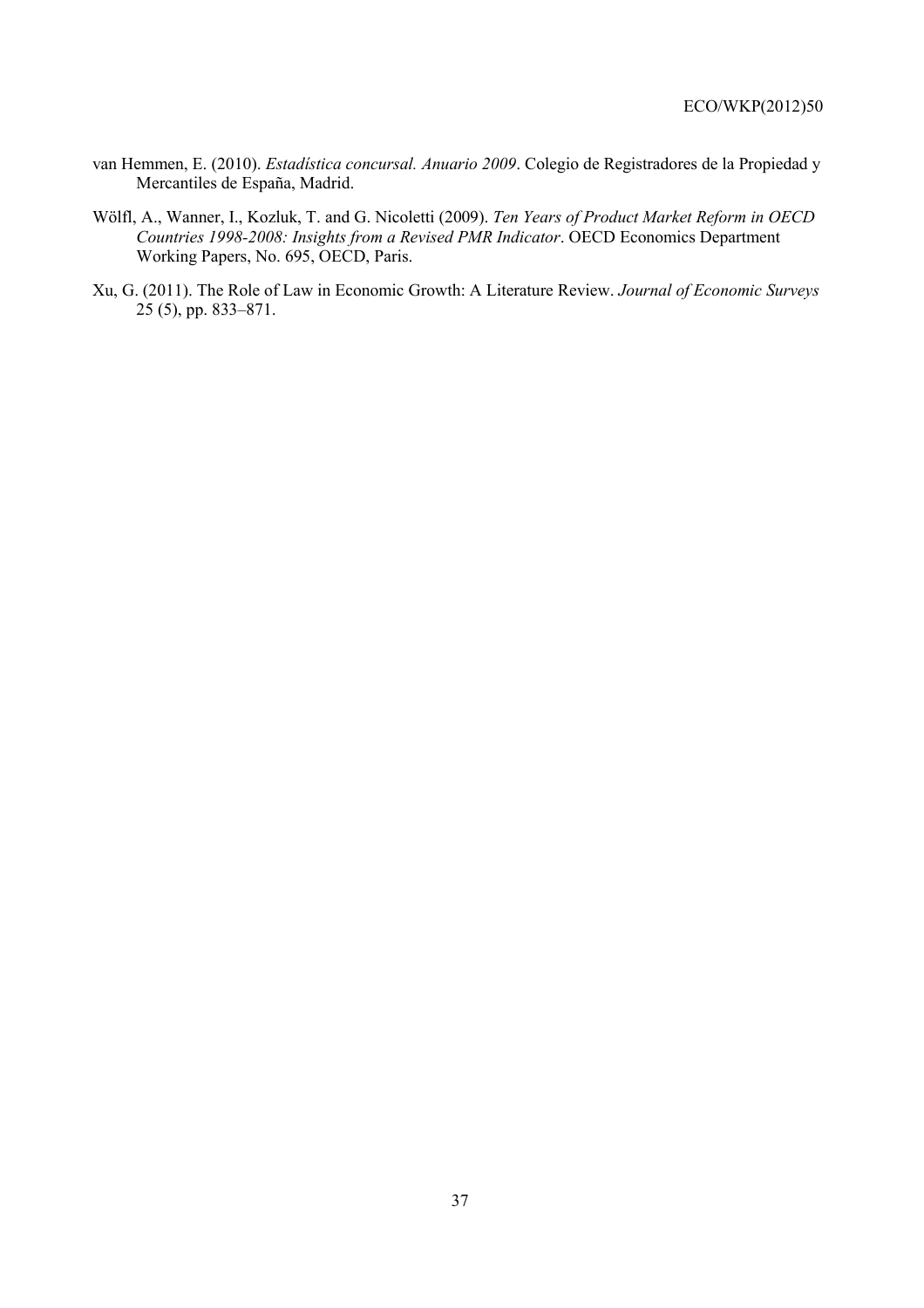# **WORKING PAPERS**

*The full series of Economics Department Working Papers can be consulted at www.oecd.org/eco/workingpapers/*

- 972. *Europe's new fiscal rules* (June 2012) by Sebastian Barnes, David Davidsson and Łukasz Rawdanowicz
- 971. *Credit Crises and the Shortcomings of Traditional Policy Responses*  (June 2012) by William R. White
- 970. I*nternational Capital Mobility and Financial Fragility Part 7. Enhancing Financial Stability: Country-specific Evidence on Financial Account and Structural Policy Positions*  (June 2012) by Rudiger Ahrend and Carla Valdivia
- 969. *International Capital Mobility and Financial Fragility Part 6. Are all Forms of Financial Integration Equally Risky in Times of Financial Turmoil? Asset Price Contagion during the Global Financial Crisis*  (June 2012) by Rudiger Ahrend and Antoine Goujard
- 968. *International Capital Mobility and Financial Fragility Part 5. Do Investors Disproportionately Shed Assets of Distant Countries under Increased Uncertainty? Evidence from the Global Financial Crisis*  (June 2012) by Rudiger Ahrend and Cyrille Schwellnus
- 967. *International Capital Mobility and Financial Fragility Part 4. Which Structural Policies Stabilise Capital Flows when Investors Suddenly Change their Mind? Evidence from Bilateral Bank Data*  (June 2012) by Rudiger Ahrend and Cyrille Schwellnus
- 966. *International Capital Mobility and Financial Fragility Part 3. How do Structural Policies affect Financial Crisis Risk? Evidence from Past Crises across OECD and Emerging Economies* (June 2012) by Rudiger Ahrend and Antoine Goujard
- 965. *Sustaining Korea's convergence to the highest-income countries* (June 2012) by Randall S. Jones and Satoshi Urasawa
- 964. *Achieving the "low carbon, green growth" vision in Korea* (June 2012) by Randall S. Jones and Byungseo Yoo
- 963. *Promoting social cohesion in Korea* (June 2012) by Randall S. Jones and Satoshi Urasawa
- 962. *Housing price and investment dynamics in Finland* (May 2012) by Christophe André and Clara Garcia
- 961. *Improving health outcomes and system in Hungary* (May 2012) by Mehmet Eris